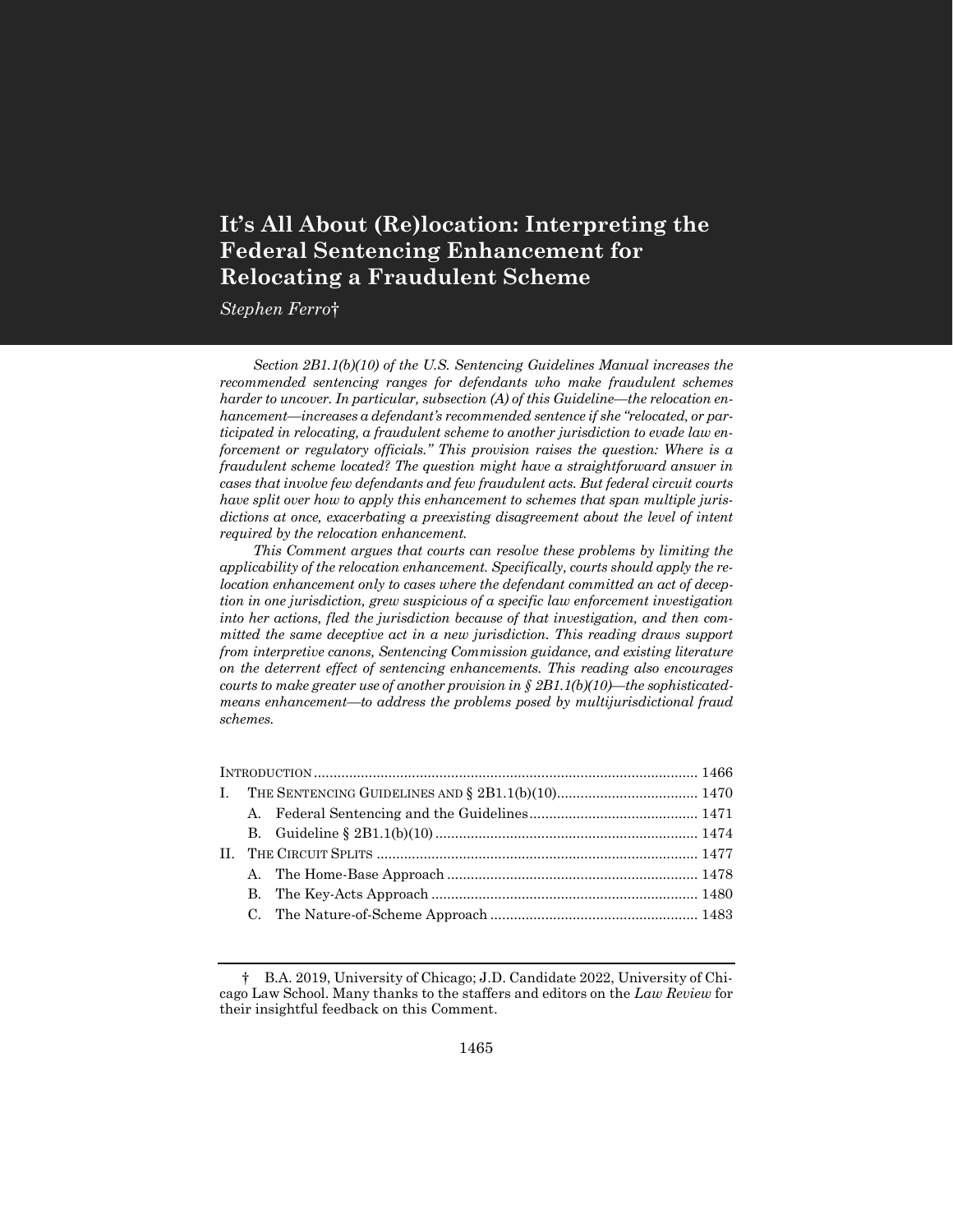|  | А. |                                                                   |  |  |  |  |  |
|--|----|-------------------------------------------------------------------|--|--|--|--|--|
|  |    |                                                                   |  |  |  |  |  |
|  |    |                                                                   |  |  |  |  |  |
|  | В. |                                                                   |  |  |  |  |  |
|  | C. |                                                                   |  |  |  |  |  |
|  |    |                                                                   |  |  |  |  |  |
|  | А. | Courts Should Reject the Nature-of-Scheme Approach  1500          |  |  |  |  |  |
|  | В. | Courts Should Apply the Relocation Enhancement to a Narrow Set of |  |  |  |  |  |
|  |    |                                                                   |  |  |  |  |  |
|  | C. | Courts Should Apply the Sophisticated-Means Enhancement to        |  |  |  |  |  |
|  |    |                                                                   |  |  |  |  |  |
|  |    |                                                                   |  |  |  |  |  |

#### **INTRODUCTION**

Nobody likes telemarketers, least of all when they perpetrate fraud. The specter of scam calls loomed large during the nineties, when many feared that advancing technology could dramatically increase the scope and effectiveness of telemarketing fraud.<sup>1</sup> To address these concerns, Congress passed the Telemarketing Fraud Prevention Act of 1998<sup>2</sup> (TFPA). This law increased the penalties associated with a telemarketing fraud conviction in various ways. In particular, one provision instructed the U.S. Sentencing Commission (Commission) to provide a sentencing enhancement for crimes that "involved sophisticated means, including but not limited to sophisticated concealment efforts, such as perpetrating the offense from outside the United States."<sup>3</sup>

In response, the Commission promulgated the Guideline found at § 2B1.1(b)(10) of the U.S. Sentencing Guidelines Manual  $(Guidelines).4$  Section  $2B1.1(b)(10)$ —which applies to both

<sup>1</sup> *See* Bruce Horovitz, *Telemarketing Scams Expected to Get Slicker: Fraud: A Consumer Coalition Warns That the Use of New Technologies by Con Artists Will Cost Victims More Than \$10 Billion a Year in the 1990s*, L.A. TIMES (Jan. 25, 1990), https://perma.cc/KFV9-DDJ8.

<sup>2</sup> Pub L. No. 105-184, 112 Stat. 520 (1998) (codified as amended in scattered sections of 18 and 28 U.S.C.).

<sup>3</sup> Telemarketing Fraud Prevention Act § 6(c)(2), 112 Stat. at 521.

<sup>4</sup> U.S. SENT'G GUIDELINES MANUAL § 2B1.1(b)(10) (U.S. SENT'G COMM'N 2018). Note that, while the Guideline in question has been codified under various sections in previous years, the language has remained largely the same since its enactment. This Comment refers to the current location of these enhancements throughout.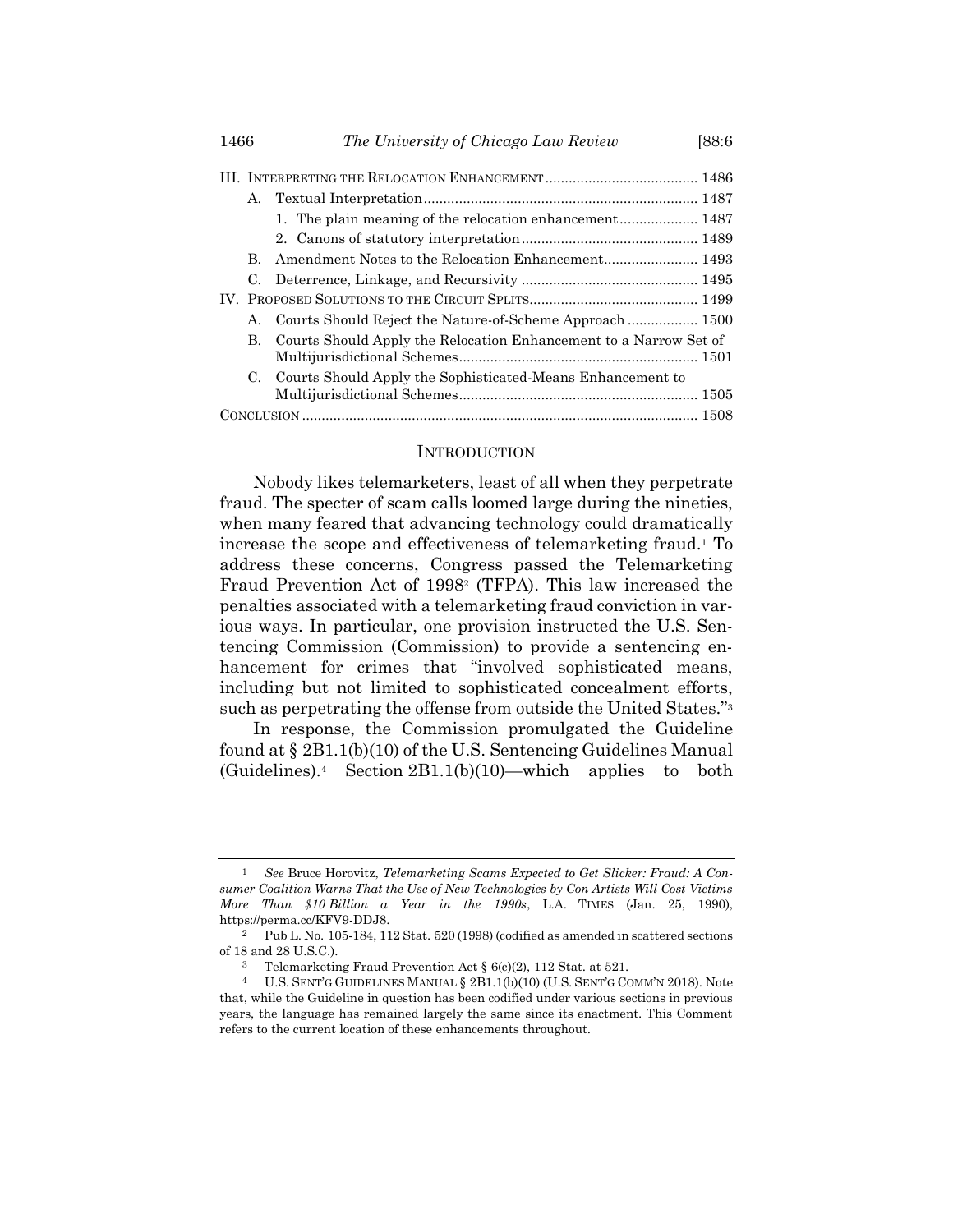telemarketing scams and many other types of fraud schemes<sup>5</sup> punishes a defendant for taking steps to keep her scheme from being detected by increasing her offense level.<sup>6</sup> This increased offense level, in turn, leads to a higher recommended sentence under the Guidelines.<sup>7</sup> Though the Guidelines have been advisory since  $2005$ <sup>8</sup>, they continue to play an important role in federal sentencing, and judges continue to impose many sentences within the ranges recommended by the Guidelines. 9

More specifically, subsection (B) of the Guideline—the "international enhancement"—increases a defendant's offense level if "a substantial part of [her] fraudulent scheme was committed from outside the United States."<sup>10</sup> Subsection (C)—the "sophisticatedmeans enhancement"—provides for the same increase if she "intentionally engaged in or caused [ ] conduct constituting sophisticated means" in connection with a fraudulent scheme.<sup>11</sup> But, in addition to these enhancements, the Commission provided for a third sentencing enhancement not expressly called for by the TFPA. Subsection (A) of § 2B1.1(b)(10)—the "relocation enhancement"—increases a defendant's offense level if she "relocated, or participated in relocating, a fraudulent scheme to another jurisdiction to evade law enforcement or regulatory officials."<sup>12</sup>

This relocation enhancement is easy enough to apply in some simple cases. Consider, for example, a person who sells fake Rolex watches. This scheme involves a single person, and each fraudulent act involves a single transaction, so there is no question about the location of the scheme; it takes place where the person makes her sales. Now, say that this person starts her enterprise in New York, but, after hearing that the police are looking into her sales, she moves to California and takes up the scheme anew. Because she moved across jurisdictional lines to evade law enforcement, and because she took up her scheme in the new jurisdiction, the enhancement would certainly apply to her case.

<sup>5</sup> *See* United States v. Singh, 291 F.3d 756, 761 (11th Cir. 2002) (citing U.S. SENT'G GUIDELINES MANUAL app. C, amend. 577 (U.S. SENT'G COMM'N 2003)) (noting that the section is not "reserved solely to punish telemarketing fraud").

<sup>6</sup> U.S. SENT'G GUIDELINES MANUAL § 2B1.1(b)(10) (U.S. SENT'G COMM'N 2018).

<sup>7</sup> *See infra* Appendix.

<sup>8</sup> United States v. Booker, 543 U.S. 220, 245–46 (2005) (opinion of Breyer, J.).

<sup>9</sup> *See infra* text accompanying notes [50](#page-8-0)–[58.](#page-9-0)

<sup>10</sup> U.S. SENT'G GUIDELINES MANUAL § 2B1.1(b)(10)(B) (U.S. SENT'G COMM'N 2018).

<sup>11</sup> U.S. SENT'G GUIDELINES MANUAL § 2B1.1(b)(10)(C) (U.S. SENT'G COMM'N 2018).

 $12$  U.S. SENT'G GUIDELINES MANUAL § 2B1.1(b)(10)(A) (U.S. SENT'G COMM'N 2018).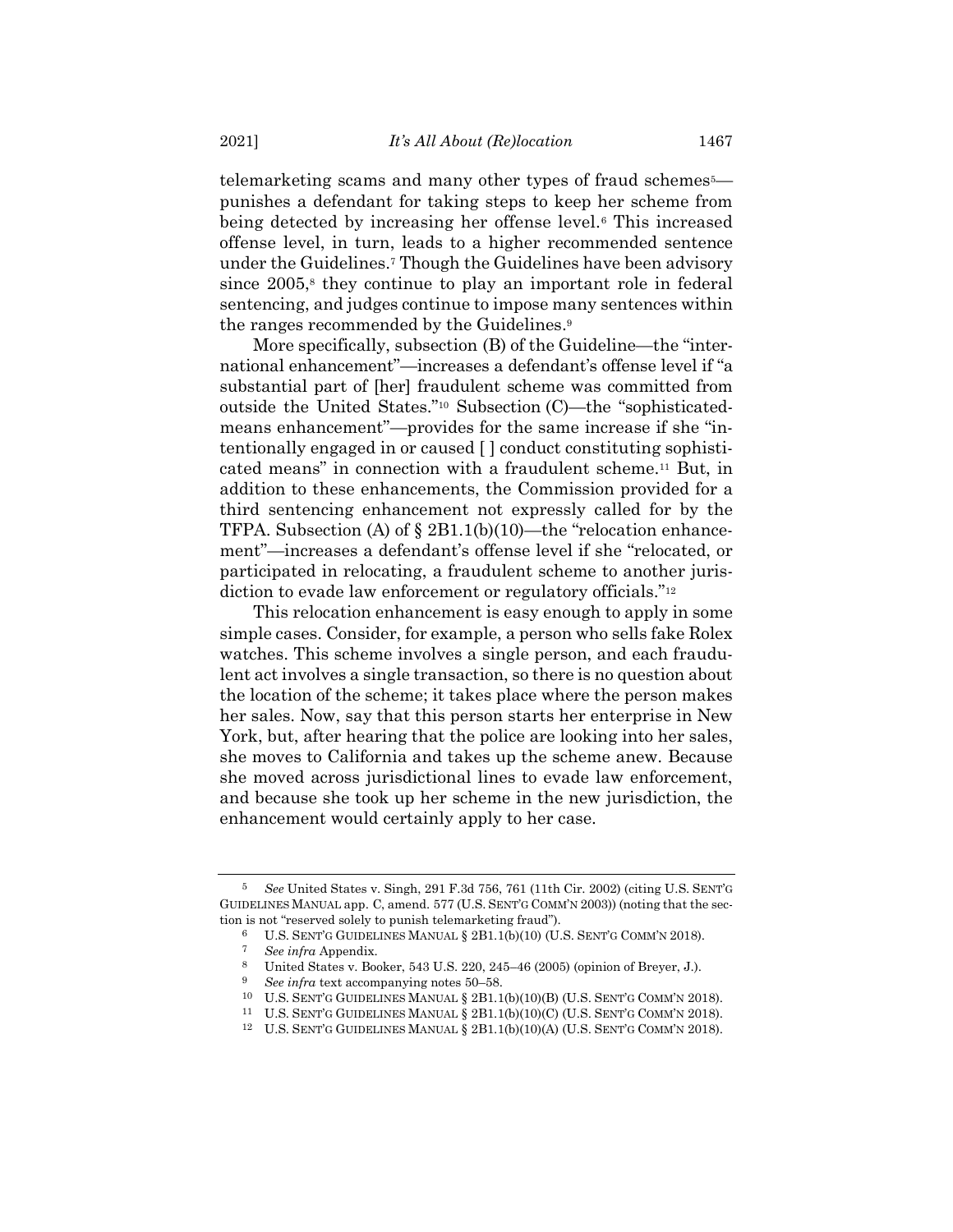But, as one might guess, schemes are seldom this simple. Fraudsters could commit different parts of the scheme in different jurisdictions—for example, by making fake watches in one state and selling them in another state.<sup>13</sup> Though these schemes involve crossjurisdictional trips, those trips might not fit the definition of relocations—they could just as easily be characterized as expansions of the scheme.<sup>14</sup> These types of issues prompt the following question: When do these multijurisdictional schemes fall within the meaning of the relocation enhancement? That is, how can courts apply the relocation enhancement to a scheme which, by its very nature, operates in multiple jurisdictions at once?

This question has become the subject of a wide-ranging circuit split, with five circuits advancing three different proposals. The first of these is the "home-base approach," initially articulated in an unpublished Eleventh Circuit opinion and later developed by the Seventh Circuit. This approach states that a defendant relocates a scheme only if she moves the "home base" of that scheme to a different federal district.<sup>15</sup> The second proposal is the "key-acts approach," advanced by the First Circuit. This approach locates the scheme where the defendants commit acts that constitute "the heart of the [fraudulent] enterprise."<sup>16</sup> If the defendants commit these acts in multiple jurisdictions, they relocate the scheme. Finally, the Third and Sixth Circuits have put forward the "nature-of-scheme approach." Under this approach, courts focus less on identifying a scheme's location and determining whether that location has changed. Instead, the nature-of-scheme approach looks to how the scheme itself is organized, allowing courts to apply the enhancement based on specified characteristics of the scheme planned. <sup>17</sup> For example, the Third Circuit allows courts to "conside[r] the geographic scope of the conspiracy"

<sup>&</sup>lt;sup>13</sup> Note that a "jurisdiction," as used in § 2B1.1(b)(10), refers to the geographic area covered by a federal district. Hence, a defendant will always relocate to a new jurisdiction when she crosses state lines, but she can relocate to another jurisdiction without leaving a state if it has multiple federal districts. *See, e.g.*, United States v. Morris, 153 F. App'x 556, 558 (2005) (per curiam) (discussing instances in which the defendant left the Northern District of Georgia and traveled to other federal districts, both inside and outside of Georgia).

<sup>14</sup> *See, e.g.*, *Morris*, 153 F. App'x at 558.

<sup>15</sup> United States v. Hines-Flagg, 789 F.3d 751, 754–56 (7th Cir. 2015); *see also Morris*, 153 F. App'x at 558–59.

<sup>16</sup> United States v. Savarese, 686 F.3d 1, 15–16 (1st Cir. 2012).

<sup>17</sup> *See* United States v. Thung Van Huynh, 884 F.3d 160, 168–69 (3d Cir. 2018); United States v. Woodson, 960 F.3d 852, 854–55 (6th Cir. 2020).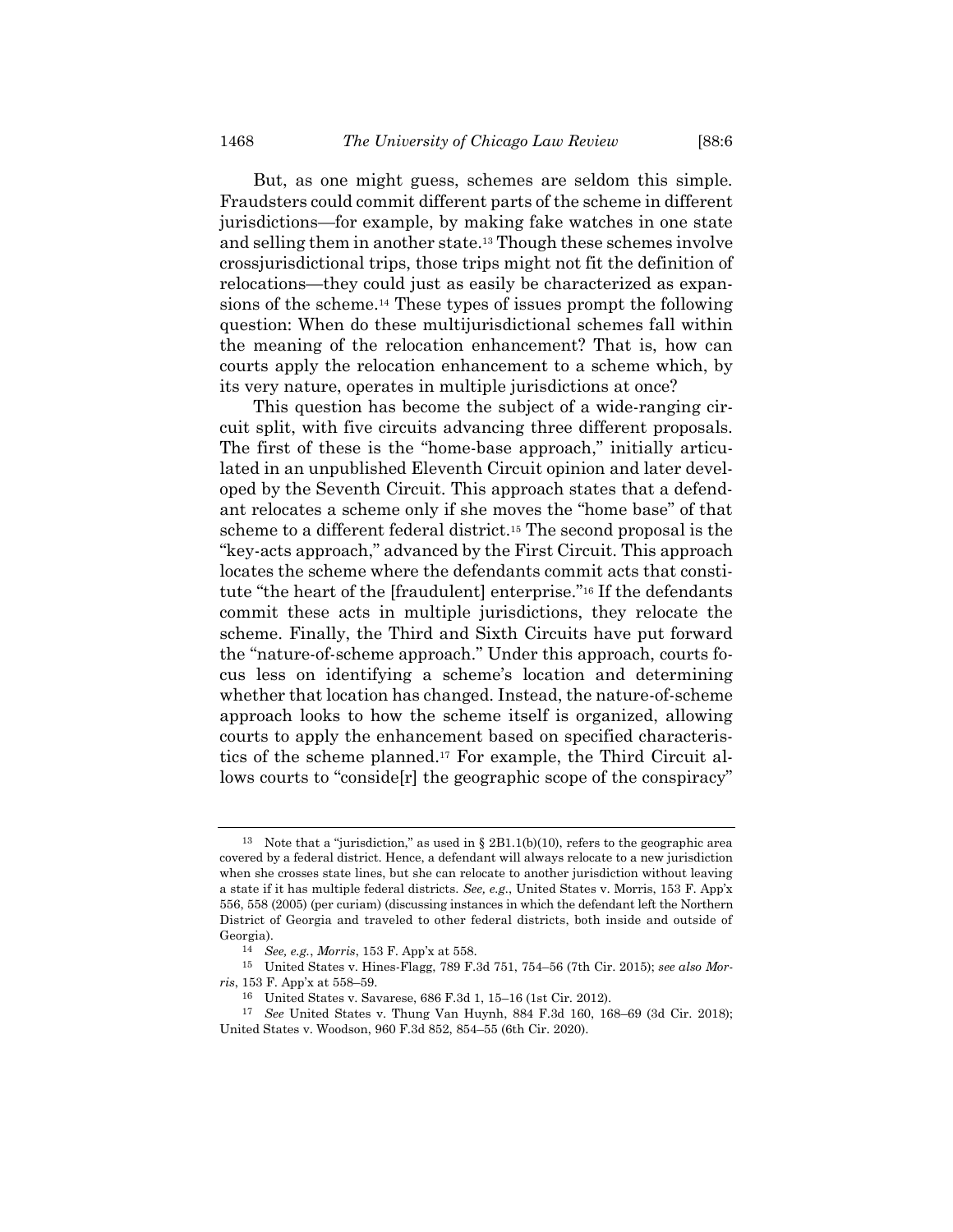when deciding whether the defendant relocated the scheme, focusing on the distance between the areas of fraudulent activity.<sup>18</sup> Similarly, the Sixth Circuit looks to the setup of the scheme itself, explaining that "'where travel to other jurisdictions' to avoid detection by law enforcement is 'a key component of a fraud scheme,' the [relocation] enhancement applies."<sup>19</sup>

These circuits also disagree about how to interpret the phrase "to evade law enforcement,"<sup>20</sup> though they give this issue less attention. More specifically, the courts are split over whether the relocation enhancement requires general intent (a desire to keep the scheme from attracting notice) or specific intent (a desire to circumvent a particular law enforcement investigation). The Seventh Circuit has reasoned in dicta that "application of this [relocation] enhancement requires more than just the operation of a multijurisdictional scheme in order to reduce the chances of detection," favoring a specific-intent reading.<sup>21</sup> But the First Circuit disputes this idea, finding instead that courts can infer an intent to evade law enforcement from the defendant's methods of operation or choice of targets.<sup>22</sup> The Third and Sixth Circuits have advanced similar interpretations in unpublished opinions,<sup>23</sup> and as demonstrated below—the nature-of-scheme approach they employ requires them to adopt a general-intent reading of the relocation enhancement.<sup>24</sup>

This Comment sheds new light on these circuit splits by drawing on the canon of statutory surplusage—the rule of interpretation that states that "every word and every provision in a legal instrument is to be given effect."<sup>25</sup> This canon, in connection with the Commission's amendment notes on the enhancement and existing literature on criminal deterrence, helps the Comment develop two key insights on how courts should interpret the relocation enhancement.

<sup>18</sup> *Thung Van Huynh*, 884 F.3d at 168.

<sup>19</sup> *Woodson*, 960 F.3d at 855 (quoting United States v. Thornton, 718 F. App'x 399, 403–04 (6th Cir. 2018)).

<sup>&</sup>lt;sup>20</sup> U.S. SENT'G GUIDELINES MANUAL  $\S$  2B1.1(b)(10)(A) (U.S. SENT'G COMM'N 2018).

<sup>21</sup> *Hines-Flagg*, 789 F.3d at 756.

<sup>22</sup> *See Savarese*, 686 F.3d at 16 n.12.

<sup>23</sup> *See* United States v. Braxton, 374 F. App'x 248, 249–50 (3d Cir. 2010) (citing United States v. Vega-Iturrino, 565 F.3d 430, 433 (8th Cir. 2009)); United States v. Hessa, 464 F. App'x 473, 475 (6th Cir. 2012).

<sup>24</sup> *See infra* notes [143](#page-23-0)–4[5145](#page-24-0) and accompanying text.

<sup>25</sup> *Surplusage Canon*, BLACK'S LAW DICTIONARY (11th ed. 2019).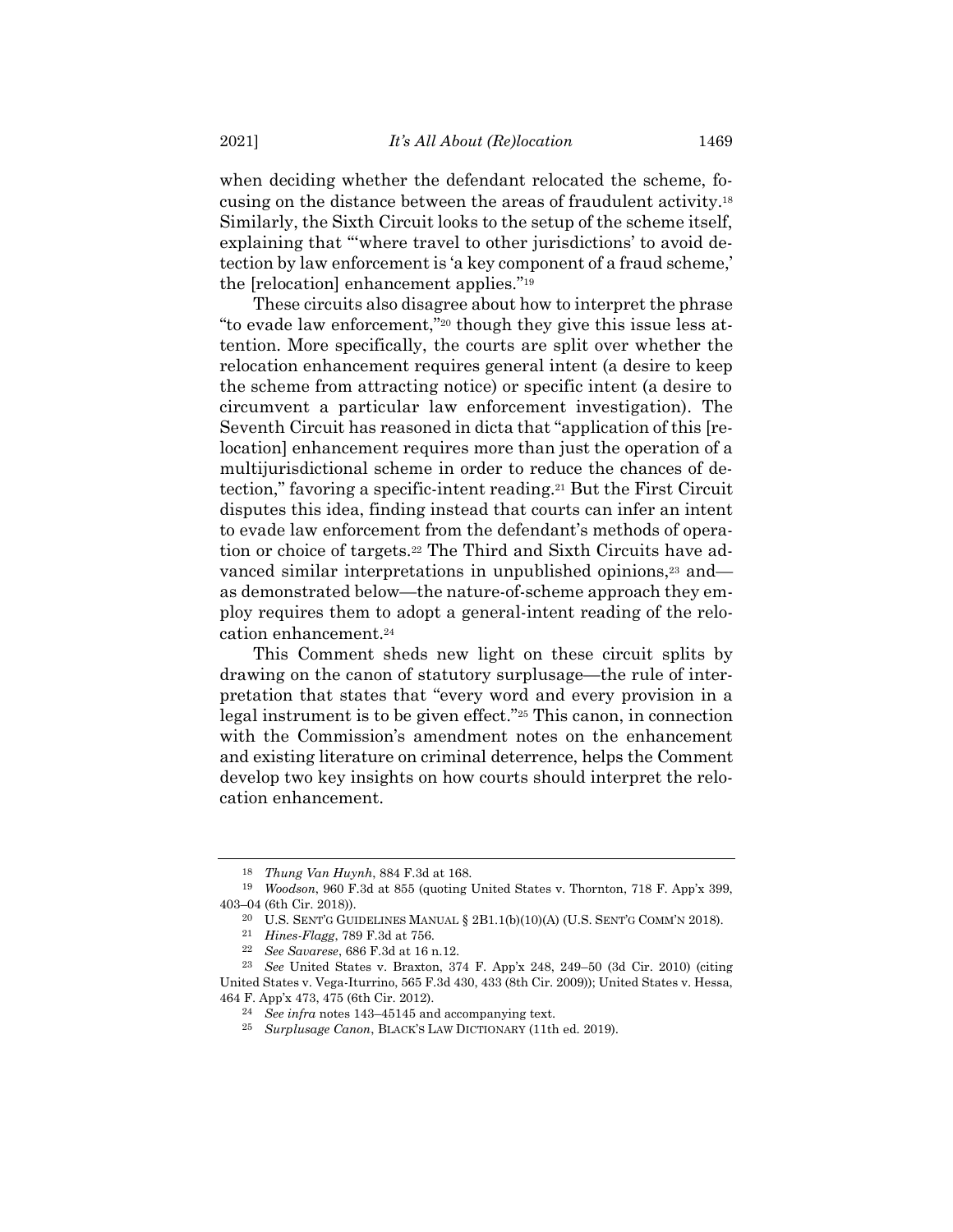First, my analysis shows that the phrase "to evade law enforcement" requires something more than a general intent to evade law enforcement; in fact, the Commission's amendment notes suggest that the relocation enhancement should only apply in cases where the defendant "know[s] or suspect[s] that [law] enforcement authorities have discovered the scheme."<sup>26</sup> Put another way, the enhancement requires a type of specific intent consisting of two criteria: the defendant must know or suspect that she is under a law enforcement investigation, and that knowledge or suspicion must arise from the specific scheme at issue. Second, my analysis demonstrates that courts can—and do—use the sophisticated-means enhancement to address the problem of multijurisdictional fraud schemes. Existing literature even suggests that the sophisticated-means enhancement is better suited to address this problem than the relocation enhancement. Both of these observations generally weigh in favor of giving the relocation enhancement a narrower construction than it has received thus far in the courts.

In light of these observations, I offer three concrete proposals for courts going forward. First, courts should reject the nature-ofscheme approach advanced by the Third and Sixth Circuits, as that approach contravenes the surplusage canon and the Commission's amendment notes. Second, courts should use a modified version of the First Circuit's key-acts approach to interpret the relocation enhancement narrowly. Finally, courts should read the sophisticated-means enhancement broadly and recognize the potential of this enhancement to deter multijurisdictional fraud schemes.

This Comment proceeds in four parts. Part I provides an overview of federal sentencing, the Guidelines, and § 2B1.1(b)(10). Part II outlines the circuit splits surrounding the relocation enhancement. Part III analyzes the circuit splits through the use of interpretive canons, supplemented by Commission commentary and existing literature on criminal deterrence. Part IV draws on this analysis to form some concrete proposals.

# I. THE SENTENCING GUIDELINES AND § 2B1.1(b)(10)

The Guidelines aim to "review and rationalize the federal sentencing process" by "creat[ing] categories of offense behavior

<sup>26</sup> U.S.SENT'G GUIDELINES MANUAL app. C, amend. 577 cmt. (U.S.SENT'G COMM'N 2003).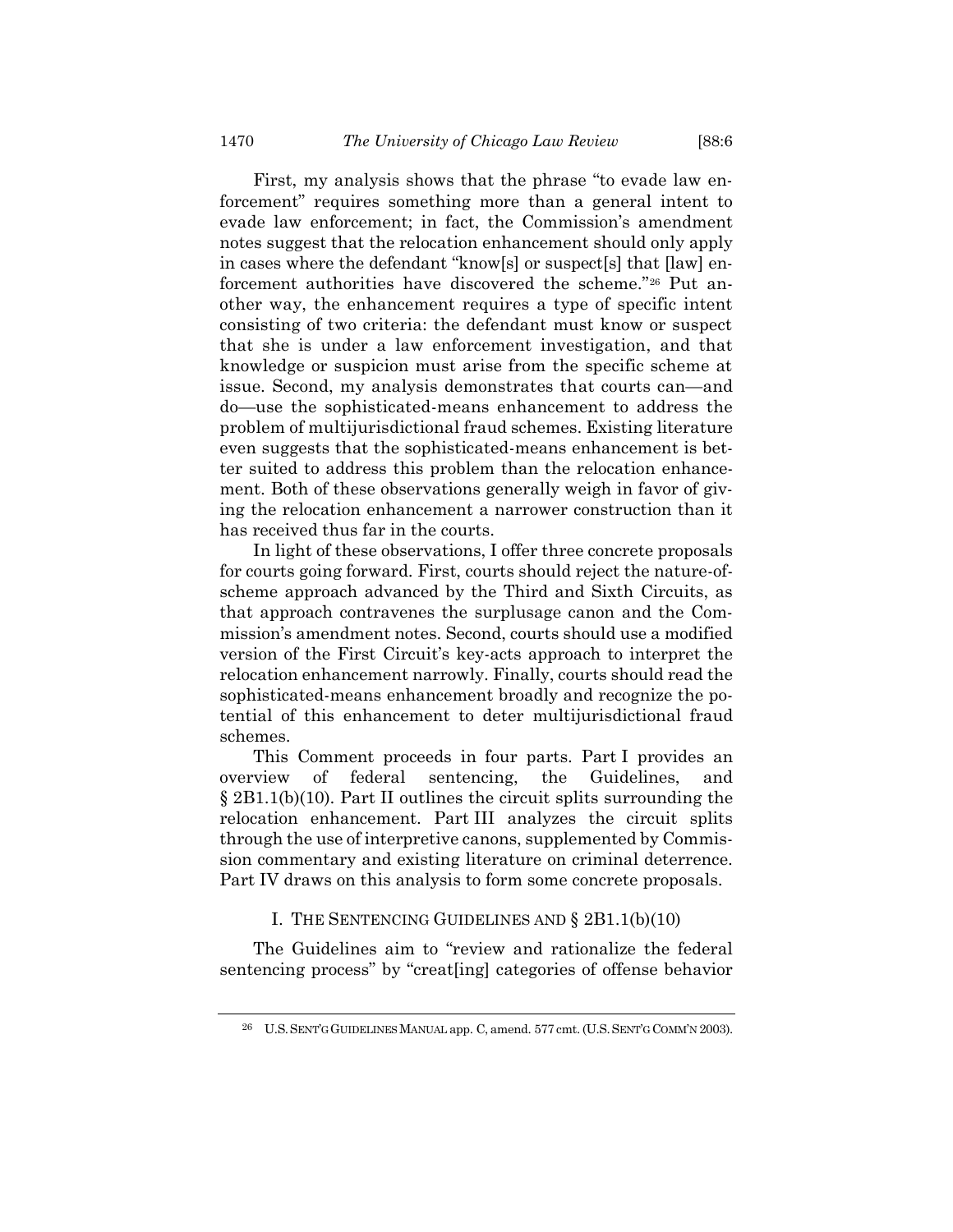and offender characteristics" and "specify[ing] an appropriate sentence for each class of convicted persons."<sup>27</sup> Though the Guidelines initially required judges to impose sentences within a defendant's prescribed sentencing range,<sup>28</sup> the Supreme Court held this requirement to be unconstitutional, and the Guidelines have been merely advisory since 2005.<sup>29</sup>

Nonetheless, the Guidelines continue to exert a large influence over federal sentencing. Part I.A notes two reasons why this remains the case. First, courts must correctly calculate a defendant's Guidelines range before ruling and provide additional reasoning justifying sentences made outside the range,<sup>30</sup> giving courts an incentive to issue a sentence within the recommended range. Second, the Guidelines exert an "anchoring effect" on sentences that vary from the recommended ranges, limiting the extent of those variances.<sup>31</sup>

Part I.B then describes the enhancements contained in § 2B1.1(b)(10) and notes the ambiguity contained in the relocation enhancement. Because courts are required to interpret the Guidelines correctly, they have a stake in resolving that ambiguity in a clear and correct manner. And, because defendants can receive a higher sentencing range when the relocation enhancement applies, they have a stake in its correct application.

# A. Federal Sentencing and the Guidelines

Congress formed the Commission in 1984<sup>32</sup> to "establish sentencing policies and practices for the Federal criminal justice

<sup>27</sup> U.S. SENT'G GUIDELINES MANUAL § 1A1.2 (U.S. SENT'G COMM'N 2018).

<sup>&</sup>lt;sup>28</sup> 18 U.S.C. § 3553(b)(1) ("[T]he court shall impose a sentence of the kind, and within the range, referred to in [the Guidelines]."). Though the statute allowed a court to depart from the Guidelines upon finding that "there exist[ed] an aggravating or mitigating circumstance . . . not adequately taken into consideration by the Sentencing Commission," 18 U.S.C. § 3553(b)(1), the Guidelines still mandated a specific sentencing outcome in many cases, given that "[i]n most cases, as a matter of law, the Commission will have adequately taken all relevant factors into account." United States v. Booker, 543 U.S. 220, 234 (2005) (opinion of Stevens, J.).

<sup>29</sup> *Booker*, 543 U.S. at 245–46 (opinion of Breyer, J.).

<sup>30</sup> Gall v. United States, 552 U.S. 38, 49–50 (2007) (citing Rita v. United States, 551 U.S. 338, 347–48, 351, 356–58 (2007)).

<sup>31</sup> *See, e.g.*, Hawkins v. United States, 706 F.3d 820, 824 (7th Cir. 2013) ("[T]he guideline ranges exert a gravitational pull on non-guideline sentences, making them closer to sentences within that range than they would be were there no guidelines.").

<sup>32</sup> *See* Sentencing Reform Act of 1984, Pub. L. No. 98-473, ch. II, 98 Stat. 1837, 1987 (codified in scattered sections of 18 U.S.C.).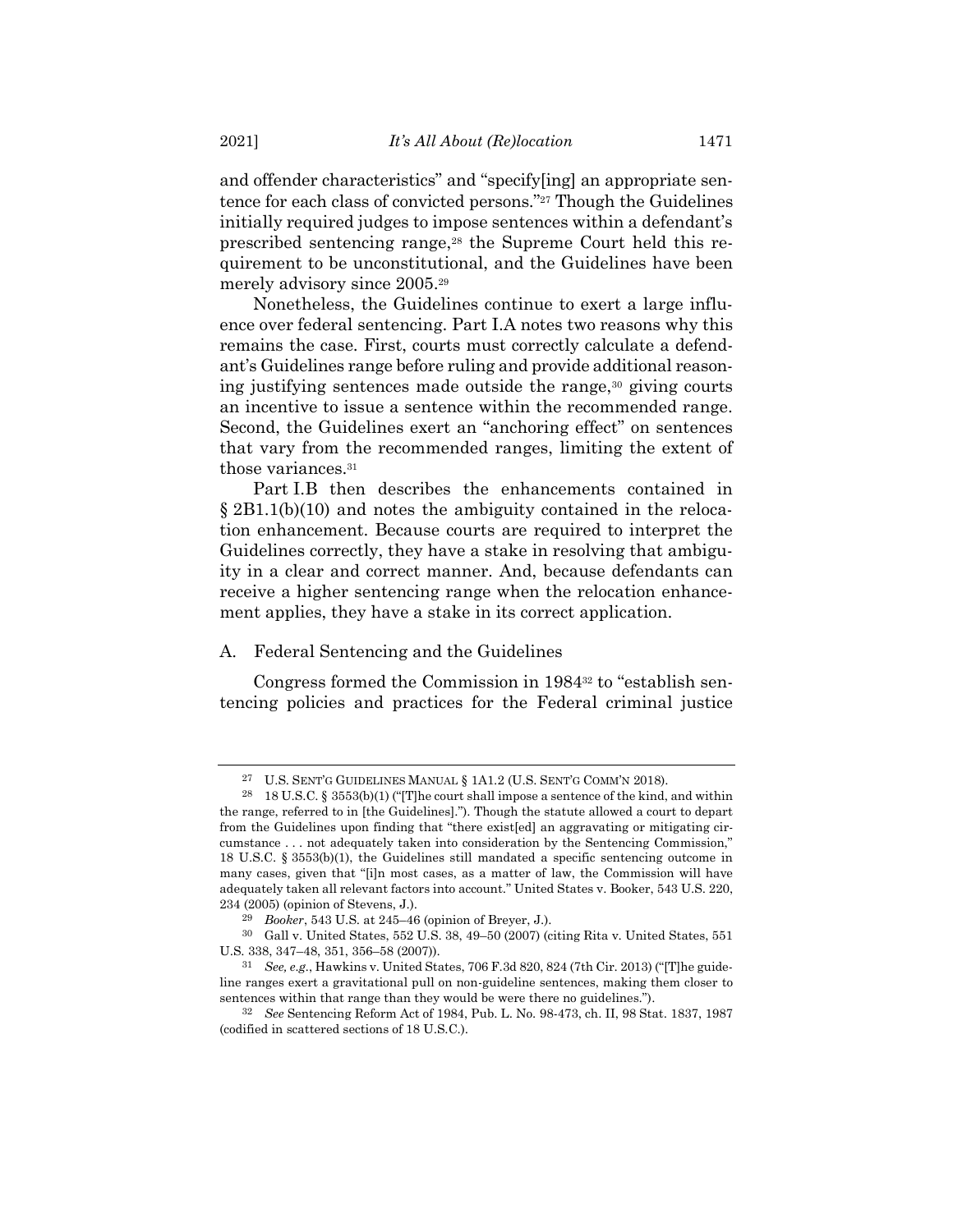system."<sup>33</sup> These policies should meet "the purposes of sentencing as set forth in [18 U.S.C. § 3553(a)(2)],"34 which instructs courts to impose sentences that "reflect the seriousness of the offense," "afford adequate deterrence," "protect the public from further crimes of the defendant," and "provide the defendant with . . . correctional treatment."<sup>35</sup> The policies should also "provide certainty and fairness in meeting the purposes of sentencing, avoiding unwarranted sentencing disparities . . . while maintaining sufficient flexibility to permit individualized sentences." <sup>36</sup> The Commission promulgated—and continues to update—the Guidelines to meet this mandate.<sup>37</sup>

The Guidelines operate by mapping individual offenses to a specific "guideline range" outlined in the Guidelines' sentencing table.<sup>38</sup> To determine a defendant's sentencing range, the court must first consult the Guidelines Manual to determine what guidelines are applicable to the defendant's statutory offense.<sup>39</sup> These guidelines will provide the judge with a defendant's "base offense level"—a number representing the severity of the offense standing alone.<sup>40</sup> In a wire-fraud case, for example, the Guidelines would direct courts to  $\S 2B1.1$ ,<sup>41</sup> which provides a base offense level of 6. <sup>42</sup> Courts should then adjust this offense level "as appropriate" based on the specific facts underlying the crime, including the victim or victims involved, any obstruction that took place, and the defendant's role in the crime.<sup>43</sup> In the wire-fraud case mentioned above, courts would apply  $\S 2B1.1(b)$  to accomplish this goal, adjusting the offense level based on the various details

<sup>33</sup> 28 U.S.C. § 991(b)(1).

<sup>34</sup> 28 U.S.C. § 991(b)(1)(A).

<sup>35</sup> 18 U.S.C. § 3553(a)(2).

<sup>36</sup> 28 U.S.C. § 991(b)(1)(B).

<sup>37</sup> *See* U.S. SENT'G GUIDELINES MANUAL § 1A2 (U.S. SENT'G COMM'N 2018) ("[T]he guidelines are the product of a deliberative process that seeks to embody the purposes of sentencing set forth in the Sentencing Reform Act.").

<sup>38</sup> *See* U.S. SENT'G GUIDELINES MANUAL §§ 1B1.1(a)(7), 5A (U.S. SENT'G COMM'N 2018). The sentencing table in § 5A is reproduced *infra*, Appendix.

<sup>39</sup> *See* U.S. SENT'G GUIDELINES MANUAL §§ 1B1.1(a)(1), 1B1.2(a) (U.S. SENT'G COMM'N 2018).

 $40$  U.S. SENT'G GUIDELINES MANUAL § 1B1.1(a)(1)–(2) (U.S. SENT'G COMM'N 2018).

<sup>41</sup> U.S. SENT'G GUIDELINES MANUAL app. A (U.S. SENT'G COMM'N 2018) (connecting charges under 18 U.S.C. § 1343—the criminal statute punishing wire fraud—to §§ 2B1.1 and 2C1.1, the second of which only covers public officials).

<sup>42</sup> U.S. SENT'G GUIDELINES MANUAL § 2B1.1(a)(2) (U.S. SENT'G COMM'N 2018).

<sup>43</sup> U.S. SENT'G GUIDELINES MANUAL § 1B1.1(a)(3) (U.S. SENT'G COMM'N 2018).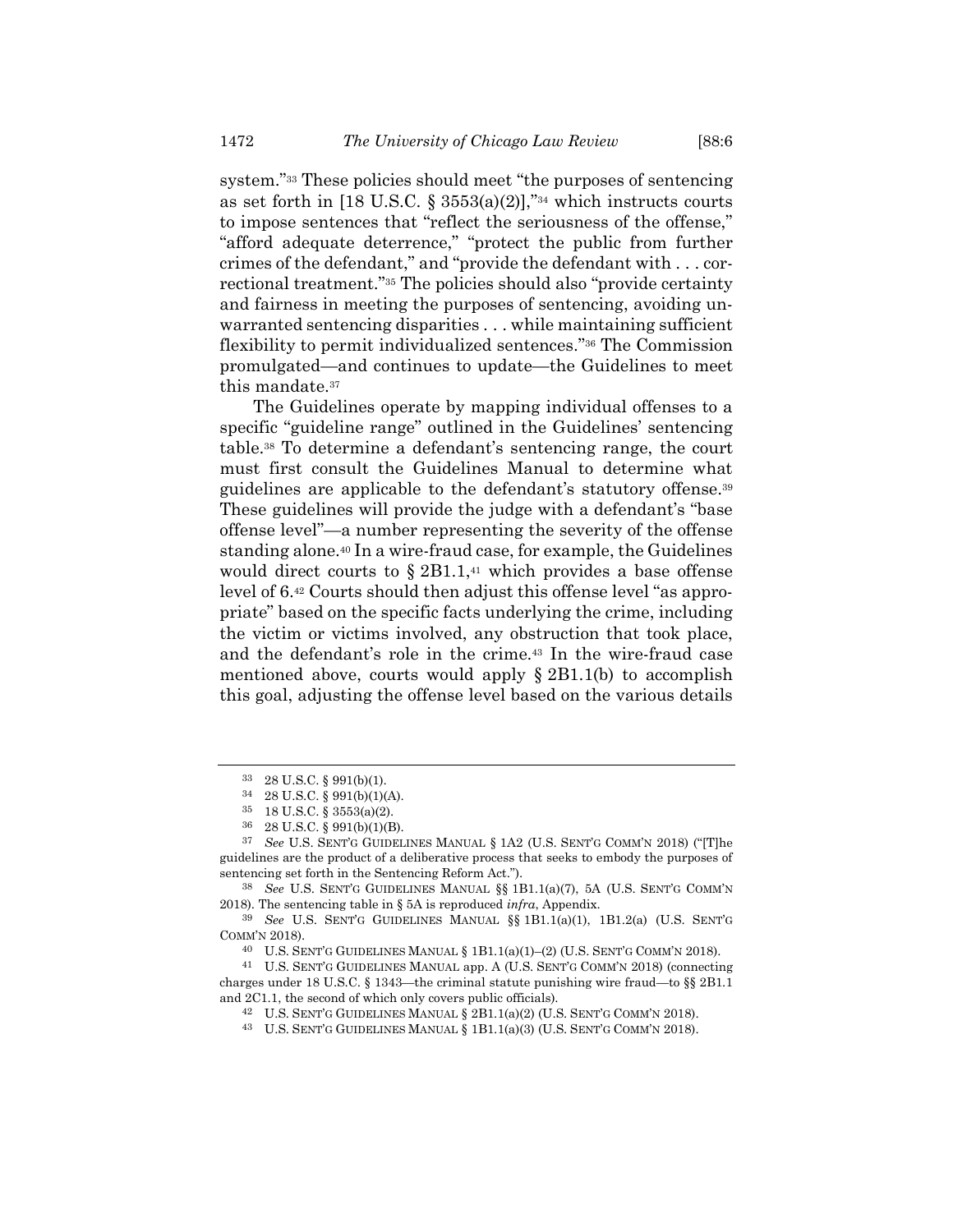surrounding the defendant's case.<sup>44</sup> Finally, courts should look to any past offenses committed by the defendant and any applicable adjustments to determine her "criminal history category."<sup>45</sup> These two scores—the offense level and the criminal history category provide the defendant's guideline range in months when plugged into the Commission's sentencing table.<sup>46</sup>

Notably, courts do not have to issue a sentence within the guideline range. The Supreme Court's decision in *United States v. Booker*<sup>47</sup> made the Guidelines advisory in 2005, allowing courts to vary from the guideline range to further the goals of sentencing outlined in 18 U.S.C.  $\S 3553(a)$ .<sup>48</sup> In addition, the Guidelines themselves provide a list of circumstances in which courts can depart from the sentencing range for good cause.<sup>49</sup> Thus, a defendant's guideline range will not necessarily control the sentence she receives.

<span id="page-8-0"></span>Nonetheless, the Guidelines continue to play a significant role in federal sentencing for two reasons. First, courts still have a large incentive to issue a sentence within the guideline range after *Booker*. A court must calculate a defendant's guideline range correctly during sentencing proceedings, even if it eventually departs or varies from the range.<sup>50</sup> Failure to do so could result in reversal on appeal.<sup>51</sup> Moreover, whenever a court deviates from the guideline range, it must provide an explanation justifying its choice, with larger variances calling for greater justifications.<sup>52</sup> The effort involved in producing these explanations—along with the possibility of getting overturned on appeal—will often lead judges to adhere to the advisory Guidelines. Empirical observations bear this out. For example, in fiscal year 2019, a majority of

<sup>44</sup> *See* U.S. SENT'G GUIDELINES MANUAL § 2B1.1(b) (U.S. SENT'G COMM'N 2018) (providing for increased offense levels based on the monetary loss involved, the number of victims involved, and other characteristics of the offense).

<sup>45</sup> U.S. SENT'G GUIDELINES MANUAL § 1B1.1(a)(6) (U.S. SENT'G COMM'N 2018).

<sup>46</sup> U.S. SENT'G GUIDELINES MANUAL  $\S$ § 1B1.1(a)(7), 5A (U.S. SENT'G COMM'N 2018).<br>47 543 U S 220 (2005)

<sup>47</sup> 543 U.S. 220 (2005).

<sup>48</sup> *Id.* at 245–46 (opinion of Breyer, J.).

<sup>49</sup> *See, e.g.*, U.S. SENT'G GUIDELINES MANUAL § 5K2.0–2.24 (U.S. SENT'G COMM'N 2018). Note that "departures" and "variances" are terms of art in federal sentencing. "Departures" are sentence range deviations based on other provisions in the Guidelines Manual, while "variances" are deviations based on external statutory considerations. *See* Irizarry v. United States, 553 U.S. 708, 714 (2007).

<sup>50</sup> *Gall*, 552 U.S. at 49 (citing *Rita*, 551 U.S. at 347–48).

<sup>51</sup> *Id.* at 51.

<sup>52</sup> *Id.* at 50.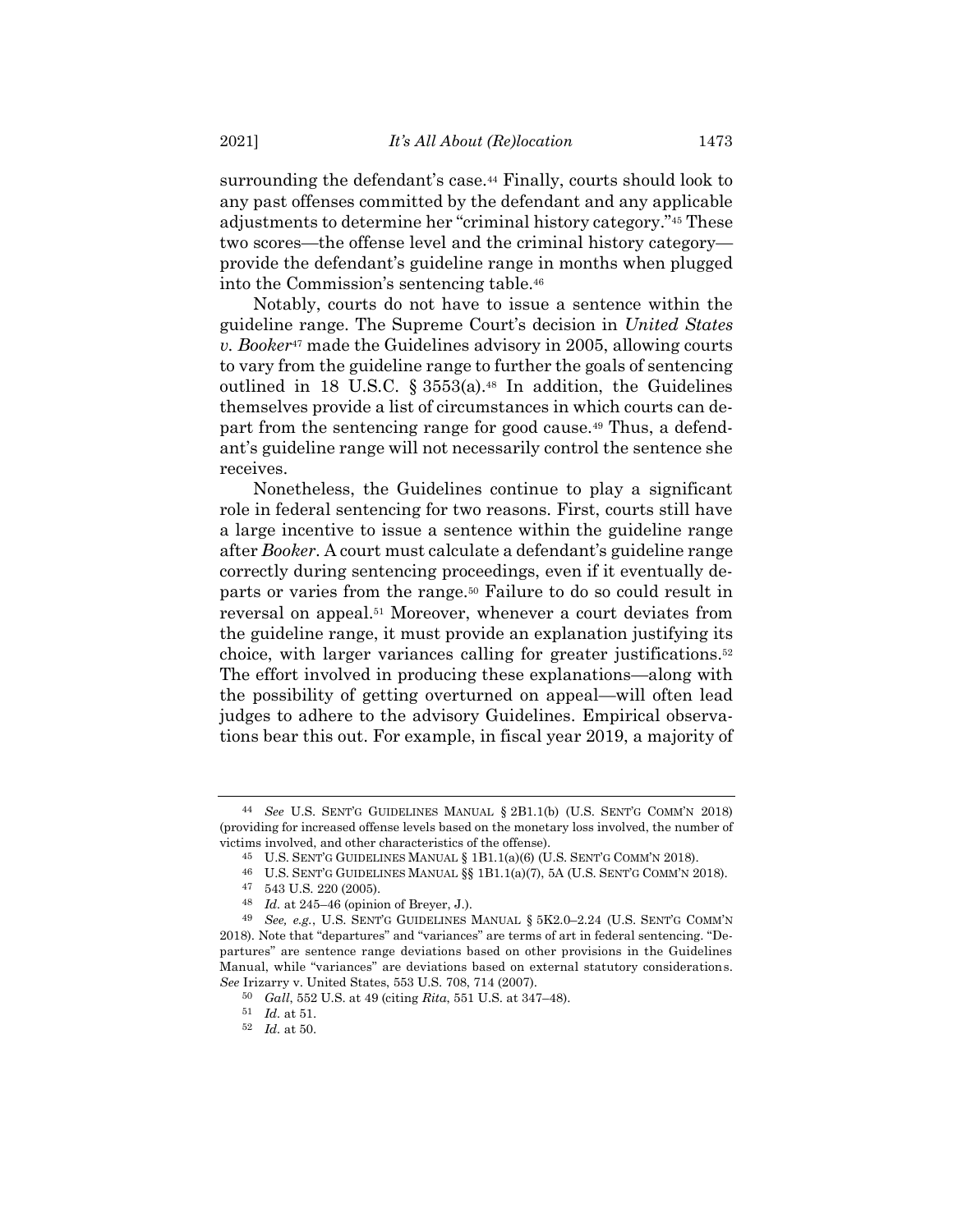sentences fell within their corresponding guideline ranges,<sup>53</sup> and only 23% of cases involved a downward variance under  $§$  3553(a).<sup>54</sup>

<span id="page-9-1"></span>Second, even when judges choose to vary from the guideline range, the range exerts an "anchoring effect" on the sentence imposed.<sup>55</sup> An anchoring effect is "the human tendency to adjust judgments or assessments higher or lower based on previously disclosed external information—the 'anchor.'" <sup>56</sup> In sentencing, the guideline range serves as this anchor, "exert[ing] a gravitational pull on non-guideline sentences, making them closer to sentences within that range than they would be were there no guidelines."<sup>57</sup> Again, empirical observations bear this out: the average extent of sentence reductions has not increased substantially since the Guidelines became advisory.<sup>58</sup>

<span id="page-9-0"></span>To summarize, federal courts must begin sentencing by correctly applying the Guidelines to a defendant's case. The Guidelines provide each defendant with an offense level—based on the statutory crime committed and the specific characteristics of the offense—and a criminal history category. Those numbers then produce a recommended sentencing range for the defendant. The judge has discretion to issue a sentence that falls outside this range based on additional considerations found in the Guidelines themselves or the factors listed in 18 U.S.C. § 3553(a). But, since courts must calculate the guideline range in every case and have an incentive to issue a sentence within that range, most sentences will adhere to the Guidelines' recommendations.

# B. Guideline § 2B1.1(b)(10)

The Commission has executed the TFPA's directives through the Sentencing Guidelines located in § 2B1.1, which deals with

<sup>53</sup> U.S. SENT'G COMM'N, 2019 ANNUAL REPORT AND SOURCEBOOK OF FEDERAL SENTENCING STATISTICS 86 (2019).

<sup>54</sup> *See id.* at 101 n.1.

<sup>55</sup> *See Hawkins*, 706 F.3d at 824.

<sup>56</sup> Mark W. Bennett, *Confronting Cognitive "Anchoring Effect" and "Blind Spot" Biases in Federal Sentencing: A Modest Solution for Reforming a Fundamental Flaw*, 104 J. CRIM. L. & CRIMINOLOGY 489, 495 (2014).

<sup>57</sup> *Hawkins*, 706 F.3d at 824; *see also* Nancy Gertner, *What Yogi Berra Teaches About Post-*Booker *Sentencing*, 115 YALE L.J. POCKET PART 137 (2006), https://perma.cc/9G8Q-GAAE ("Studies underscore the significance of [an] initial anchor; judgments tend to be strongly biased in its direction. In effect, the 300-odd page Guideline Manual provides ready-made anchors.").

<sup>58</sup> Bennett, *supra* note [56,](#page-9-1) at 520 & fig. 6.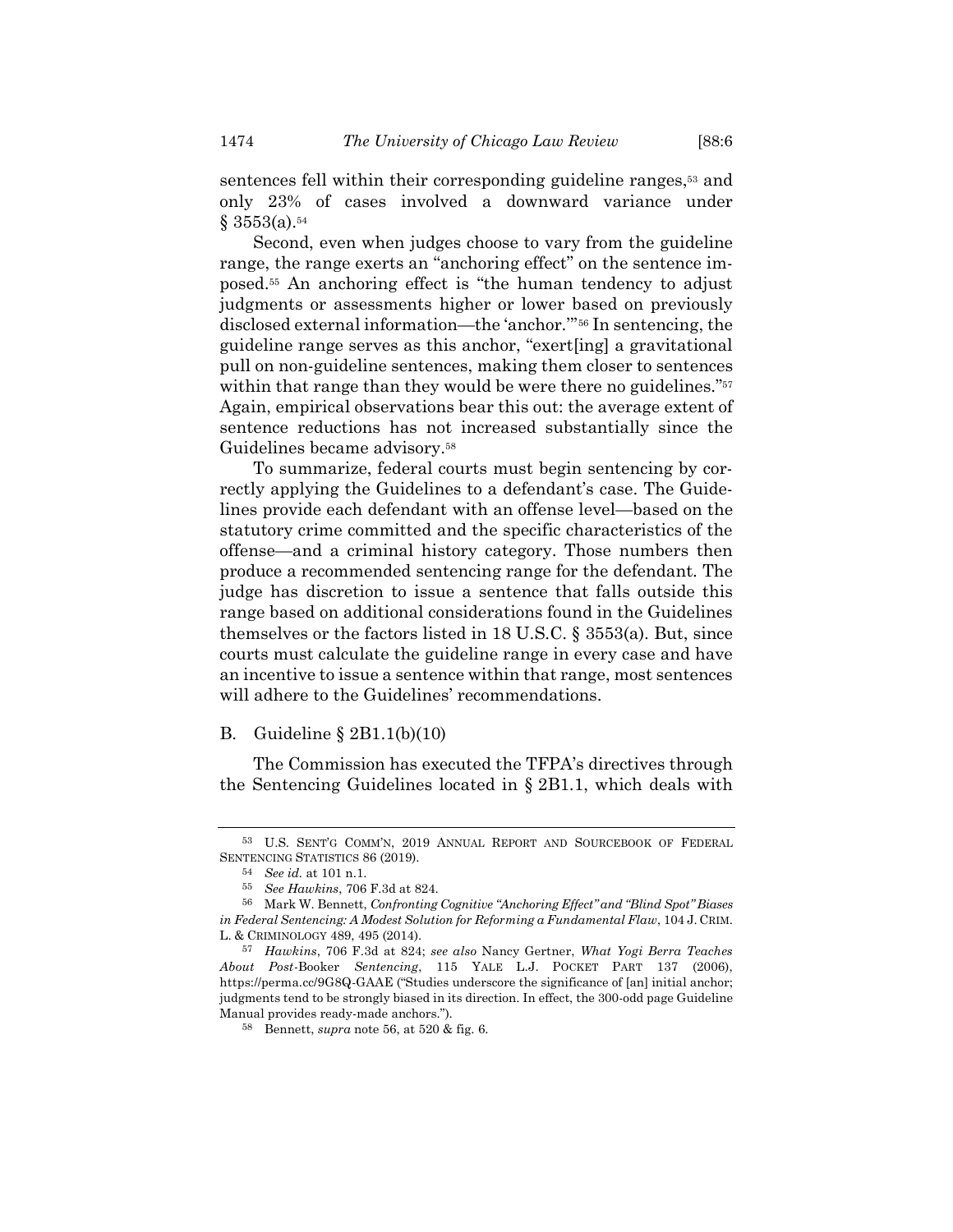fraud, larceny, theft, forgery, and other types of economic offenses.<sup>59</sup> This Comment focuses on the provisions contained in  $\S 2B1.1(b)(10)$ . Section  $2B1.1(b)(10)$  instructs courts to increase a defendant's offense level by 2 if any of the following conditions apply:

(A) the defendant relocated, or participated in relocating, a fraudulent scheme to another jurisdiction to evade law enforcement or regulatory officials; (B) a substantial part of a fraudulent scheme was committed from outside the United States; or (C) the offense otherwise involved sophisticated means and the defendant intentionally engaged in or caused the conduct constituting sophisticated means.<sup>60</sup>

The Guideline also states that when the enhancement applies, the defendant should receive a minimum offense level of 12.<sup>61</sup> For the purposes of clarity and brevity, I refer to subsection (A) of this Guideline as the "relocation enhancement," subsection (B) as the "international enhancement," and subsection (C) as the "sophisticated-means enhancement."

<span id="page-10-0"></span>To better contextualize these provisions, three clarifying points merit mention here. First, § 2B1.1(b)(10) can have an appreciable effect on a defendant's sentence. While a two-level increase in a defendant's offense level will have a relatively modest impact on most sentences, it can increase a defendant's sentencing range by multiple years for serious offenses.<sup>62</sup> Moreover, the minimum offense level imposed by  $\S 2B1.1(b)(10)$  places a defendant in Zone C of the sentencing table,<sup>63</sup> which precludes her from receiving a sentence of probation without a departure or variance.<sup>64</sup> Thus, the proper application of  $\S 2B1.1(b)(10)$  can mean a great deal to a great many defendants.

<sup>59</sup> The areas covered by § 2B1.1 are laid out in detail by the Section's title. U.S. SENT'G GUIDELINES MANUAL § 2B1.1 (U.S. SENT'G COMM'N 2018).

<sup>60</sup> U.S. SENT'G GUIDELINES MANUAL § 2B1.1(b)(10) (U.S. SENT'G COMM'N 2018).

<sup>61</sup> U.S. SENT'G GUIDELINES MANUAL § 2B1.1(b)(10) (U.S. SENT'G COMM'N 2018).

<sup>62</sup> *See* U.S. SENT'G GUIDELINES MANUAL § 5A (U.S. SENT'G COMM'N 2018); *infra* Appendix; *see also* Miriam H. Baer, *Unsophisticated Sentencing*, 61 WAYNE L. REV. 61, 73 (2015) ("For high-loss offenders, as well as recidivists, the enhancement can result in substantially greater terms of imprisonment, with increases of twenty or even thirty months.").

<sup>63</sup> *See infra* Appendix.

<sup>64</sup> *See* U.S. SENT'G GUIDELINES MANUAL § 5C1.1(d) (U.S. SENT'G COMM'N 2018).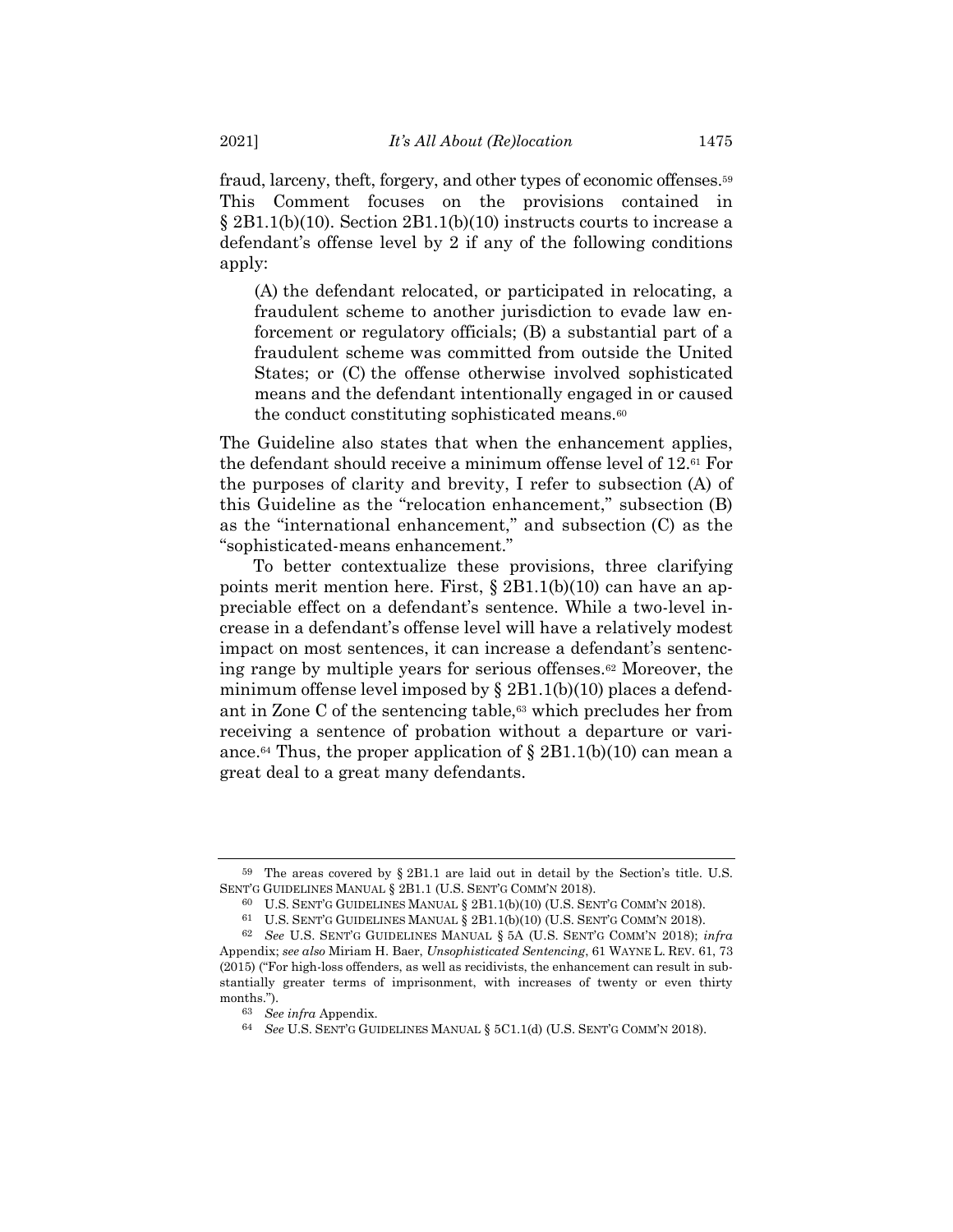Second, § 2B1.1(b)(10) has grown in importance since the Commission added it to the Guidelines in 1998.<sup>65</sup> The language of the Guideline suggests—and courts widely accept—that the Guideline is applicable to all federal fraud offenses, not just the telemarketing schemes contemplated by the TFPA.<sup>66</sup> In addition, courts have increasingly applied the Guideline in recent years. In fiscal year 2002, for example, the Guideline was applied in 160 cases;<sup>67</sup> by fiscal year 2019, that number had increased to 1,015 cases. <sup>68</sup> Given the ever-growing number of consumer fraud reports,<sup>69</sup> the number of cases could increase further in the coming years.

Finally, while courts increasingly apply the relocation enhancement, there is no definitive guidance regarding what the relocation enhancement requires. Courts widely read the relocation enhancement as requiring two separate elements before it can be applied. Specifically, the defendant must have "relocated, or participated in relocating" a fraudulent scheme to another jurisdiction, and she must have taken those actions in order to evade law enforcement.<sup>70</sup> But neither the Guideline nor its application notes elaborate on what these elements mean. They provide no method of determining when a defendant has relocated a scheme or if she has done so to evade law enforcement.<sup>71</sup> These questions have largely been left for the courts to answer.

68 U.S. SENT'G COMM'N, USE OF GUIDELINES AND SPECIFIC OFFENSE CHARACTERISTICS: GUIDELINE CALCULATION BASED, FISCAL YEAR 2019 11 (2019); *see also* Baer, *supra* note [62,](#page-10-0) at 68–69 (showing that "the percentage of fraud defendants who have received a sophisticated means enhancement . . . more than tripled" between 2005 and 2013).

<span id="page-11-0"></span><sup>65</sup> U.S. SENT'G GUIDELINES MANUAL app. C, amend. 577 (U.S. SENT'G COMM'N 2003) (noting that the amendment became effective November 1, 1998).

<sup>66</sup> *See, e.g.*, United States v. Singh, 291 F.3d 756, 761 (11th Cir. 2002) (citing U.S. SENT'G GUIDELINES MANUAL app. C, amend. 577 (U.S. SENT'G COMM'N 2003)).

<sup>67</sup> U.S. SENT'G COMM'N, USE OF GUIDELINES AND SPECIFIC OFFENSE CHARACTERISTICS: FISCAL YEAR 2002 8, 27 (2002). Note that the three enhancements were originally codified at § 2F1.1 of the Guidelines Manual, but this section was deleted and consolidated with § 2B1.1 on November 1, 2001. *Id.* at 26 n.27. The 160-case figure includes all citations under both § 2B1.1 and § 2F1.1.

<sup>69</sup> *See* FED. TRADE COMM'N, CONSUMER SENTINEL NETWORK DATA BOOK 2020 6 (2021), https://perma.cc/Q3YD-RZYW (showing an increase from 0.33 million consumer fraud reports in 2001 to 4.72 million in 2020).

<sup>70</sup> *See* United States v. Hines-Flagg, 789 F.3d 751, 754 (7th Cir. 2015); United States v. Savarese, 686 F.3d 1, 15 (1st Cir. 2012); United States v. Thung Van Huynh, 884 F.3d 160, 167 (3d Cir. 2018).

<sup>71</sup> *See* U.S. SENT'G GUIDELINES MANUAL § 2B1.1 cmt. n.9 (U.S. SENT'G COMM'N 2018) (providing commentary on the sophisticated-means enhancement and international enhancement but not the relocation enhancement). This remark should not be taken to mean that the Commission's notes on the relocation enhancement cannot elucidate its meaning.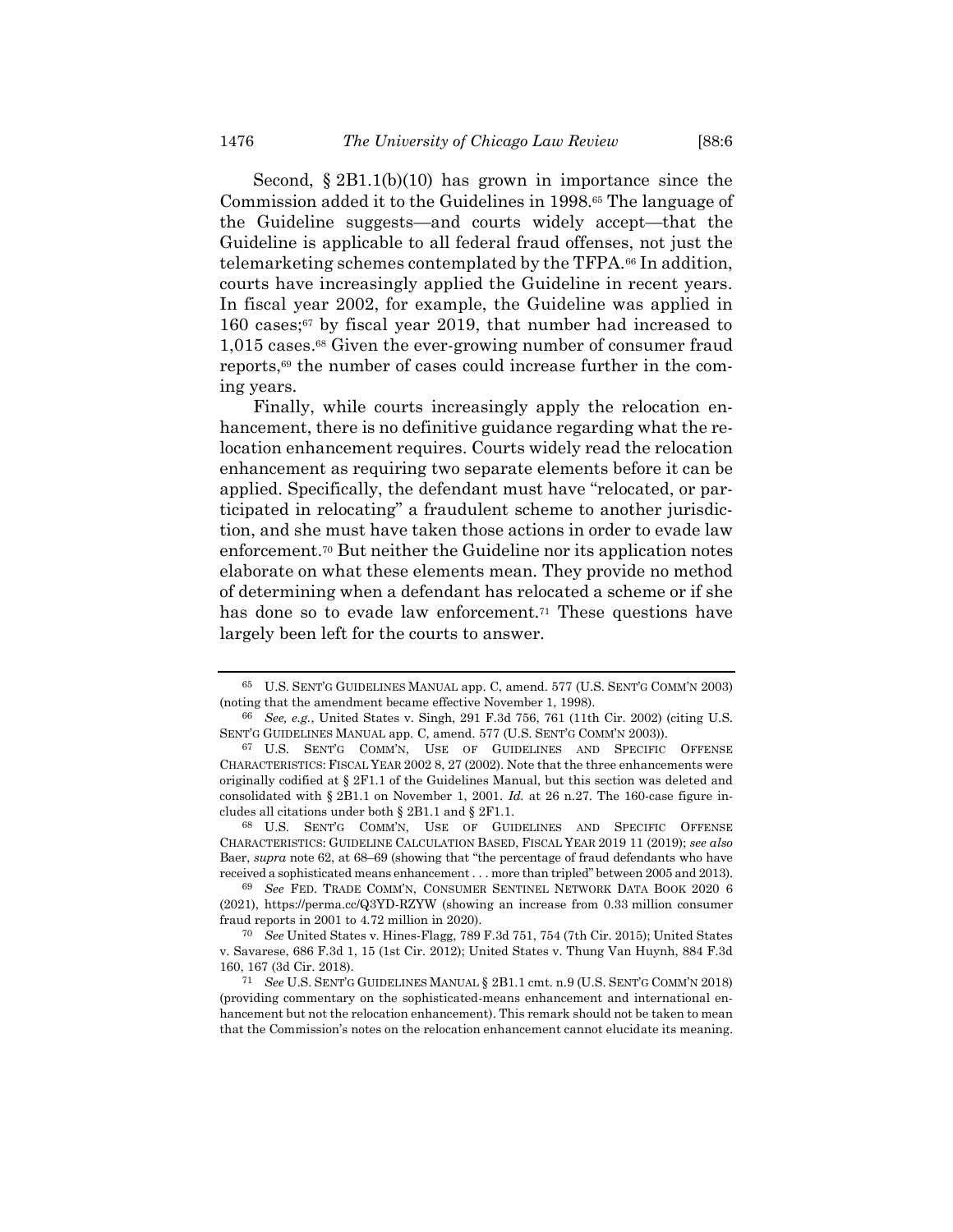# II. THE CIRCUIT SPLITS

In some cases, the application of the relocation enhancement is fairly straightforward. As an example, consider the case *United States v. Smith*. <sup>72</sup> In *Smith*, the defendant opened several credit accounts under fake or stolen identities and used those accounts to make fraudulent purchases. <sup>73</sup> Smith did this for a few months in Iowa before he moved with his family to Florida.<sup>74</sup> Once in Florida, he took up his scheme again, using a fake name to make \$15,000 in fraudulent charges.<sup>75</sup> Based on these facts, the trial court applied the relocation enhancement to Smith's case, and the Eighth Circuit upheld its application.<sup>76</sup> Smith unquestionably relocated his scheme; he was the only person involved in its operation, and he carried it out in multiple federal jurisdictions.<sup>77</sup> Moreover, there was no question that Smith relocated "to evade law enforcement" since testimony at his sentencing hearing indicated that he "likely knew . . . that federal law enforcement agents had an arrest warrant for [him]."<sup>78</sup> Thus, *Smith* presents an easy case for both elements of the relocation enhancement. The scheme had a definite, discernable location, and the record provided clear evidence of Smith's intent to evade law enforcement.

The analysis becomes more complicated, however, when the scheme is designed to operate in multiple jurisdictions at once. Imagine that, instead of moving to Florida and continuing the scheme, Smith regularly stole IDs in Iowa and then flew to Florida to make fraudulent purchases. While the scheme in this scenario still operates across jurisdictional lines, it does not appear to have an easily discernable location—it could be "located" in Iowa, in Florida, or in both states at once. Moreover, while Smith likely makes these out-of-state trips to avoid detection, he might not intend "to evade law enforcement" in the sense of avoiding a particular investigation.

77 In fact, Smith did not even dispute the trial court's finding that he relocated the scheme. *See Smith*, 367 F.3d at 740.

78 *Id.*

On the contrary, this Comment argues that a close reading of these materials can resolve a significant portion of the circuit split. My remark here only notes that the application notes and other explanatory materials provide no direct definitions of what it means to relocate a scheme or evade law enforcement.

<sup>72</sup> 367 F.3d 737 (8th Cir. 2004), *vacated on other grounds*, 534 U.S. 1103 (2005).

<sup>73</sup> *Id.* at 739.

<sup>74</sup> *Id.*

<sup>75</sup> *Id.*

<sup>76</sup> *Id.* at 739–40.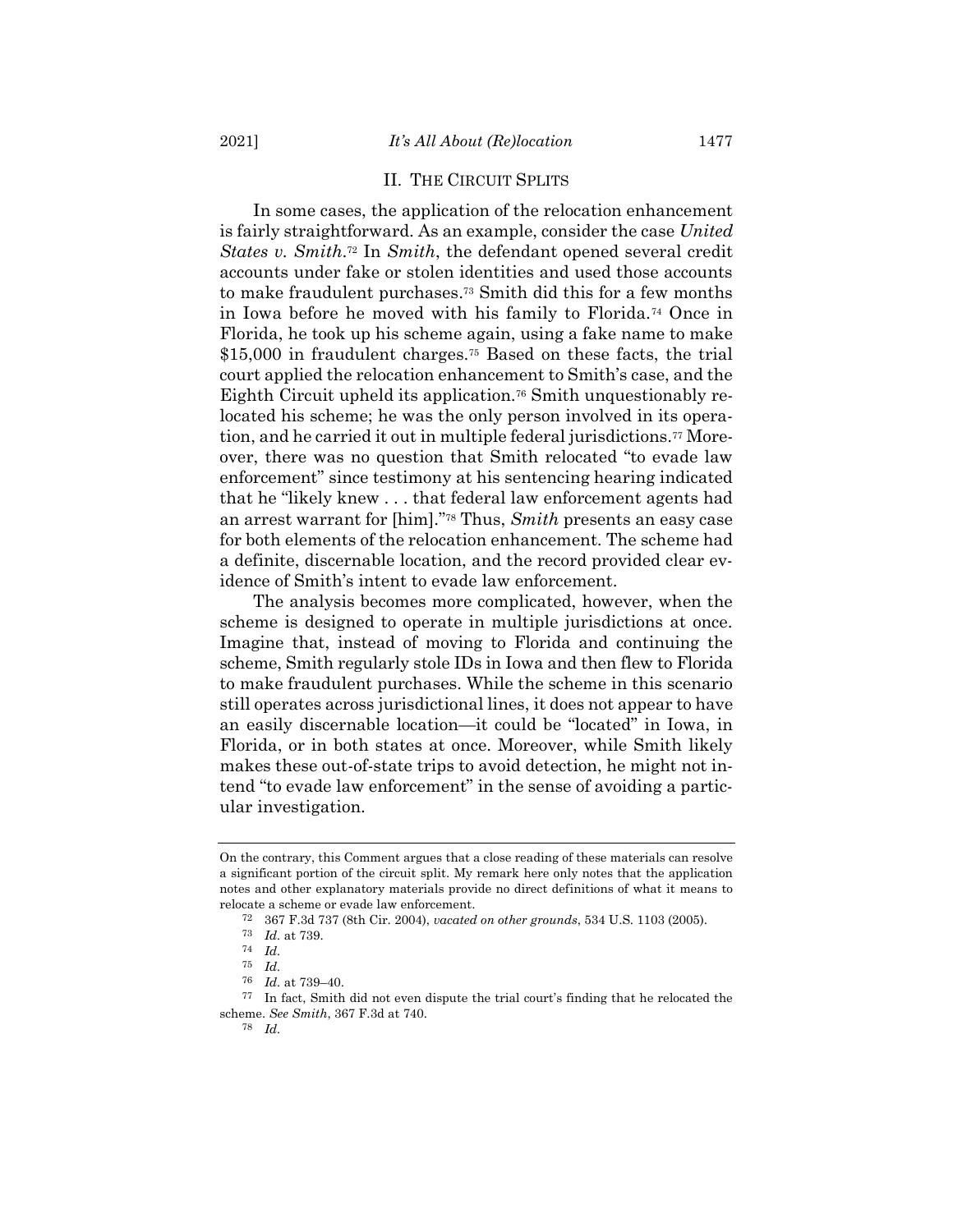These problems have produced two circuit splits involving the First, Third, Sixth, Seventh, and Eleventh Circuits. Principally, these circuits disagree over what a defendant must do to relocate a multijurisdictional scheme within the meaning of § 2B1.1(b)(10)(A). The circuits also disagree about whether a general intent to avoid detection will suffice under the relocation enhancement or if specific intent is required. Though the opinions do not focus on the second issue, this Comment argues that both issues have important implications for how courts should interpret the relocation enhancement going forward.

# A. The Home-Base Approach

Two circuits have advanced what I call the "home-base approach" to address the problem of multijurisdictional schemes. In essence, this approach states that a multijurisdictional scheme is located at the conspirators' base of operations (the area to which they return after executing the other, discrete parts of the scheme). Accordingly, in order for a defendant to relocate the scheme, she must move the home base across jurisdictional lines.

The Eleventh Circuit first advanced this interpretation with its opinion in *United States v. Morris*. <sup>79</sup> The scheme at issue in *Morris* centered on credit card fraud. Morris and his coconspirators would steal credit cards and driver's licenses from health clubs in and around Atlanta, use the cards to fraudulently purchase goods, and then give the goods to a fence (someone who sells stolen goods) in Marietta, Georgia.<sup>80</sup> Though both Marietta and Atlanta are located in the Northern District of Georgia, one witness testified that Morris and others would occasionally travel to cities in the Middle District of Georgia or to other states to make fraudulent purchases.<sup>81</sup> On this basis, the trial court applied the relocation enhancement to Morris's sentence.<sup>82</sup>

The Eleventh Circuit vacated the sentence in part. Because the Guidelines did not define the term "relocate," the Eleventh Circuit stated that it must give the word its ordinary meaning: to "establish or lay out in a new place." <sup>83</sup> Under this definition, the out-of-town trips made by Morris did not constitute a relocation

<sup>79</sup> 153 F. App'x 556 (11th Cir. 2005) (per curiam).

<sup>80</sup> *Id.* at 557.

<sup>81</sup> *Id.* at 558.

<sup>82</sup> *Id.* at 557–58.

<sup>83</sup> *Id.* at 558 (citing *Relocate*, WEBSTER'S THIRD NEW INTERNATIONAL DICTIONARY (1976)).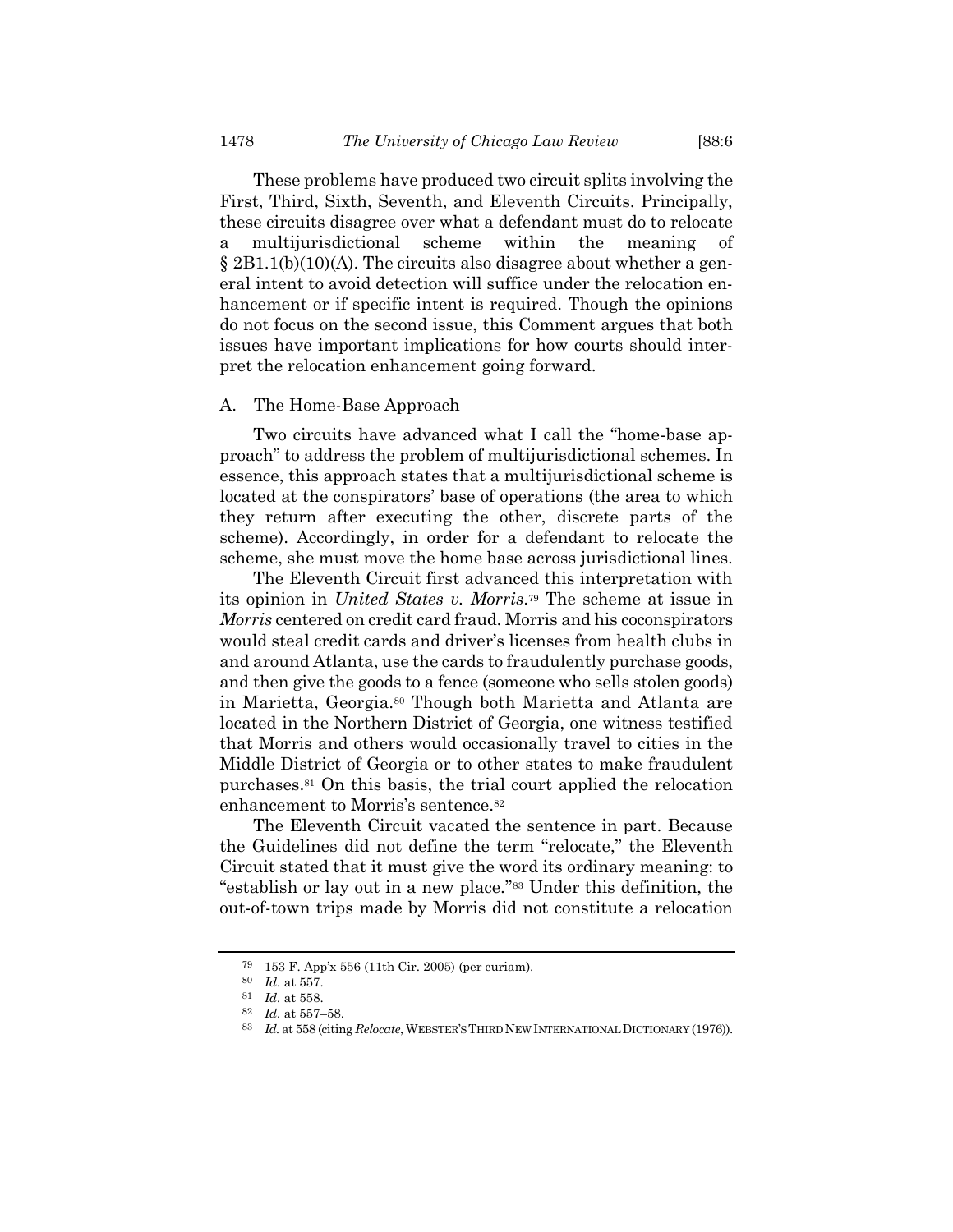of the scheme since Morris "always returned to the Northern District of Georgia" and the fence did not change his residence.<sup>84</sup> Rather, the temporary excursions were "an expansion, and not a relocation, of the conspiracy."<sup>85</sup>

Though *Morris* is an unpublished per curiam opinion, its reasoning proved to be persuasive when the Seventh Circuit considered the multijurisdictional scheme problem. In *United States v. Hines-Flagg*, <sup>86</sup> the Seventh Circuit analyzed the relocation enhancement against the backdrop of an identity-theft scheme. Using their home computer in Detroit, Hines-Flagg and her nephew illegally accessed individual credit reports and made fake IDs with the fraudulently obtained information.<sup>87</sup> They then traveled to neighboring states, opened lines of credit with the fake IDs, purchased goods, and either kept the goods for personal use or sold them once back in Detroit.<sup>88</sup>

The Seventh Circuit held that the relocation enhancement did not apply to the scheme at issue. "We do not believe that this Guideline applies to every fraudulent scheme that just happens to operate in multiple jurisdictions," the court remarked.<sup>89</sup> "Hines-Flagg's scheme was always meant to operate in multiple locations, with Detroit as its home base. ... Therefore, the scheme was not '*re*located' to Wisconsin, Ohio, and Illinois when Hines-Flagg traveled to those locations."<sup>90</sup> The court went on to analogize the case to *Morris*, noting that "the fraudulently obtained merchandise was always delivered to, and eventually fenced from," a particular city in both cases.<sup>91</sup>

Having found that the defendants did not relocate a scheme within the meaning of § 2B1.1(b)(10)(A), the *Hines-Flagg* court observed that it "[did] not need to rule on whether any hypothetical relocation was done 'to evade law enforcement.'" <sup>92</sup> However, the court went on to note that the facts of the case likely failed the intent element of the relocation enhancement as well. The court noted that "most criminal enterprises are set up to avoid

<sup>84</sup> *Morris*, 153 F. App'x at 558.

<sup>85</sup> *Id.*

<sup>86</sup> 789 F.3d 751 (7th Cir. 2015).

<sup>87</sup> *Id.* at 793.

<sup>88</sup> *Id.* at 753–54.

<sup>89</sup> *Id.* at 755.

<sup>90</sup> *Id.* (emphasis in original).

<sup>91</sup> *Hines-Flagg*, 789 F.3d at 755–56.

<sup>92</sup> *Id.* at 756.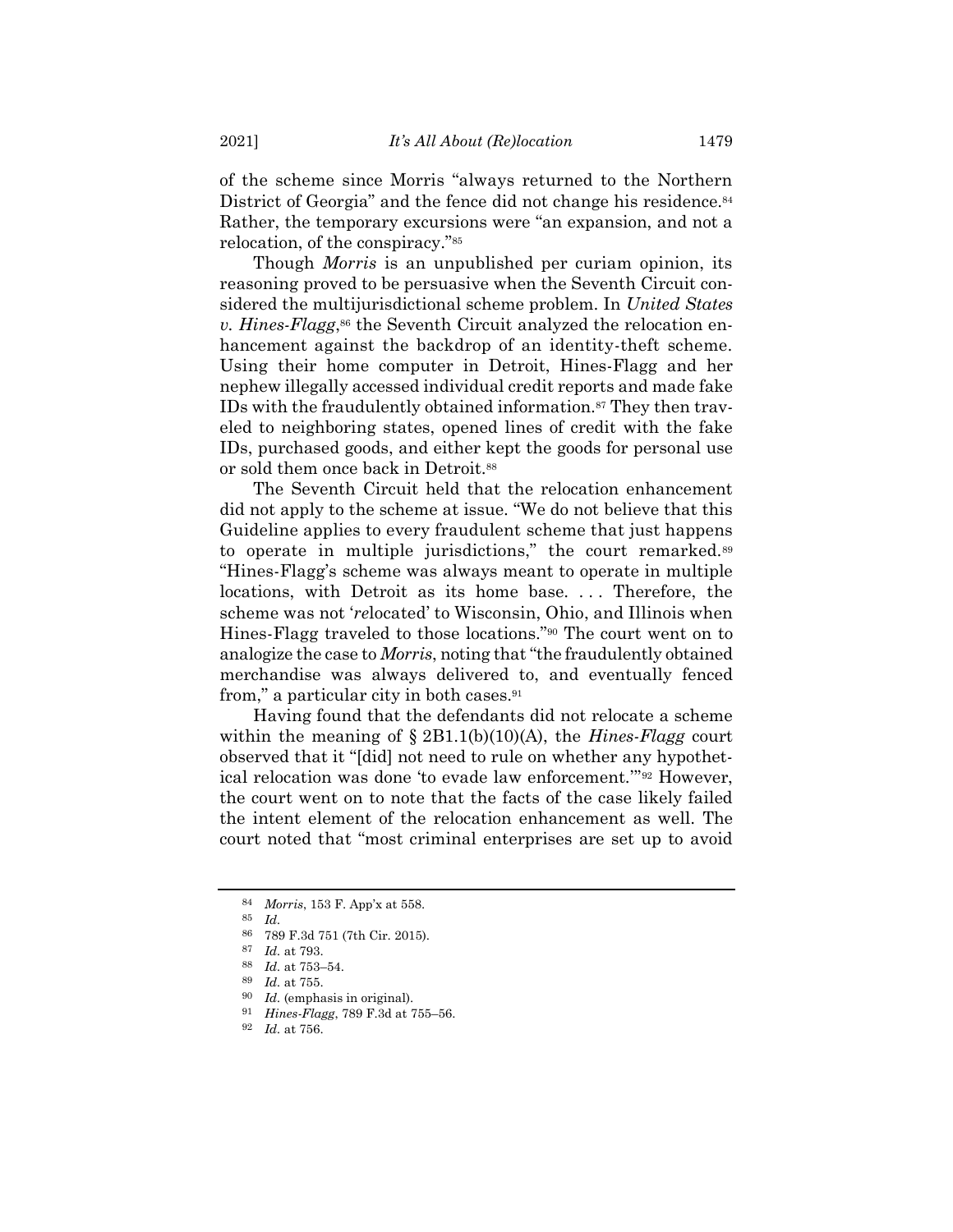<span id="page-15-0"></span>getting caught."<sup>93</sup> From this proposition, it reasoned that "application of [the relocation] enhancement requires more than just the operation of a multijurisdictional scheme in order to reduce the chances of detection."<sup>94</sup>

<span id="page-15-1"></span>This reading of the relocation enhancement's intent requirement is the minority view among federal circuits. In support of its reading, the *Hines-Flagg* court cites *United States v. Paredes*, <sup>95</sup> a Tenth Circuit case analyzing the relocation enhancement. In *Paredes*, the Tenth Circuit found that the defendant acted with the requisite intent when he "moved from Utah to Idaho because Utah became 'hot' after one of the [coconspirators] was arrested."<sup>96</sup> But while *Paredes* established that this type of proof of specific intent is *sufficient* to apply the enhancement, it did not decide whether this type of proof would be *necessary* to apply the enhancement, as the Seventh Circuit appears to require. Moreover, many circuits directly disagree with this reading of the intent requirement. 97

# B. The Key-Acts Approach

The First Circuit has advanced a different approach to the multijurisdictional scheme problem. This method—which I call the "key-acts approach"—locates a fraudulent scheme wherever its most important actions take place, as opposed to at a particular fixed base of operations. If the defendant carries out key actions in multiple jurisdictions, then she relocates a scheme within the meaning of  $\S 2B1.1(b)(10)(A)$ .

The First Circuit lays out this interpretation in *United States v. Savarese*. <sup>98</sup> In *Savarese*, the First Circuit considered a credit card fraud scheme organized by Savarese and his compatriots in Boston. Savarese would travel to different gyms across the country to steal credit cards. He would then fax the credit card information to his coconspirators, who would work with a Bostonbased photography studio to create fake IDs matching the stolen

<sup>93</sup> *Id.*

<sup>94</sup> *Id.* (citing United States v. Paredes, 461 F.3d 1190, 1192 (10th Cir. 2006)).

<sup>95</sup> 461 F.3d 1190 (10th Cir. 2006).

<sup>96</sup> *Id.* at 1192.

<sup>97</sup> *See* United States v. Savarese, 686 F.3d 1, 16 n.12 (1st Cir. 2012); United States v. Braxton, 374 F. App'x 248, 249–50 (3d Cir. 2010) (citing United States v. Vega-Iturrino, 565 F.3d 430, 433 (8th Cir. 2009)); United States v. Hessa, 464 F. App'x 473, 475 (6th Cir. 2012).

<sup>98</sup> 686 F.3d 1 (1st Cir. 2012).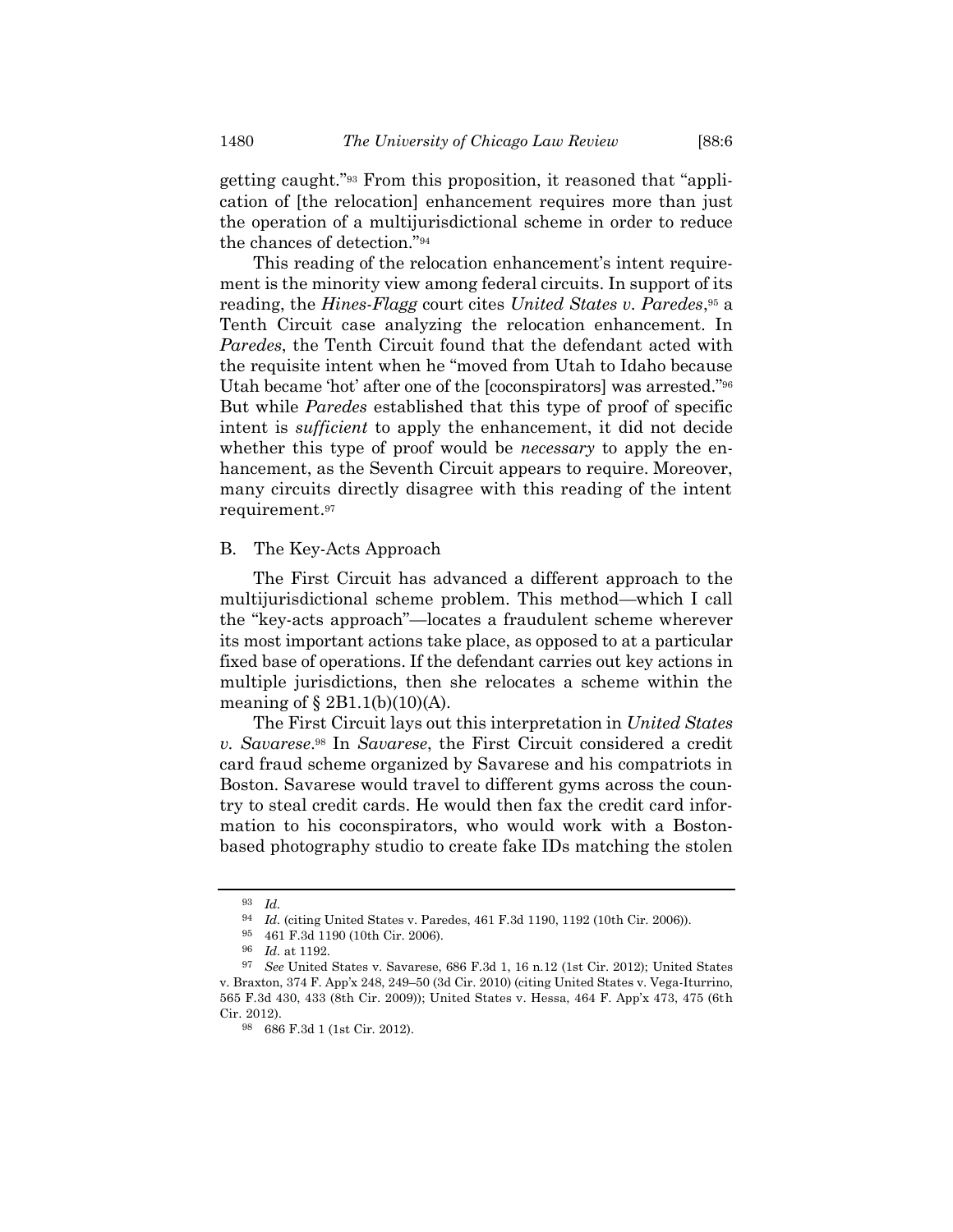credit cards. Finally, some members of the conspiracy would go to racetracks and casinos in different states and withdraw large cash advances with the fraudulently obtained information.<sup>99</sup>

On its face, this fact pattern appears to resemble the one in *Morris*. Both schemes involve going to gyms, stealing credit cards, and then reporting back to a fixed home base. Nonetheless, the First Circuit declined to extend *Morris*'s reasoning to the facts of *Savarese*. Whereas Atlanta served as a main hub for the scheme in *Morris*, in *Savarese* the defendant's Boston base was used to carry out more "tangential elements" of the scheme.<sup>100</sup> "The theft and fraudulent use of the credit cards seems to us at least as critical, if not more so, to the operation's success than any of its other elements," the court reasoned; "indeed, these acts comprised the heart of the enterprise."<sup>101</sup> Having found that Savarese's thefts and withdrawals constituted the main part of the scheme and that Savarese conducted these thefts in multiple federal jurisdictions, the First Circuit upheld the application of the relocation enhancement.<sup>102</sup>

The First and Seventh Circuits have taken some steps to minimize the differences between the home-base and key-acts approaches. *Savarese*, for example, specifically "reserve[d] judgment" on the reasoning of *Morris* instead of challenging the case directly, explaining that the transitory thefts in *Morris* were less central to the scheme.<sup>103</sup> *Hines-Flagg* showed a similar reticence toward challenging *Savarese*, instead noting that, "[w]ere we to use *Savarese*'s approach, Detroit would be 'the heart of th[is] enterprise.""104

But these attempts to reconcile the two approaches are unavailing. First, if courts assume that the central hub of a scheme has some independent significance, then the home-base approach must occasionally produce different results than the key-acts approach. Courts could define the scheme's home base in one of two ways: it could either be the place to which the defendants regularly return (as in *Morris* and *Hines-Flagg*) <sup>105</sup> or the place where

<sup>99</sup> *Id.* at 5–6.

<sup>100</sup> *Id.* at 15.

<sup>101</sup> *Id.*

<sup>102</sup> *Id.* at 15–16.

<sup>103</sup> *Savarese*, 686 F.3d at 15.

<sup>104</sup> *Hines-Flagg*, 789 F.3d at 756 (second alteration in original) (quoting *Savarese*, 686 F.3d at 15).

<sup>105</sup> *See Morris*, 153 F. App'x at 558; *Hines-Flagg*, 789 F.3d at 755.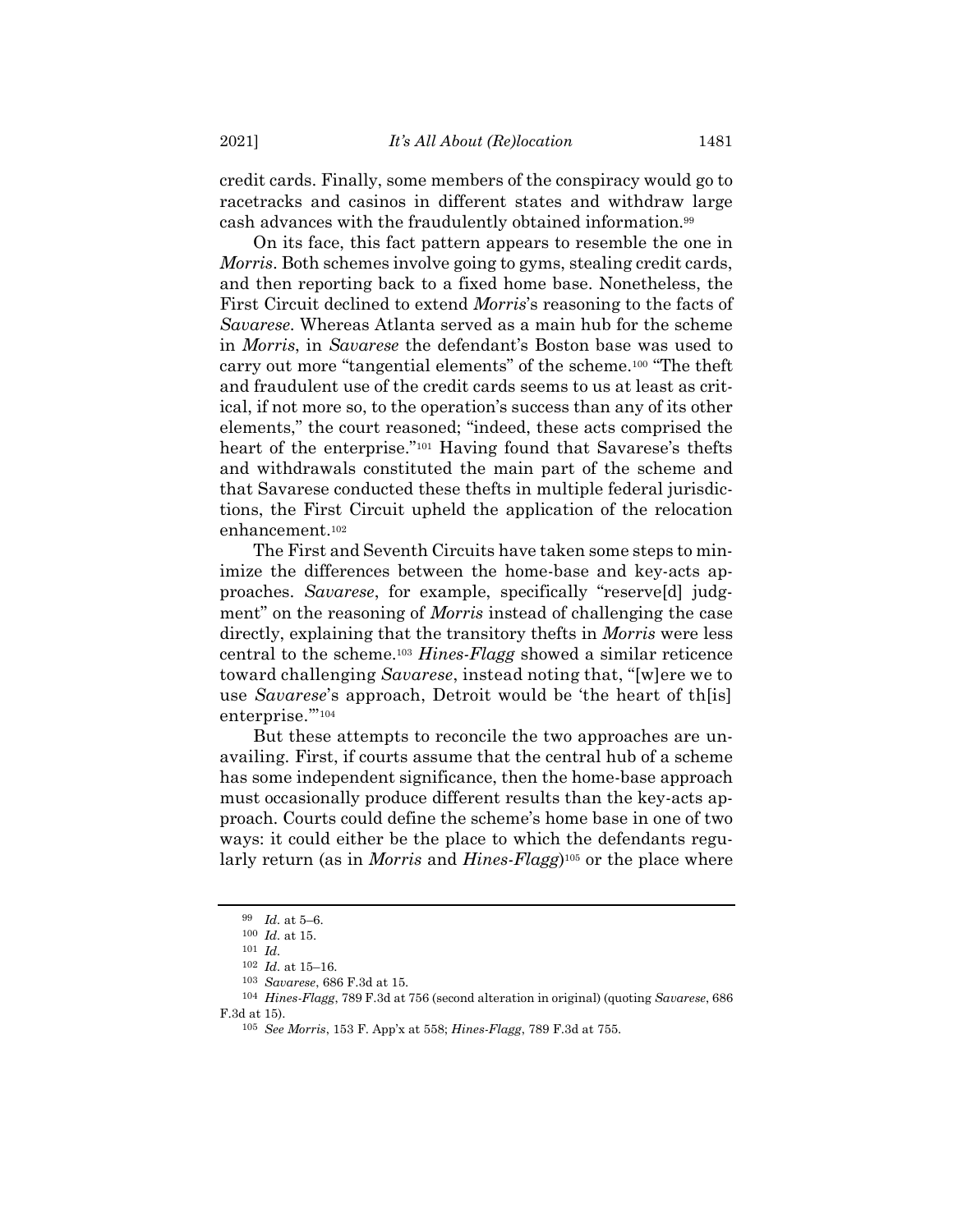the defendants carry out the most important parts of their scheme (as in *Savarese*).<sup>106</sup> If courts adopt the former definition, then the home-base and key-acts approaches will produce different results in cases where the important parts of the scheme take place outside of a central, fixed location. And, if courts adopt the latter definition, then the home-base approach collapses into the key-acts approach; courts will simply locate a scheme where the important actions take place, regardless of whether that place is fixed.

Furthermore, even if we assume that the First, Seventh, and Eleventh Circuits are all applying their own versions of the same test, those versions nevertheless produce substantially different results in application. For example, in *Savarese*, the defendant received the enhancement in part because of his fraudulent credit card use in multiple states,<sup>107</sup> but, in *Hines-Flagg*, the defendant avoided the penalty despite taking the same action.<sup>108</sup> Put another way, even if we assume that the Seventh and Eleventh Circuits' home-base approach could collapse into the key-acts approach, the circuits would need to agree on what constitutes the key acts of each fraudulent scheme in order to fully resolve the circuit split.

<span id="page-17-0"></span>Finally, even if the circuits agreed on a method to determine where a scheme is located, they would still disagree over how to interpret the relocation enhancement's intent element. In *Savarese*, the First Circuit read the phrase "to evade law enforcement" as requiring a general intent to evade law enforcement. In its view, the fact that the defendants simply "avoided returning to the same health clubs and gambling establishments" was sufficient evidence to infer the requisite intent.<sup>109</sup> This reading has been adopted by the majority of circuits to consider the issue. The Eighth Circuit has stated that the relocation enhancement does not require "that the relocation be motivated by a 'specific' threat of arrest as opposed to a more general intent to evade law enforcement,"<sup>110</sup> and the Third and Sixth Circuits have reached similar

<sup>106</sup> *See Savarese*, 686 F.3d at 15 (noting that the "theft and fraudulent use of the credit cards" constitutes a second central "hub" of the scheme).

<sup>107</sup> *Id.*

<sup>108</sup> *Hines-Flagg*, 789 F.3d at 753 ("Hines-Flagg would travel to other states . . . to open store credit card accounts and shop using the fraudulent identifications.").

<sup>109</sup> *Savarese*, 686 F.3d at 16 n.12.

<sup>110</sup> *Vega-Iturrino*, 565 F.3d at 433.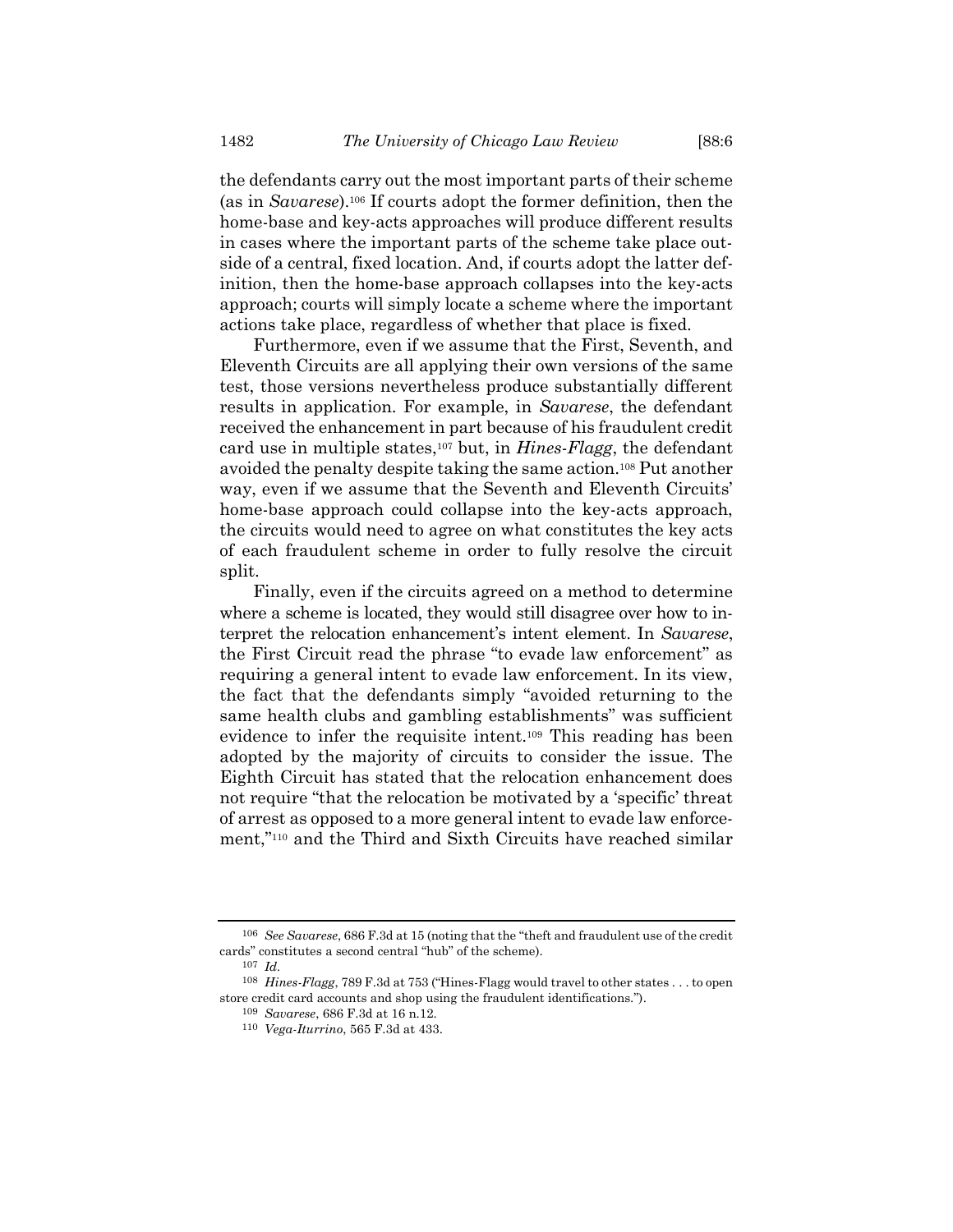conclusions in unpublished opinions.<sup>111</sup> But, in *Hines-Flagg*, the Seventh Circuit reached the opposite conclusion, observing that the relocation enhancement requires something more than a general intent to avoid detection.<sup>112</sup> Thus, *Hines-Flagg* and *Savarese* clearly differ as written, and aspects of one or the other will need to be modified to resolve the circuit split.

# C. The Nature-of-Scheme Approach

Lastly, the Third and Sixth Circuits have advanced what I call the "nature-of-scheme approach." In contrast to the two previous approaches, the nature-of-scheme approach does not tie the location of a scheme to a fixed home base or set of actions. Rather, the enhancement applies under the nature-of-scheme approach if the crossjurisdictional trips meet certain criteria. For example, if the trips spanned a certain geographic distance or provided a core benefit to the scheme, then the relocation enhancement would apply under the nature-of-scheme approach.

The nature-of-scheme approach was first advanced by the Third Circuit in *United States v. Thung Van Huynh*. <sup>113</sup> *Thung Van Huynh* involved the application of the relocation enhancement to an identity-theft conspiracy. The defendant paid for stolen information from a car dealership in California, used that information to create fake IDs, and gave those IDs to his coconspirators. These coconspirators would then fly to other states, fraudulently purchase Rolex watches, and return to California to fence the goods.<sup>114</sup>

The scheme in *Thung Van Huynh* bears a striking similarity to the one in *Hines-Flagg*. Both schemes were designed to span multiple jurisdictions, both schemes centered on a home base, and both schemes crossed jurisdictional lines only in order to facilitate fraudulent purchases. Nonetheless, the Third Circuit found that the relocation enhancement applied.<sup>115</sup> Unlike Hines-Flagg, who

<span id="page-18-0"></span>

<sup>111</sup> *See Braxton*, 374 F. App'x at 249–50 (citing *Vega-Iturrino*, 565 F.3d at 433) ("[W]e agree with the Government that the relocation need not be motivated by a *specific threat* of arrest for [the relocation enhancement] to apply." (emphasis in original)); *Hessa*, 464 F. App'x at 475 (upholding application of the relocation enhancement because the defendant "did not otherwise explain why he was traveling from location to location").

<sup>112</sup> *Hines-Flagg*, 789 F.3d at 756 ("[W]e believe application of [the relocation] enhancement requires more than just the operation of a multi-jurisdictional scheme in order to reduce the chances of detection.").

<sup>113</sup> 884 F.3d 160 (3d Cir. 2018).

<sup>114</sup> *Id.* at 163.

<sup>115</sup> *Id.* at 169.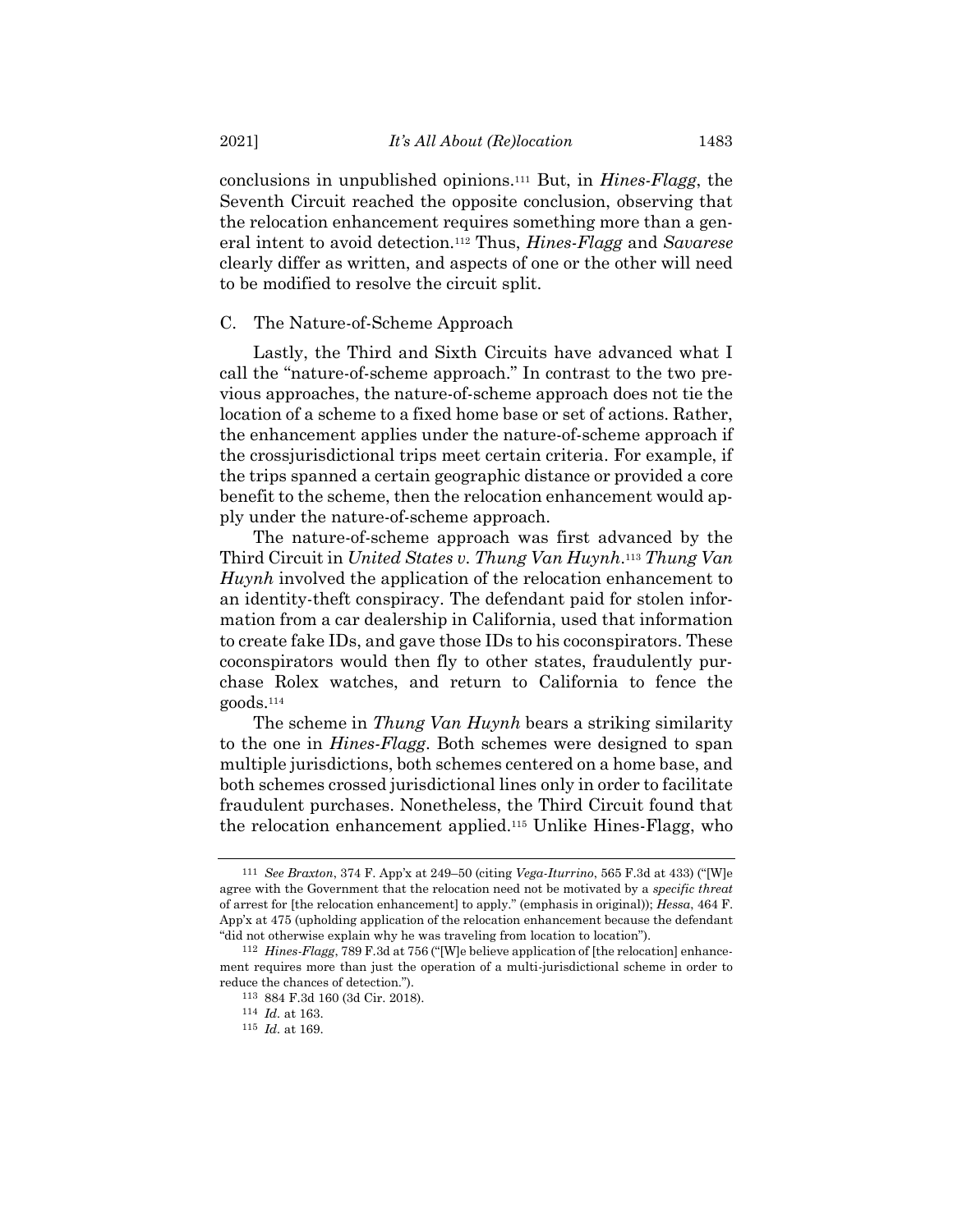made fraudulent purchases in three contiguous states, nearly all of Thung Van Huynh's targets were "half the country apart."<sup>116</sup> Though the Third Circuit noted that "mere geographic distance . . . is not dispositive," it found that the "geographic scope of the conspiracy and the dispersed nature of the locations to which the co-conspirators traveled" mattered for the application of the relocation enhancement.<sup>117</sup> In particular, these factors cast doubt on the defendant's argument that the out-of-state trips merely constituted an "expansion of the conspiracy, not a relocation to avoid detection." <sup>118</sup> On these grounds, the Third Circuit concluded that the relocation enhancement applied, endorsing the idea that the crossjurisdictional trips themselves—and the distance covered by those trips—can inform the interpretation of the enhancement.<sup>119</sup>

The Sixth Circuit implemented a much broader version of the nature-of-scheme approach in *United States v. Woodson*. <sup>120</sup> In *Woodson*, the Sixth Circuit considered a scheme much like the one considered in *Hines-Flagg*—it involved committing fraudulent acts in multiple states and then fencing the ill-gotten goods from a home base.<sup>121</sup> But the Sixth Circuit placed little reliance on precedent from sister circuits, focusing its analysis on the relocation enhancement's text instead. Noting that the word "scheme" commonly refers to "intangible plans and concerted actions between co-conspirators,"<sup>122</sup> the court found that "a scheme is primarily the criminal agreement between co-conspirators rather than the physical headquarters from which the enterprise operates."<sup>123</sup> Reasoning from this definition, the court "decline[d] to adopt a categorical rule that the existence of a base of operations consistently utilized by conspirators to carry out portions of their scheme . . . precludes application of the [relocation] enhancement."<sup>124</sup> Instead, the court reasoned, "'where travel to other jurisdictions' to

<sup>116</sup> *Id.* at 168 (citing Brief for Appellant at 22, *Thung Van Huynh*, 884 F.3d 160 (No. 17-2417)).

<sup>117</sup> *Id.*

<sup>118</sup> *Thung Van Huynh*, 884 F.3d at 167–68 (quoting Brief for Appellant at 10, *Thung Van Huynh*, 884 F.3d 160 (No. 17-2417)).

<sup>119</sup> *Id.* at 168–69.

<sup>120</sup> 960 F.3d 852 (6th Cir. 2020).

<sup>121</sup> *Id.* at 853.

<sup>122</sup> *Id.* at 855 (citing *Scheme*, MERRIAM-WEBSTER, https://perma.cc/6SM5-XFFK; *Scheme*, DICTIONARY.COM, https://perma.cc/248B-VT8U; *Scheme*, BLACK'S LAW DICTIONARY (11th ed. 2019)).

<sup>123</sup> *Id.*

<sup>124</sup> *Id.*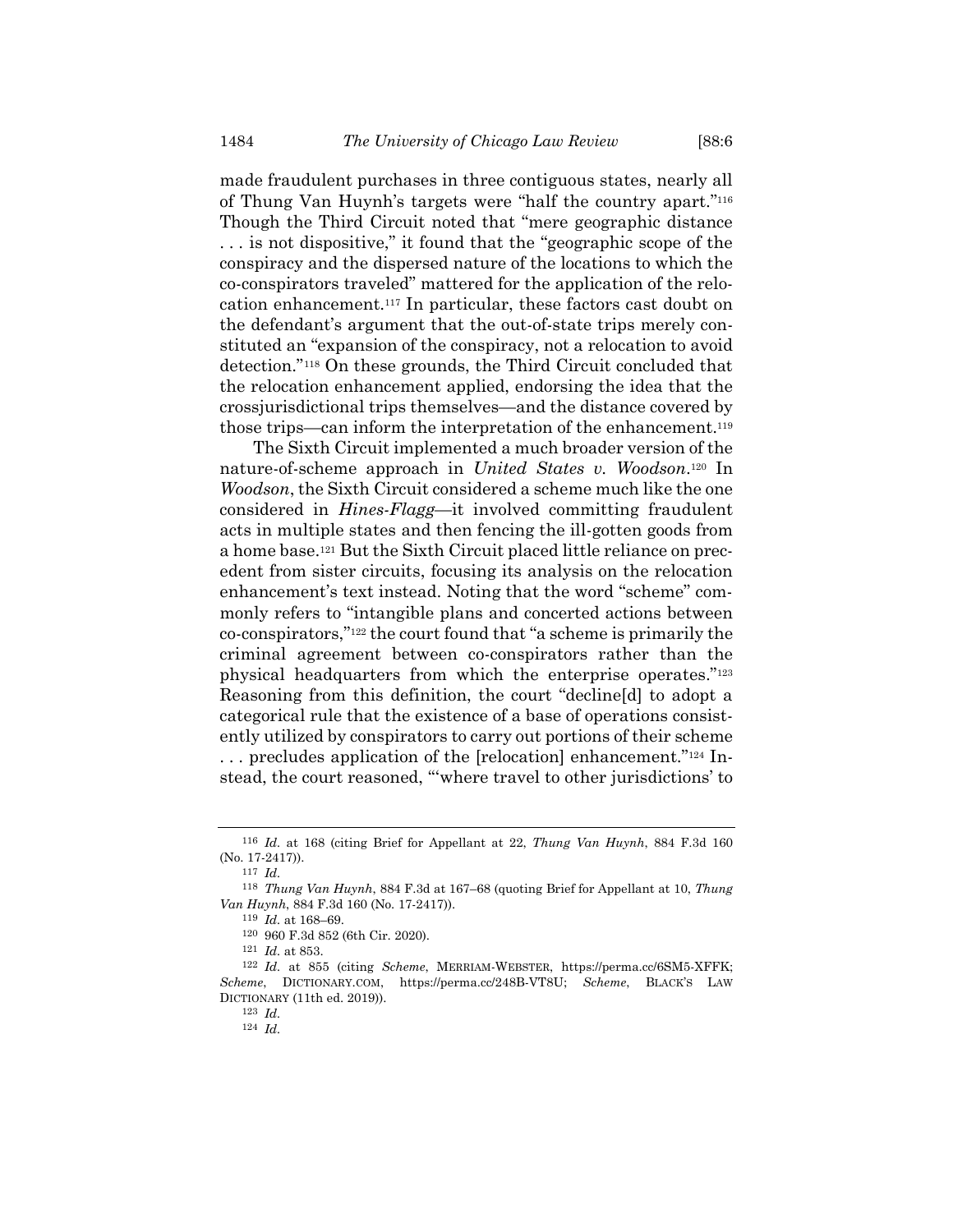avoid detection by law enforcement is 'a key component of a fraud scheme,' the enhancement applies."<sup>125</sup> Read literally, this holding would make the relocation enhancement applicable to every scheme designed to operate in multiple jurisdictions.<sup>126</sup>

Like previously discussed cases in the circuit split, both *Thung Van Huynh* and *Woodson* purport to be in accord with at least some of the other approaches advanced by other circuits.<sup>127</sup> But, as was the case with *Savarese* and *Hines-Flagg*, these claims of accord do not withstand scrutiny. For example, *Thung Van Huynh* states that *Hines-Flagg* and *Morris* are "distinguishable" from the present case because the scheme at issue involved the greater distances between locations.<sup>128</sup> But, while all three cases distinguish the expansion of a scheme from the relocation of a scheme, *Morris* never references the distance covered by the defendant's interstate trips, focusing instead on the centrality of the scheme's home base.<sup>129</sup> Similarly, the *Woodson* court states that its holding "is in accord with that of the First Circuit in *United States v. Savarese*."<sup>130</sup> However, *Savarese* applied the enhancement because the defendant committed the same set of important acts in multiple jurisdictions.<sup>131</sup> *Woodson*, on the other hand, treats relocation itself like the heart of the enterprise—no particular instance of relocation needs to occur because the scheme itself is built on the idea of relocating. Thus, *Thung Van Huynh* and *Woodson* subtly shift the interpretive question from *where* a scheme is located to *how* the defendants set up their multijurisdictional scheme.

<sup>125</sup> *Woodson*, 960 F.3d at 855 (quoting United States v. Thornton, 718 F. App'x 399, 403–04 (6th Cir. 2018)).

<sup>126</sup> Courts could cabin this interpretation by narrowing the definition of "key component." *Thornton*, 718 F. App'x at 404. The scheme in *Woodson* involved elaborate jewelry store heists, which required Woodson and his coconspirators to interact with store clerks. *Woodson*, 960 F.3d at 853. Because this heist plan "seemingly would only work once in a given area," relocation could be more central to Woodson's scheme than a run-of-the-mill credit card scam. *Id.* at 856. But the language used in *Woodson* originally comes from a Sixth Circuit case that involved simple thefts and check forgeries. *See Thornton*, 718 F. App'x at 400. If travel across jurisdictions constituted a key component of this scheme, then it could constitute a key component of many multijurisdictional schemes.

<sup>127</sup> *See Thung Van Huynh*, 884 F.3d at 168 & n.3 (distinguishing *Hines-Flagg* and *Morris*); *Woodson*, 960 F.3d at 885–86 (distinguishing *Savarese*).

<sup>128</sup> *Thung Van Huynh*, 884 F.3d at 168 & n.3.

<sup>129</sup> *Compare id.* at 168–69, *with Morris*, 153 F. App'x at 558, *and Hines-Flagg*, 789 F.3d at 755.

<sup>130</sup> *Woodson*, 960 F.3d at 855.

<sup>131</sup> *Savarese*, 686 F.3d at 15.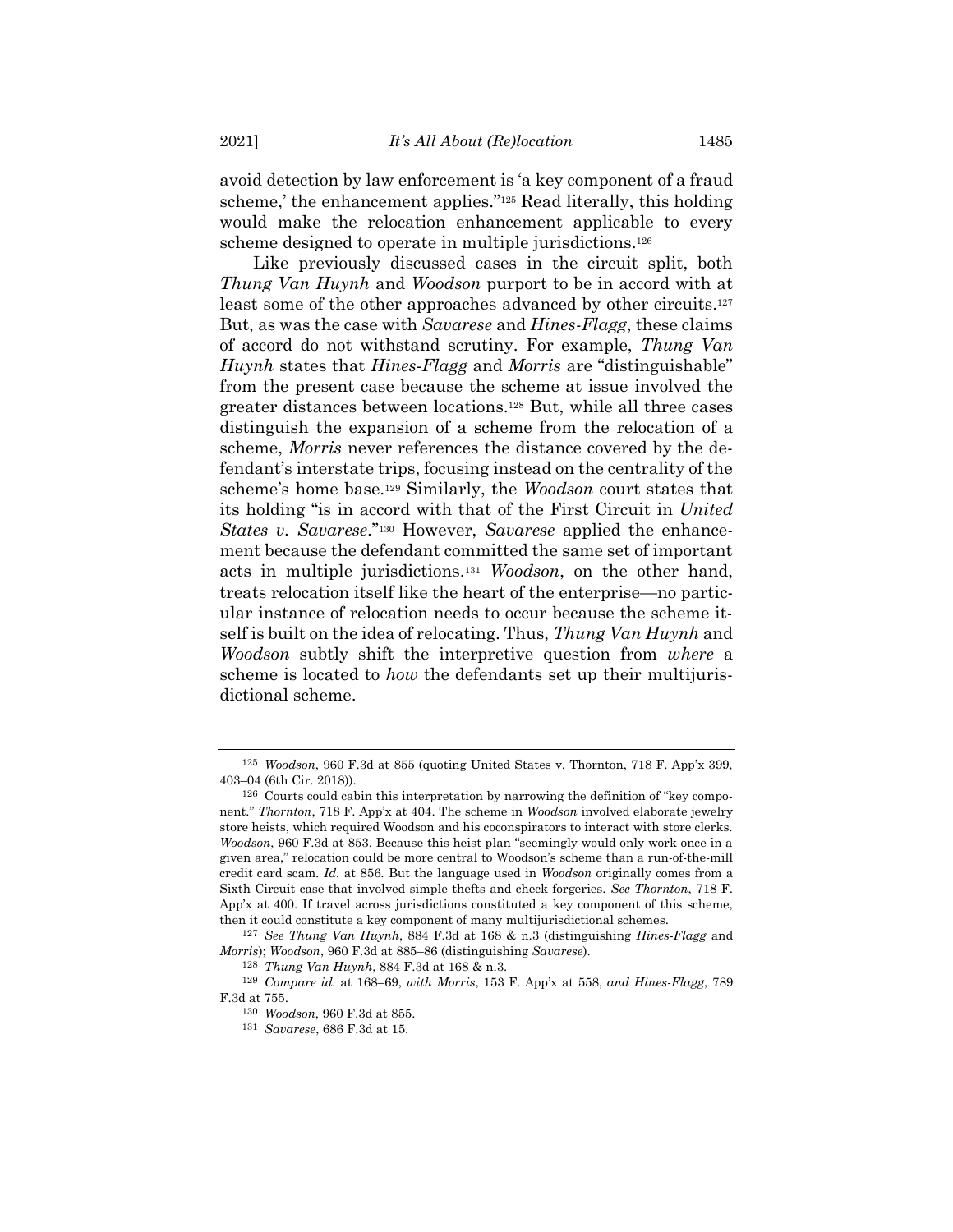<span id="page-21-0"></span>*Thung Van Huynh* and *Woodson* also deepen the circuit split regarding the intent element of the relocation enhancement. Both cases have language favoring a general reading of the intent requirement,<sup>132</sup> echoing earlier unpublished opinions from the Third and Sixth Circuits favoring this approach.<sup>133</sup> But more fundamentally, the nature-of-scheme approach can only work if courts read "to evade law enforcement" as requiring a general intent to avoid detection. To illustrate this point, consider the evidence of intent discussed in *Paredes*. In that case, the court found that the defendant acted with the requisite intent because he crossed jurisdictional lines after his coconspirator's arrest to avoid a specific law enforcement investigation.<sup>134</sup> This type of fact pattern could plausibly be read as a necessary condition of the relocation enhancement, which specifically mentions evading law enforcement.<sup>135</sup> But on the Sixth Circuit's reading in *Woodson*, the relocation enhancement can apply to a defendant as soon as she forms a plan that centers on moving between federal districts. At this point, her actions could not relate to any specific law enforcement investigation into the planned scheme—her plan has yet to get underway. To sustain the Sixth Circuit's reading of  $\S 2B1.1(b)(10)(A)$ , therefore, we must read the phrase "to evade law enforcement" as referring to a general desire to avoid detection.

# III. INTERPRETING THE RELOCATION ENHANCEMENT

This Part uses interpretive tools to determine how to apply the relocation enhancement. Part III.A employs textual analysis,

<sup>132</sup> *See Thung Van Huynh*, 884 F.3d at 169 (citing *Savarese*, 686 F.3d at 16 n.12) ("Further supporting the District Court's determination that the scheme was relocated to evade the authorities was Huynh's decision, with one exception, to target each store only once."); *Woodson*, 960 F.3d at 856 (finding that the defendant and his coconspirators possessed the requisite intent because "their scheme seemingly would only work once in a given area. . . . Relocating to different jurisdictions to avoid detection was thus an integral part of Woodson's criminal conduct"). Notably, the *Thung Van Huynh* court observed that the evidence on the record could satisfy *Hines-Flagg*'s heightened intent requirement, given the defendant's elaborate travel plans and the fact that he left states after encountering law enforcement on multiple occasions. *Thung Van Huynh*, 884 F.3d at 169. But *Thung Van Huynh* also cites *Savarese*'s intent analysis with approval, suggesting that more general showings of intent could suffice in the future. *Id.* (citing *Savarese*, 686 F.3d at 16 n.12).

<sup>133</sup> *See supra* note [111.](#page-18-0)

<sup>134</sup> *Paredes*, 461 F.3d at 1192.

<sup>135</sup> U.S. SENT'G GUIDELINES MANUAL § 2B1.1(b)(10)(A) (U.S. SENT'G COMM'N 2018) (applying a sentencing enhancement if "the defendant relocated . . . a fraudulent scheme to another jurisdiction to evade law enforcement").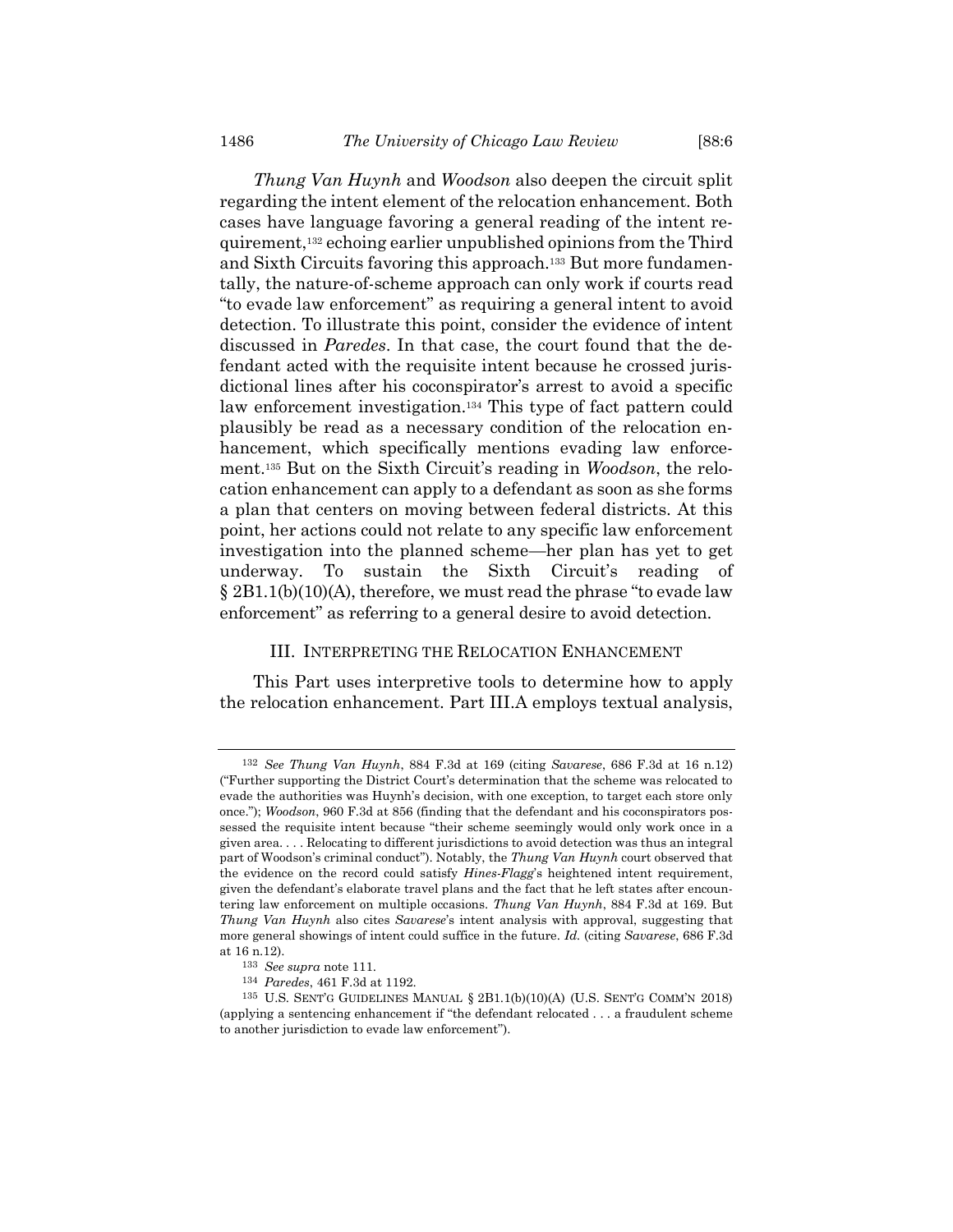focusing in particular on the canon of statutory surplusage. The canon has the clearest implications for the intent requirement of the relocation enhancement. Specifically, the canon demonstrates that the relocation enhancement requires something more than a general intent to evade law enforcement. In addition, the canon shows that the sophisticated-means enhancement already contemplates punishing multijurisdictional schemes more harshly.

The remaining sections use additional materials to flesh out these points. Part III.B draws on Commission commentary to establish what level of intent the relocation enhancement requires, concluding that a defendant must "know or suspect that [law] enforcement authorities have discovered the scheme" before the enhancement can apply.<sup>136</sup> Part III.C then explores some existing scholarship on deterrence and detection avoidance. This literature shows that the sophisticated-means enhancement is better suited for deterring the creation of multijurisdictional schemes than the relocation enhancement is, favoring a more cabined interpretation of the relocation enhancement.

# A. Textual Interpretation

1. The plain meaning of the relocation enhancement.

Two decisions in the circuit split over multijurisdictional schemes—*Morris* and *Woodson*—place a large emphasis on dictionary definitions and the ordinary meaning of the relocation enhancement.<sup>137</sup> Ironically, these two cases reach opposite conclusions about what the enhancement requires. This divergence results from each circuit employing a cabined method of textual analysis, focusing on only some of the text at issue. In *Morris*, the Eleventh Circuit focused on the definition of the word "relocate" when analyzing the relocation enhancement, and it found that the word ordinarily means to "establish or lay out in a new place." <sup>138</sup> In order for something to have been laid out in a new place, the object must have had a concrete location in the first place. Unsurprisingly, then, the *Morris* court focused its analysis on where the scheme was located, ultimately locating the scheme

<sup>136</sup> U.S. SENT'G GUIDELINES MANUAL app. C, amend. 577 (U.S. SENT'G COMM'N 2003).

<sup>137</sup> *See Morris*, 153 F. App'x at 558; *Woodson*, 960 F.3d at 855.

<sup>138</sup> *Morris*, 153 F. App'x at 558 (quoting *Relocate*, WEBSTER'S THIRD NEW INTERNATIONAL DICTIONARY (1976)).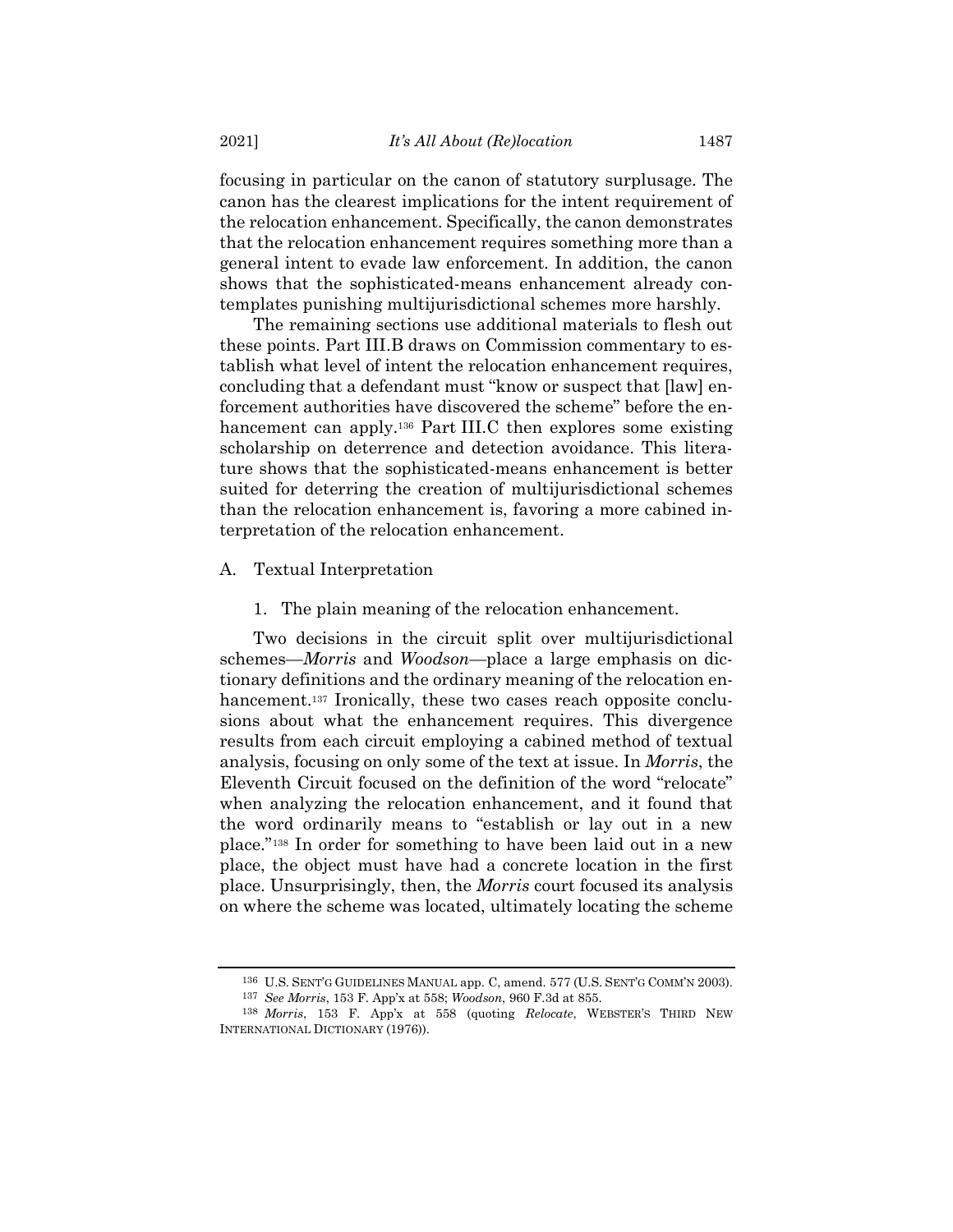at a fixed home base.<sup>139</sup> In contrast, the Sixth Circuit in *Woodson* drilled down on the definition of the word "scheme" and found that the word referred to "intangible plans and concerted actions between co-conspirators."<sup>140</sup> Because a scheme is intangible, the Sixth Circuit found that relocating a scheme did not require the defendant to move a tangible, fixed home base. Instead, the relocation enhancement applies whenever travel to other jurisdictions is a "key component" of the scheme.<sup>141</sup> In short, these circuits' constructions of the relocation enhancement largely turned on which word—"relocate" or "scheme"—they chose to emphasize.

The obvious solution to this problem would be to have courts consider the definitions of both words at once when interpreting the relocation enhancement. But this proposal comes with its own problems. A significant tension exists between the dictionary definitions of the words "relocate" and "scheme." If "relocate" means "to lay out in a new place," then the object being relocated must have some sort of identifiable location in the first place; but how can one localize a "scheme" if it entirely consists of intangible plans? The problem is by no means insuperable. Courts could assign a fixed location to an amorphous entity through a courtcreated rule, like the Supreme Court did by confining a corporation's residence to its "nerve center" for purposes of personal jurisdiction.<sup>142</sup> But no such rule exists for the relocation enhancement; dictionary definitions, standing alone, cannot provide one.

A plain meaning approach to relocation enhancement's intent element creates similar problems. The meaning of the phrase "to evade law enforcement" contains some ambiguity, as it could refer to the general avoidance of law enforcement authorities or the specific choice to flee a particular group of pursuers.<sup>143</sup> Again,

<sup>&</sup>lt;sup>139</sup> *Id.* at 558 (finding the relocation enhancement inapplicable because the "[d]efendant always returned to the Northern District of Georgia").

<sup>140</sup> *Woodson*, 960 F.3d at 855 (citing *Scheme*, MERRIAM-WEBSTER, https://perma.cc/6SM5-XFFK; *Scheme*, DICTIONARY.COM, https://perma.cc/248B-VT8U; *Scheme*, BLACK'S LAW DICTIONARY (11th ed. 2019)).

<span id="page-23-0"></span><sup>141</sup> *Id.* (quoting United States v. Thornton, 718 F. App'x 399, 403–04 (6th Cir. 2018)).

<sup>142</sup> *See* Hertz Corp. v. Friend, 559 U.S. 77, 92–93 (2010). One can imagine a court—or the Commission—handing down a similar rule regarding the location of a fraudulent scheme. In fact, I propose such a rule below to resolve the relocation circuit split. *See infra* Part IV.B.

<sup>143</sup> *See Evade*, MERRIAM-WEBSTER, https://perma.cc/RD8D-Y8J9 (noting that "evade" can be a transitive or intransitive verb); *Law Enforcement*, BLACK'S LAW DICTIONARY (11th ed. 2019) (noting that "law enforcement" can refer to "[t]he detection and punishments of violations of the law" or "[p]olice officers and other members of the executive branch . . . charged with carrying out and enforcing the criminal law").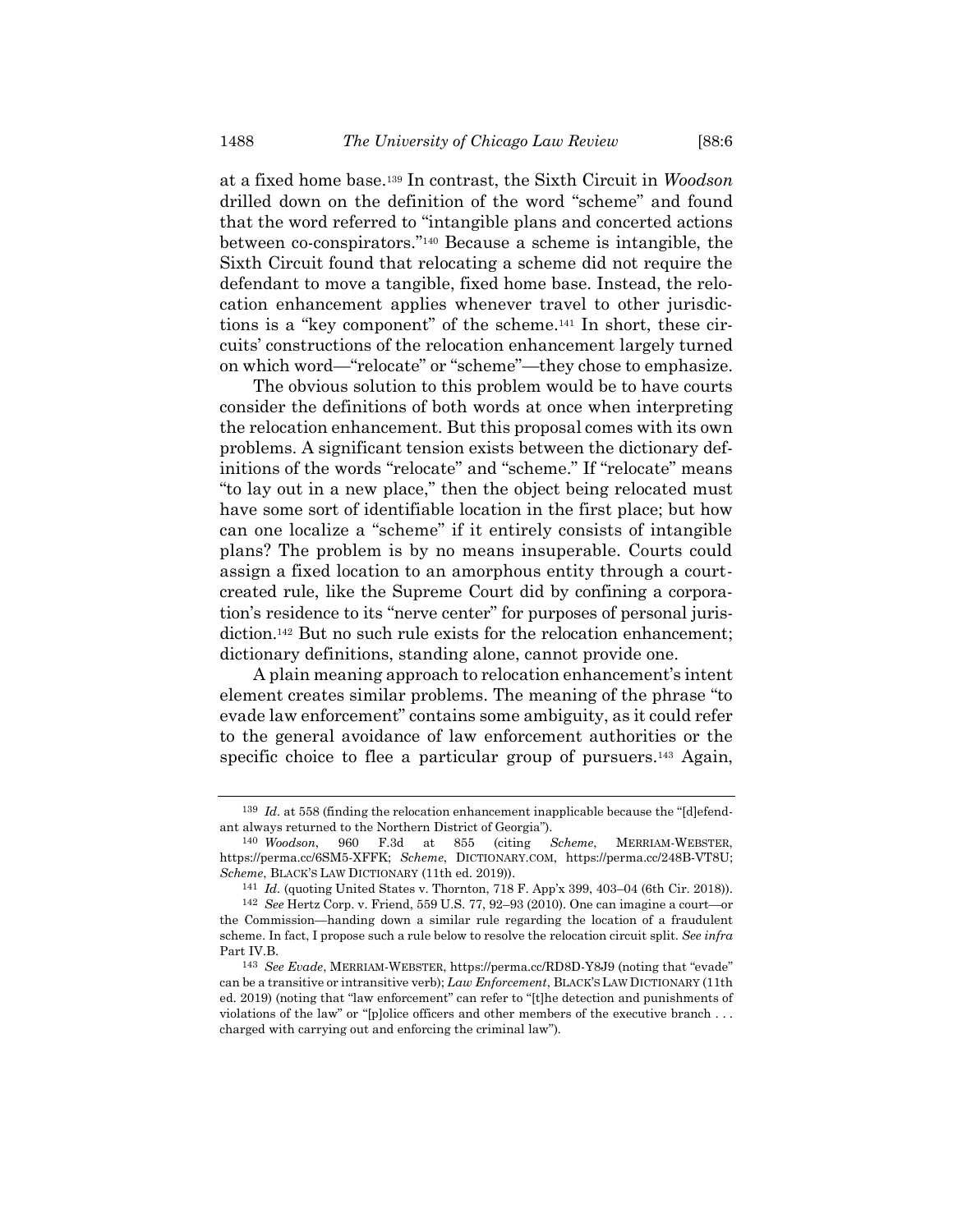different courts have different intuitions about which definition of "to evade law enforcement" should prevail in this context.<sup>144</sup> Moreover, the intent provision does not have a common law history that courts can draw upon, and it does not employ terms of art to differentiate between levels of intent.<sup>145</sup> As a result, courts have to turn to more complex methods of interpretation to determine the meaning of the relocation enhancement's intent element.

<span id="page-24-1"></span><span id="page-24-0"></span>2. Canons of statutory interpretation.

<span id="page-24-2"></span>When dictionary definitions fail to solve an interpretive problem, judges will often turn to canons of statutory interpretation.<sup>146</sup> These canons act as "rules of thumb . . . that help users of legal language discern meaning."<sup>147</sup> Though some of these rules of thumb prove more divisive than others, many judges—including textualists—maintain that certain canons are valid interpretive tools,<sup>148</sup> and they continue to use them frequently when settling interpretive questions.<sup>149</sup> This includes questions surrounding the interpretation of sentencing enhancements.<sup>150</sup>

<sup>144</sup> *Compare Hines-Flagg*, 789 F.3d at 756 ("[M]ost criminal enterprises are set up to avoid getting caught. Based upon the plain language of the Guideline, we believe application of this enhancement requires more than just the operation of a multi-jurisdictional scheme in order to reduce the chances of detection."), *with Savarese*, 686 F.3d at 16 n.12 ("The evidence supports an inference that the defendants avoided returning to the same health clubs . . . because the likelihood of detection would otherwise have increased substantially.").

<sup>145</sup> For an example of a system that links certain intent requirements to particular terms of art, see MODEL PENAL CODE § 2.02(2) (AM. L. INST. 1985) (using the words "purposely," "knowingly," "recklessly," and "negligently" to define different levels of mens rea).

<sup>146</sup> *See* William N. Eskridge, Jr., *The New Textualism*, 37 UCLA L. REV. 621, 663 (1990) ("The new textualists . . . seek a revival of canons that rest upon precepts of grammar and logic, proceduralism, and federalism."); Nina A. Mendelson, *Change, Creation, and Unpredictability in Statutory Interpretation: Interpretive Canon Use in the Roberts Court's First Decade*, 117 MICH. L. REV. 71, 79 (2018) ("Interpretive canon use is associated with textualist approaches to statutory interpretation.").

<sup>147</sup> John F. Manning, *The Absurdity Doctrine*, 116 HARV. L. REV. 2387, 2465 n.285 (2003).

<sup>148</sup> *See* Eskridge, *supra* note [146,](#page-24-1) at 663–64. For a list of canons endorsed by two prominent textualists, see generally ANTONIN SCALIA & BRYAN A. GARNER, READING LAW: THE INTERPRETATION OF LEGAL TEXTS (2012).

<sup>149</sup> *See* Mendelson, *supra* note [146](#page-24-1), at 99 ("Majority opinions [in the first decade of the Roberts Court] considered . . . at least one canon in roughly 70% of contested statutory issues.").

<sup>150</sup> *See, e.g.*, United States v. Herrera, 974 F.3d 1040, 1047 (9th Cir. 2020) (citing United States v. Soberanes, 318 F.3d 959, 963 n.4 (9th Cir. 2003)) ("Canons of statutory construction can also guide the interpretation [of the Sentencing Guidelines].").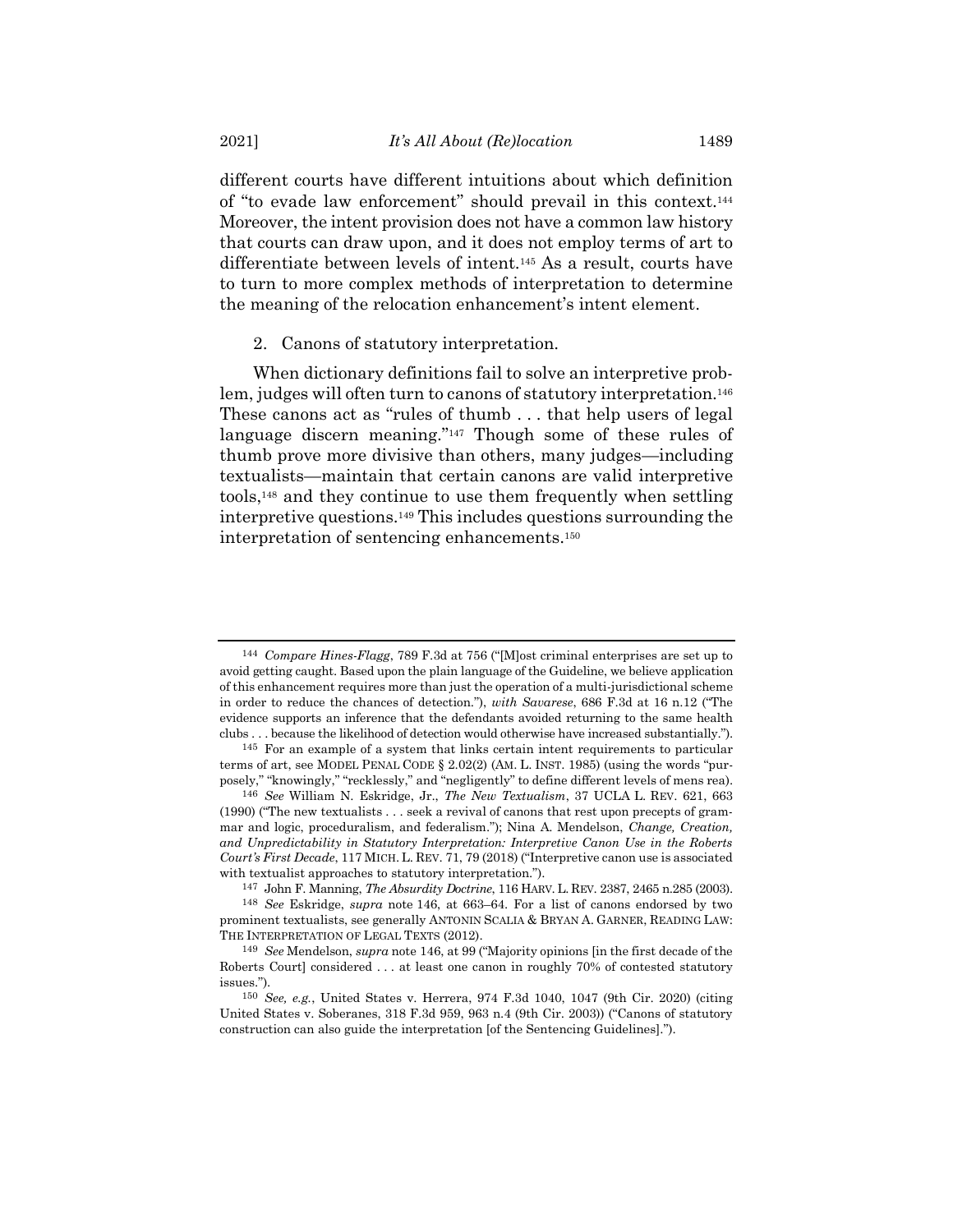One canon frequently employed by judges is the canon of statutory surplusage.<sup>151</sup> The surplusage canon counsels that "every word and every provision in a legal instrument is to be given effect."<sup>152</sup> In the context of § 2B1.1(b)(10), only one enhancement can apply to a defendant's case.<sup>153</sup> Therefore, the surplusage canon would advise courts to prevent the three relevant enhancements—the relocation enhancement, the international enhancement, and the sophisticated-means enhancement—from becoming redundant or subsuming one another. Note that this canon applies not only to each enhancement taken as a whole but also to each word within each enhancement. If an interpretation reads a word or clause out of a statute by making it redundant or nugatory, it violates the surplusage canon.<sup>154</sup>

Applying this canon helps elucidate the intent element of the relocation enhancement. As noted in Part II, several circuits read the phrase "to evade law enforcement" to merely require a general intent to evade law enforcement.<sup>155</sup> But the relocation enhancement is the only provision in  $\S 2B1.1(b)(10)$  to include the phrase "to evade law enforcement." <sup>156</sup> Therefore, in order for the generalintent reading of the relocation enhancement to withstand scrutiny under the surplusage canon, it must give the phrase a meaning independent from the intent requirements of the international and sophisticated-means enhancements. Otherwise, there would be no need to include the phrase at all.

The general-intent reading fails this test. The sophisticatedmeans enhancement already requires this type of general intent to avoid detection. The application notes to  $\S 2B1.1(b)(10)$  state that the conduct constituting sophisticated means must "pertai[n] to the execution or concealment of an offense."<sup>157</sup> And while all

<sup>151</sup> *See* SCALIA & GARNER, *supra* note [148,](#page-24-2) at 174 (noting that the surplusage canon is a valid interpretive tool for all texts); Mendelson, *supra* note [146,](#page-24-1) at 101 tbl.1 (showing that the surplusage canon was the third-most discussed canon in the first decade of the Roberts Court, appearing in 13.2% of cases involving contested statutory issues).

<sup>152</sup> *Surplusage Canon*, BLACK'S LAW DICTIONARY (11th ed. 2019); *see also* Yates v. United States, 574 U.S. 528, 543 (2015) ("We resist a reading of [a provision] that would render superfluous an entire provision passed in proximity as part of the same Act.").

<sup>153</sup> *See* U.S. SENT'G GUIDELINES MANUAL app. C, amend. 577 cmt. (U.S. SENT'G COMM'N 2003) (noting that  $\S 2B1.1(b)(10)$  includes "three alternative provisions").

<sup>154</sup> *See* SCALIA & GARNER, *supra* note [148](#page-24-2), at 176 ("Because legal drafters should not include words that have no effect, courts avoid a reading that renders some words altogether redundant.").

<sup>155</sup> *See supra* notes [132](#page-21-0)–35 and accompanying text.

<sup>156</sup> U.S. SENT'G GUIDELINES MANUAL § 2B1.1(b)(10)(A) (U.S. SENT'G COMM'N 2018).

<sup>157</sup> U.S. SENT'G GUIDELINES MANUAL § 2B1.1 cmt. n.9(B) (U.S. SENT'G COMM'N 2018).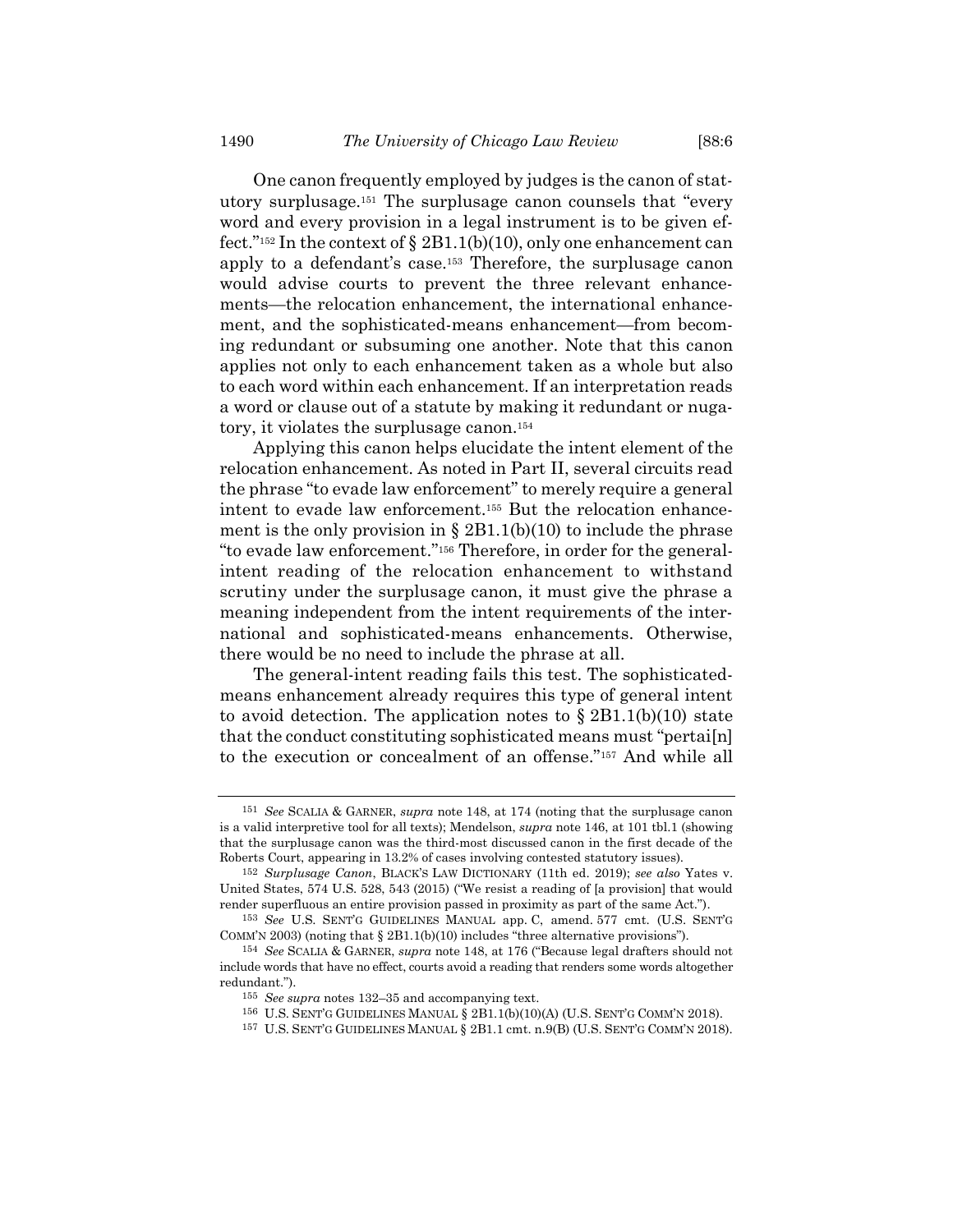aspects of a scheme's execution may not specifically aim at detection avoidance, they all generally help the schemers maintain a low profile. Many courts recognize this reality in practice, noting that concern about the concealment of crime is the driving force behind the sophisticated-means enhancement.<sup>158</sup> Thus, a generalintent reading of the phrase "to evade law enforcement" would essentially read the phrase out of  $\S 2B1.1(b)(10)$ , something which the surplusage canon forbids.

The surplusage canon also sheds some light on what it means to relocate a multijurisdictional scheme. Recall that the Sixth Circuit has held that the relocation enhancement can apply based on the nature of the scheme alone—if the scheme centers on travel between federal jurisdictions, the relocation enhancement applies.<sup>159</sup> But the application notes to  $\S 2B1.1(b)(10)$  explain that these types of schemes could just as easily be subject to the sophisticated-means enhancement. The notes state, in pertinent part: "[I]n a telemarketing scheme, locating the main office of the scheme in one jurisdiction but locating soliciting operations in another jurisdiction ordinarily indicates sophisticated means."<sup>160</sup> Unsurprisingly, many courts have read this language to mean that any type of multijurisdictional operation can satisfy the sophisticated-means enhancement.<sup>161</sup> Reading the

<span id="page-26-1"></span><span id="page-26-0"></span><sup>158</sup> *See* United States v. Valdez, 726 F.3d 684, 695 (5th Cir. 2013) (reversing application of the sophisticated-means enhancement because "there is no indication that" the defendant's conduct "could have made it more difficult for his offense . . . to be detected"); United States v. Mendez, 420 F. App'x 933, 938 (11th Cir. 2011) ("In each case in which we have upheld the application of a sophisticated-means enhancement, the defendant used false identities, fraudulent accounts, or fictitious entities to conceal his participation in the scheme or to execute and conceal the fraudulent transactions."); United States v. Hulse, 989 F. Supp. 2d 1224, 1226 (M.D. Ala. 2013) ("[I]t appears that concealment from authorities is at the core of [the] sophisticated-means enhancement.").

<sup>159</sup> *Woodson*, 960 F.3d at 855. While *Thung Van Huynh* also follows the nature-ofscheme approach, it does not demand the same type of categorical result. *Thung Van Huynh*, 884 F.3d at 169 (holding that "the District Court did not clearly err in considering the geographic scope of the conspiracy"). But an extension of its principles would arguably lead to the same result that *Woodson* reaches. Even if the travel between jurisdictions needs to meet some nebulous distance requirement before the relocation enhancement can apply, the test still allows courts to apply the enhancement based on the mere existence of a multijurisdictional scheme.

<sup>160</sup> U.S. SENT'G GUIDELINES MANUAL § 2B1.1 cmt. n.9(B) (U.S. SENT'G COMM'N 2018).

<sup>161</sup> *See* United States v. Johnson, 732 F. App'x 638, 663 (10th Cir. 2018) ("[S]omething as simple as [a] multi-state location may constitute 'sophisticated means.'" (second alteration in original) (quoting No. 11-501, 2016 WL 4120778, at \*6 (D. Utah July 28, 2016))); *see also* United States v. Evano, 553 F.3d 109, 112–13 (1st Cir. 2009) (holding that a multistate fraud operation involved sophisticated means); United States v. Jenkins, 578 F.3d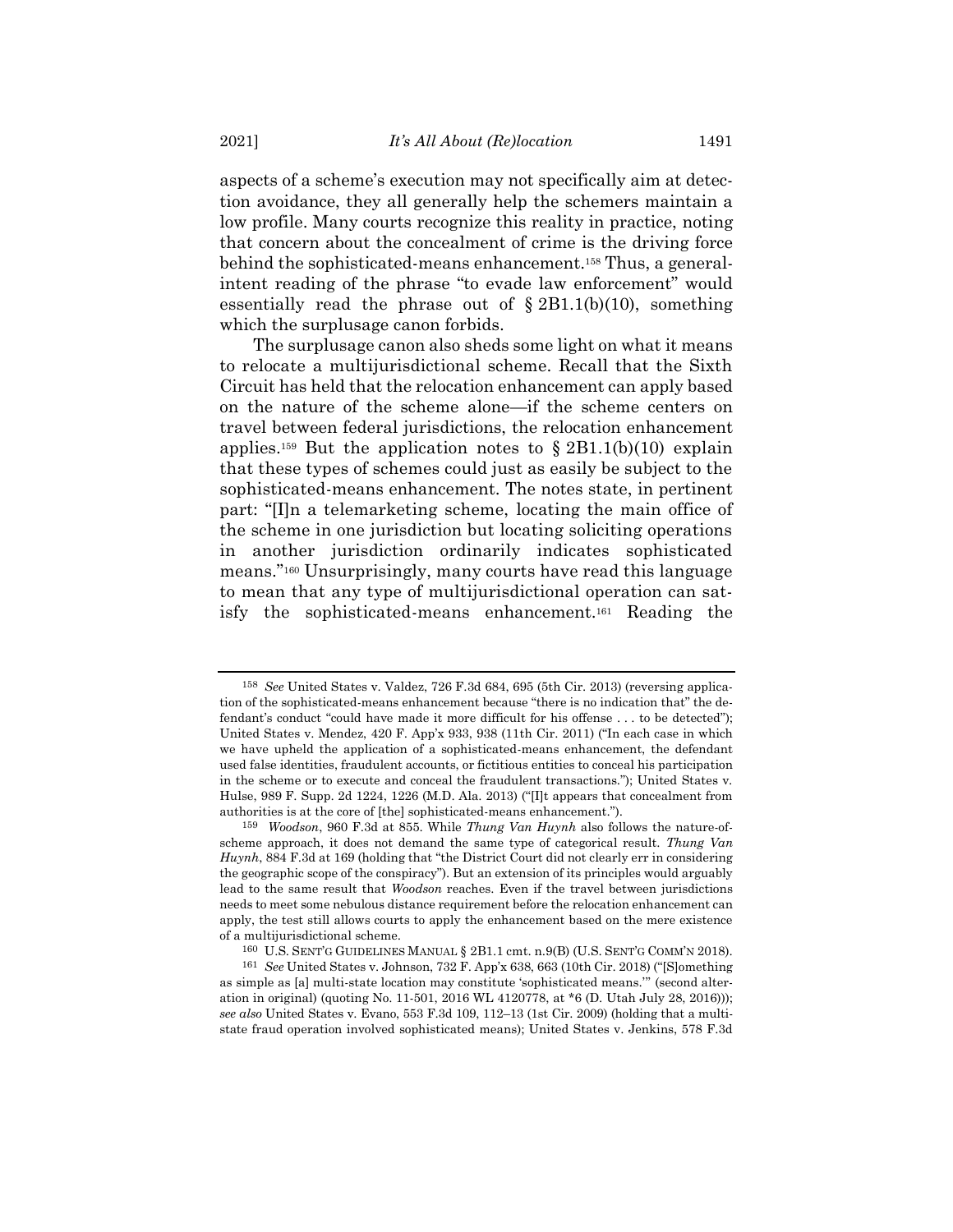relocation enhancement to apply in the same way—as the Third and Sixth Circuits do—renders the provision largely superfluous.

Of course, the surplusage canon is not the only available interpretive canon. The Third and Sixth Circuit could parry this analysis with a countercanon. For example, these circuits could observe that § 2B1.1(b)(10) provides for an increased sentencing level if the relocation enhancement applies "or [ ] the offense otherwise involved sophisticated means."<sup>162</sup> Invoking the canon of noscitur a sociis, they could then argue that relocating a scheme is just one of many sophisticated means, allowing the provisions to overlap.<sup>163</sup> I could parry, in turn, with a counter-countercanon of ejusdem generis, noting that courts generally disfavor using general terms to govern the construction of specific provisions,<sup>164</sup> and so on. This sort of back-and-forth illustrates Professor Karl Llewellyn's well-known criticism that "there are two opposing canons on almost every point."<sup>165</sup> I maintain that the surplusage canon predominates in this exercise, but reasonable minds could disagree.

At the very least, the surplusage canon highlights two things that courts should keep in mind when interpreting the relocation enhancement within  $\S 2B1.1(b)(10)$ . First, courts cannot read the relocation enhancement to merely require a general intent to avoid detection; the government must make a greater showing of intent in order for the enhancement to apply. This insight affirms the Seventh Circuit's reading of the intent element<sup>166</sup> while disputing the contrary reading advanced by the First, Third, and Sixth Circuits.<sup>167</sup> Second, courts can still address the dangers posed by multijurisdictional schemes through the sophisticatedmeans enhancement. In fact, a court might have stronger textual

165 Karl N. Llewellyn, *Remarks on the Theory of Appellate Decision and the Rules or Canons About How Statutes Are to Be Construed*, 3 VAND. L. REV. 395, 401 (1950).

<sup>745, 751</sup>–52 (8th Cir. 2009) (same); United States v. Gadsden, 628 F. App'x 639, 642 (11th Cir. 2015) (same).

<sup>162</sup> U.S. SENT'G GUIDELINES MANUAL § 2B1.1(b)(10)(C) (U.S. SENT'G COMM'N 2018).

<sup>163</sup> *See Noscitur a sociis*, BLACK'S LAW DICTIONARY (11th ed. 2019) ("[T]he meaning of an unclear word or phrase, esp[ecially] one in a list, should be determined by the words immediately surrounding it.").

<sup>164</sup> *See Yates*, 574 U.S. at 545 ("[W]here general words follow specific words in a statutory enumeration, the general words are [usually] construed to embrace only objects similar in nature to those objects enumerated by the preceding specific words." (first alteration in original) (quoting Wash. State Dept. of Soc. & Health Servs. v. Guardianship Est. of Keffeler, 537 U.S. 371, 384 (2003))).

<sup>166</sup> *See supra* notes [93](#page-15-0)–[94](#page-15-1) and accompanying text.

<sup>167</sup> *See supra* notes [110](#page-17-0)–12 and accompanying text.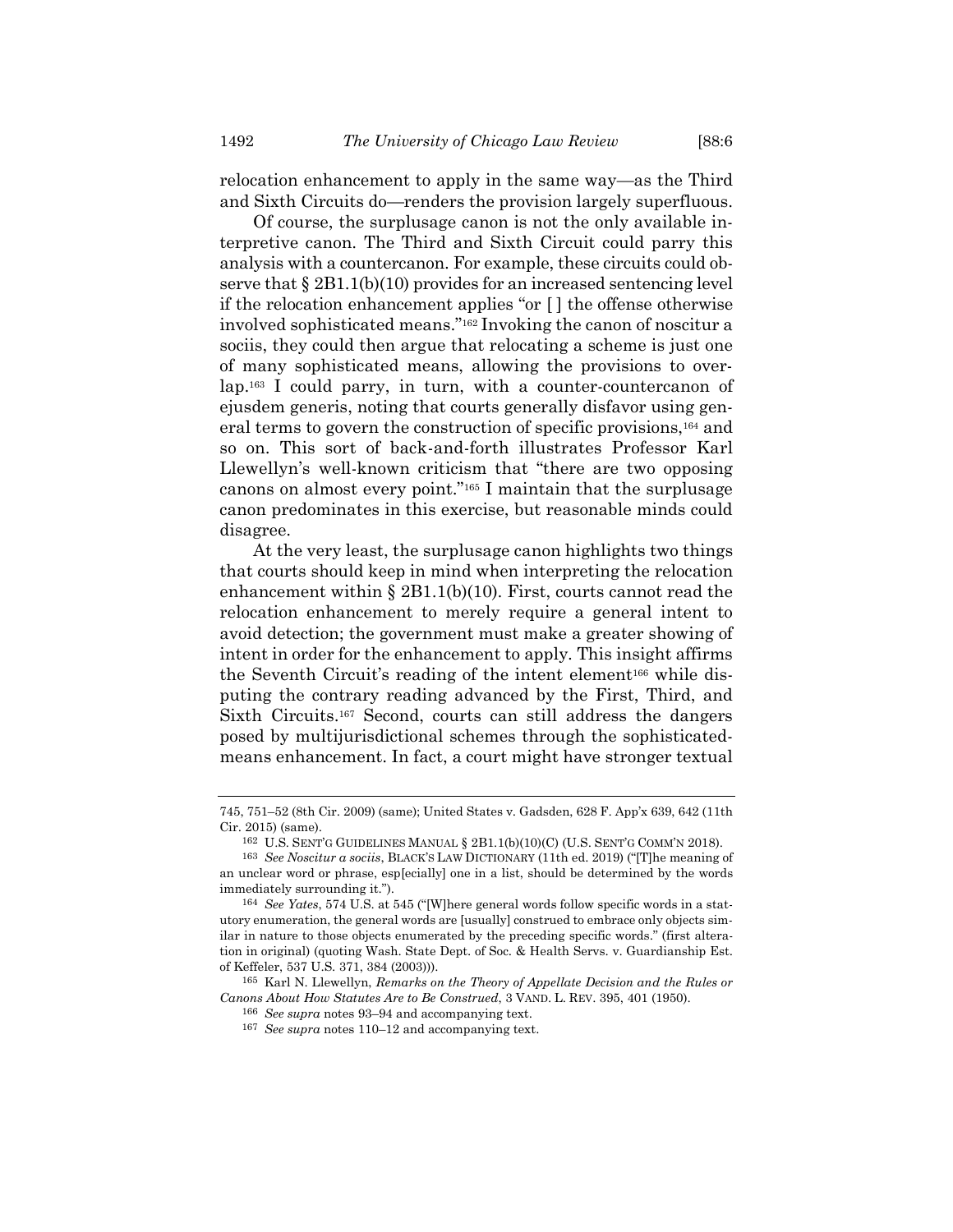grounds to apply this enhancement to multijurisdictional schemes, since the commentary on the sophisticated-means enhancement appears to specifically contemplate multijurisdictional coordination.<sup>168</sup> Thus, prosecutors in the Third and Sixth Circuits could maintain the practical effects of *Thung Van Huynh* and *Woodson* by seeking alternative enhancements.

# B. Amendment Notes to the Relocation Enhancement

The foregoing textual analysis demonstrates that the relocation enhancement requires something more than a general intent to avoid detection, but it does not clarify what that something more should be. This textual analysis thus leaves courts and prosecutors with an important question: What showing of intent needs to be made before the relocation enhancement can apply?

The Commission's explanation for adding the relocation enhancement to the Guidelines provides an answer. As mentioned in Part I.B, the advisory notes to § 2B1.1(b)(10) do not provide any concrete definitions for the terms "relocate a scheme" or "to evade law enforcement."<sup>169</sup> But application notes do not represent the entirety of the Commission's statements on any particular guideline. The Commission also provides amendment notes when it proposes an amendment to the Guidelines, explaining the need for and the rationale behind the new amendment. While these amendment notes do not appear as part of the commentary following each individual guideline, they are submitted to Congress during the amendment process.<sup>170</sup> Therefore, amendment notes reflect the official position of the Commission and can lend some insight into the interpretive problems surrounding the Guidelines.

Viewed in this light, the notes to Amendment 577—the amendment implementing  $\S 2B1.1(b)(10)$ —help resolve the circuit split surrounding the intent element of the relocation enhancement. The notes state that "testimony offered at a Commission hearing on telemarketing fraud indicated that telemarketers often relocate their schemes to other jurisdictions once they know or suspect that [law] enforcement authorities have discovered the scheme. [This] type[ ] of conduct [is] specifically covered by the

<sup>168</sup> *See* U.S. SENT'G GUIDELINES MANUAL § 2B1.1 cmt. n.9(B) (U.S. SENT'G COMM'N 2018).

<sup>169</sup> *See supra* note [71](#page-11-0) and accompanying text.

<sup>170</sup> 28 U.S.C. § 994(p) (allowing the Commission to amend the Guidelines and requiring that "an amendment or modification [ ] be accompanied by a statement of the reasons therefor").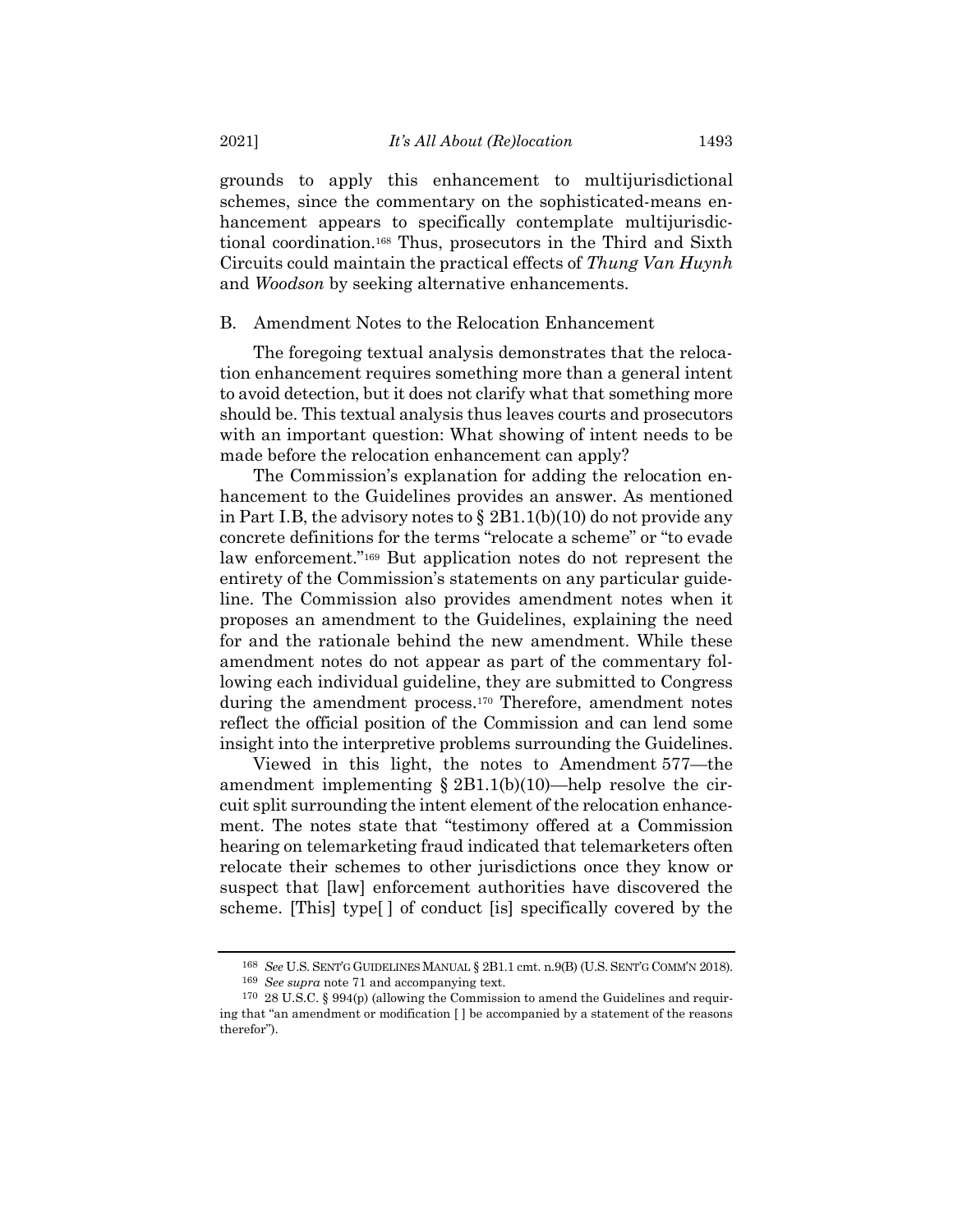new enhancement."<sup>171</sup> These comments confirm what the surplusage canon suggested: the relocation enhancement requires more than a general desire to avoid detection. In fact, they call for something close to specific intent. On the Commission's reading, the defendant must flee across jurisdictional lines while knowing or suspecting that she is under a law enforcement investigation. Moreover, this intent to avoid detection must arise from the specific scheme at issue; the enhancement would not apply to defendants who make an elaborate scheme because they know or suspect that they are already under investigation for something else.

If amendment notes were simply a piece of legislative history, then they would not be given much weight by courts. But the Commission is a federal agency, and agency interpretations of their own rules receive considerable deference from courts. More specifically, under *Auer v. Robbins*, <sup>172</sup> agency interpretations of their own rules are given controlling weight unless they are "plainly erroneous or inconsistent with the regulation."<sup>173</sup> This standard is extremely deferential to federal agencies, matching the deference accorded to agency interpretations of statutes under the *Chevron* standard.<sup>174</sup> And, in *Stinson v. United States*, 175 the Supreme Court held that courts should show similar deference to Commission commentary regarding the Guidelines.<sup>176</sup> Thus, courts have firm ground to read the relocation enhancement as

174 *See Kisor*, 139 S. Ct. at 2416 ("Under *Auer*, as under *Chevron*, the agency's reading must fall 'within the bounds of reasonable interpretation.'" (quoting City of Arlington v. FCC, 569 U.S. 290, 296 (2013))).

<sup>171</sup> U.S. SENT'G GUIDELINES MANUAL app. C, amend. 577 (U.S. SENT'G COMM'N 2003).

<sup>172</sup> 519 U.S. 452 (1997).

<sup>173</sup> *Id.* at 461 (quoting Robertson v. Methow Valley Citizens Council, 490 U.S. 332, 359 (1989) (Brennan, J., concurring)). The Supreme Court recently clarified that agency interpretations will only receive *Auer* deference if the interpretation at issue remains "genuinely ambiguous" after courts "exhaust all the 'traditional tools' of construction." Kisor v. Wilkie, 139 S. Ct. 2400, 2415 (2019) (quoting Chevron U.S.A. Inc. v. Nat. Res. Def. Council, Inc., 467 U.S. 837, 843 n.9 (1984)). "To make that effort, a court must 'carefully consider[ ]' the text, structure, history, and purpose of a regulation." *Id.*, 139 S. Ct. at 2415 (quoting Pauley v. BethEnergy Mines, Inc., 501 U.S. 680, 707 (1991) (Scalia, J., dissenting)). The relocation enhancement remains genuinely ambiguous after using these tools. *See supra* Introduction (examining history); *supra* Part III.A.1 (examining text); *supra* Part III.A.2 (examining structure through canons); *infra* Part III.C (examining purpose). Even if this were not the case, the Commission's amendment note would still have the "power to persuade," given its thorough consideration by the Commission and its consistency over time. *See* Skidmore v. Swift & Co., 323 U.S. 134, 139 (1944).

<sup>175</sup> 508 U.S. 36 (1993).

<sup>176</sup> *See id.* at 45 (citing Bowles v. Seminole Rock & Sand Co., 325 U.S. 410, 414 (1945)).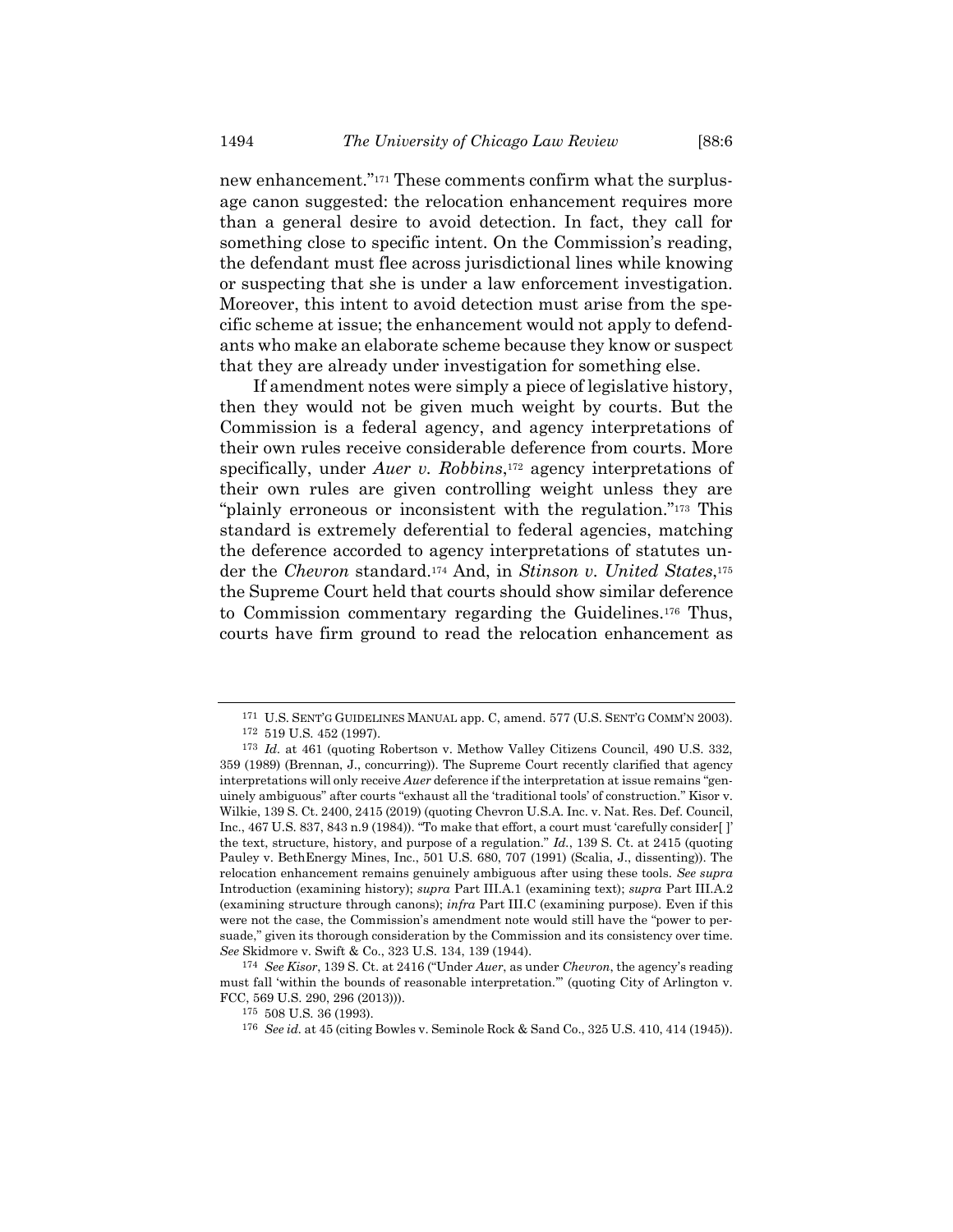applying only to cases where the defendant relocates a scheme to avoid a known or suspected law enforcement investigation. 177

Admittedly, *Stinson* involved a different form of Commission guidance than the amendment notes examined here. In *Stinson*, the Court evaluated a formal application note that the Sentencing Commission intended to clarify a particular guideline.<sup>178</sup> The amendment notes evaluated in this Comment, by contrast, is an appendix entry merely explaining why the Commission chose to amend the Guidelines.

The Guideline Manual itself belies this distinction, however. "Portions of this document not labeled as guidelines or commentary also express the policy of the Commission or provide guidance as to the interpretation and application of the guidelines," the manual states.<sup>179</sup> "These are to be construed as commentary and thus have the force of policy statements."<sup>180</sup> In light of these statements, it is unsurprising that federal courts show deference to explanatory amendment notes when interpreting their corresponding guidelines.<sup>181</sup>

Thus, both the surplusage canon and relevant Commission statements suggest that the relocation enhancement requires specific intent. To the extent that the First, Third, and Sixth Circuits suggest otherwise, they are mistaken. This observation proves especially problematic for the nature-of-scheme approach advanced by the Third and Sixth Circuits, as I will discuss in further detail below.<sup>182</sup>

# C. Deterrence, Linkage, and Recursivity

The textual analysis in Part III.A also demonstrates that courts may not need to use the relocation enhancement to punish multijurisdictional schemes. Instead, courts can—and, to a

<sup>177</sup> Granted, *Stinson* predated the sweeping changes made to the federal sentencing landscape by *Booker* and its progeny. But the decision remains good law; federal circuit courts continue to cite the decision with approval. *See, e.g.*, United States v. Jett, 982 F.3d 1072, 1078 (7th Cir. 2020); United States v. Henry, 968 F.3d 1276, 1282 (11th Cir. 2020).

<sup>178</sup> *Stinson*, 508 U.S. at 39.

<sup>179</sup> U.S. SENT'G GUIDELINES MANUAL § 1B1.7 cmt. (U.S. SENT'G COMM'N 2018).

<sup>180</sup> U.S. SENT'G GUIDELINES MANUAL § 1B1.7 cmt. (U.S. SENT'G COMM'N 2018).

<sup>181</sup> *See* United States v. Diaz-Diaz, 135 F.3d 572, 581 (8th Cir. 1998) (holding that a court must adhere to an amendment's explanatory notes unless they are "plainly at odds with the Guidelines"). For examples of circuit courts using amendment notes to interpret the Guidelines, see *United States v. Ladeau*, 688 F. App'x 342, 349–50 (6th Cir. 2017); *United States v. Clayton*, 172 F.3d 347, 355 (5th Cir. 1999).

<sup>182</sup> *See infra* Part IV.A.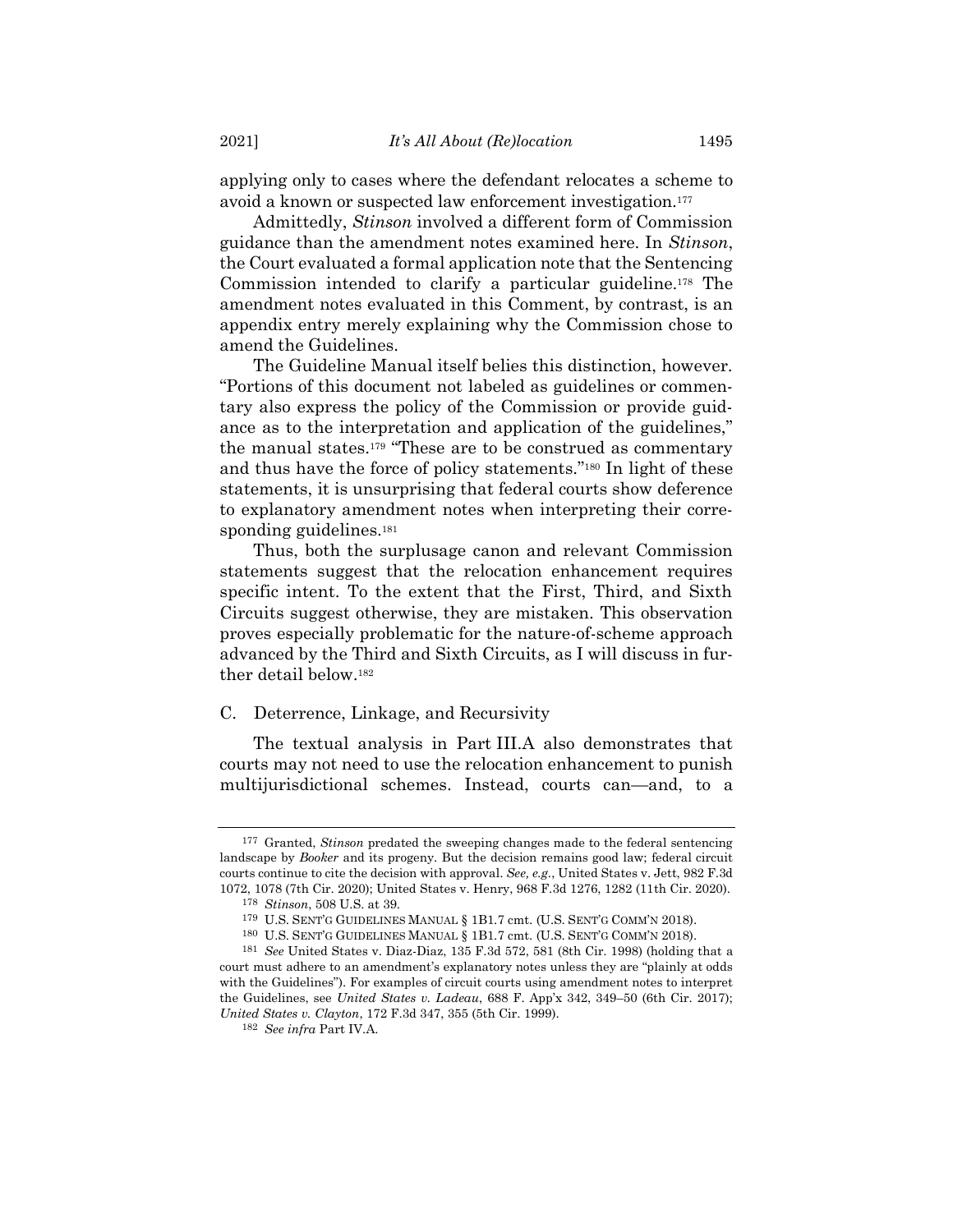certain extent, already do—punish multijurisdictional schemes through the sophisticated-means enhancement. I argue here that this is a positive aspect of  $\S 2B1.1(b)(10)$ . Not only does the sophisticated-means enhancement have a better textual justification for addressing multijurisdictional schemes than the relocation enhancement,<sup>183</sup> but it can also better effectuate the purposes of  $\S 2B1.1(b)(10)$ . Therefore, to the extent that the overlap between the relocation enhancement and the sophisticated-means enhancement poses a problem for courts, they should resolve it by limiting the application of the former and expanding the application of the latter.

<span id="page-31-0"></span>The clearest purpose underlying the  $\S 2B1.1(b)(10)$  enhancements appears to be deterrence of concealment efforts, also known as "detection avoidance."<sup>184</sup> The statute that led to the creation of the relocation enhancement—the Telemarketing Fraud Prevention Act of 1998 (TFPA)—instructed the Commission to "provide an additional appropriate sentencing enhancement, if the offense involved sophisticated means, including but not limited to sophisticated concealment efforts."<sup>185</sup> The Commission then added the language found at  $\S 2B1.1(b)(10)$  to the Guidelines, noting that it did so to increase sentences "for fraud offenses that involve conduct . . . that makes it difficult for law enforcement authorities to discover the offense or apprehend the offender."<sup>186</sup> While the TFPA also put forward some retributivist reasons for increasing fraud crime sentences,<sup>187</sup> these purposes can be accounted for by different sentencing enhancements,<sup>188</sup> and there is little reason to think that the  $\S 2B1.1(b)(10)$  enhancements effectuate a separate retributivist purpose. As such, the practical value of

<sup>183</sup> *See supra* text accompanying notes [160](#page-26-0)–61.

<sup>184</sup> *See generally* Chris William Sanchirico, *Detection Avoidance*, 81 N.Y.U. L. REV. 1331 (2006).

<sup>185</sup> Telemarketing Fraud Prevention Act § 6(c)(2), 112 Stat. at 521.

<sup>186</sup> U.S. SENT'G GUIDELINES MANUAL app. C, amend. 577 (U.S. SENT'G COMM'N 2003).

<sup>187</sup> *See* Telemarketing Fraud Prevention Act § 6(c)(3), 112 Stat. at 521 (instructing the Commission to "provide an additional appropriate sentencing enhancement for cases in which a large number of vulnerable victims . . . are affected by a fraudulent scheme"); *see also* H.R. REP. NO. 105-158, at 2–3 (1997), as reprinted in 1997 U.S.C.C.A.N. 227, 228 (citing a need to protect "elderly victims" and "strike[ ] back at crooked telemarketers" to justify the passage of the TFPA).

<sup>188</sup> *See, e.g.*, U.S. SENT'G GUIDELINES MANUAL § 2B1.1(b)(9)(A) (U.S. SENT'G COMM'N 2018) (providing for increased penalties if a fraud offense involved "a misrepresentation that the defendant was acting on behalf of a charitable, educational, religious, or political organization, or a government agency").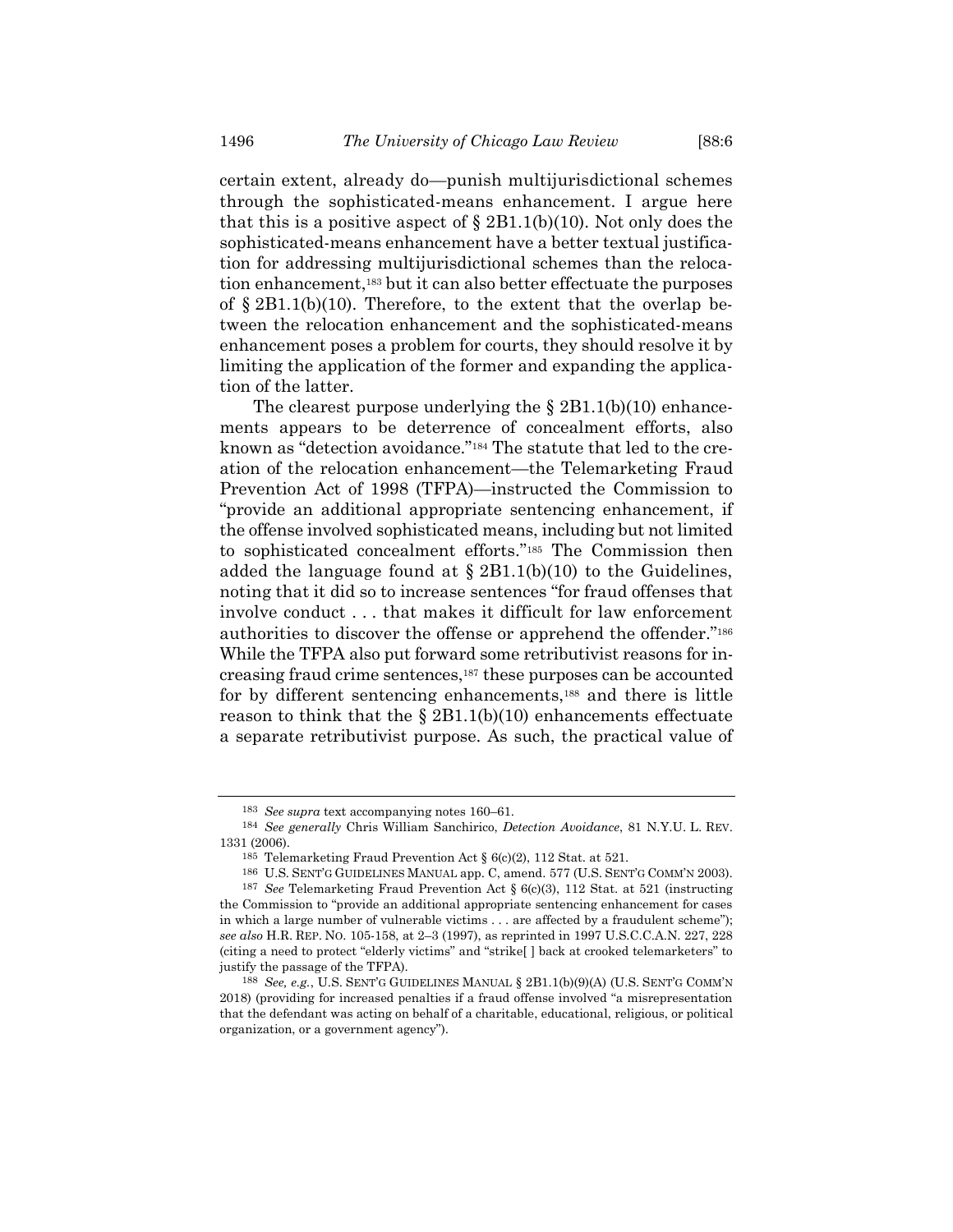the enhancements should be judged by how well they deter detection avoidance.

<span id="page-32-0"></span>This purpose fits squarely within the law-and-economics view of criminal justice, which focuses on deterrence.<sup>189</sup> Generally speaking, economic models of crime view criminality as the result of a cost-benefit analysis, where expected costs are a function of the probability of getting caught and the penalty that will result.<sup>190</sup> Efforts to avoid detection—like scheme relocations or the use of sophisticated means—affect this model by reducing the probability of getting caught, thereby decreasing the expected costs of crime and increasing the expected return for criminal acts. Accordingly, to deter would-be fraudsters, the government should increase the penalties for defendants who have engaged in detection avoidance in order to bring the expected return on crime back down to zero.<sup>191</sup>

<span id="page-32-1"></span>At first glance, each enhancement in § 2B1.1(b)(10) adheres closely to this framework. Each enhancement deals with an action that reduces a defendant's chances of getting caught and increases her expected return from fraudulent activity. The enhancements, in turn, subject defendants to longer sentences when they take these actions by increasing their recommended sentencing ranges. In theory, then, all three enhancements would drive down the expected return of fraudulent schemes, deterring rational actors from taking part in these schemes in the first place.

The effectiveness of a sentencing enhancement, however, can turn on how and when it takes effect. Professor Miriam Baer's account of the "linkage" factor provides a clear example of this

<sup>189</sup> *See* Gary S. Becker, *Crime and Punishment: An Economic Approach*, 76 J. POL. ECON. 169, 176 (1968) ("[A]n increase in a person's probability of conviction or punishment if convicted would generally decrease . . . the number of offenses he commits."); Steven Shavell, *Criminal Law and the Optimal Use of Nonmonetary Sanctions as a Deterrent*, 85 COLUM. L. REV. 1232, 1243–46 (1985) (explaining that "the optimal sanction" is higher when the probability of apprehending a criminal is lower or the benefits from crime are greater).

<sup>190</sup> *See* Becker, *supra* note [189,](#page-32-0) at 176–77.

<sup>191</sup> Notably, this model assumes that fraudsters are aware of the sentencing enhancements and make rational decisions in light of how those enhancements could apply. This is a strong assumption, and even some law-and-economics scholars have begun to question whether potential offenders can accurately weigh the costs and benefits of crime. *See* Christine Jolls, Cass R. Sunstein & Richard H. Thaler, *A Behavioral Approach to Law and Economics*, 50 STAN. L. REV. 1471, 1538–41 (1998). But the assumption is thought to be more palatable in the context of fraud crimes, where would-be perpetrators generally plan their schemes with an eye toward maximizing their expected return. *See* Miriam H. Baer, *Linkage and the Deterrence of Corporate Fraud*, 94 VA. L. REV. 1295, 1309–10 (2008).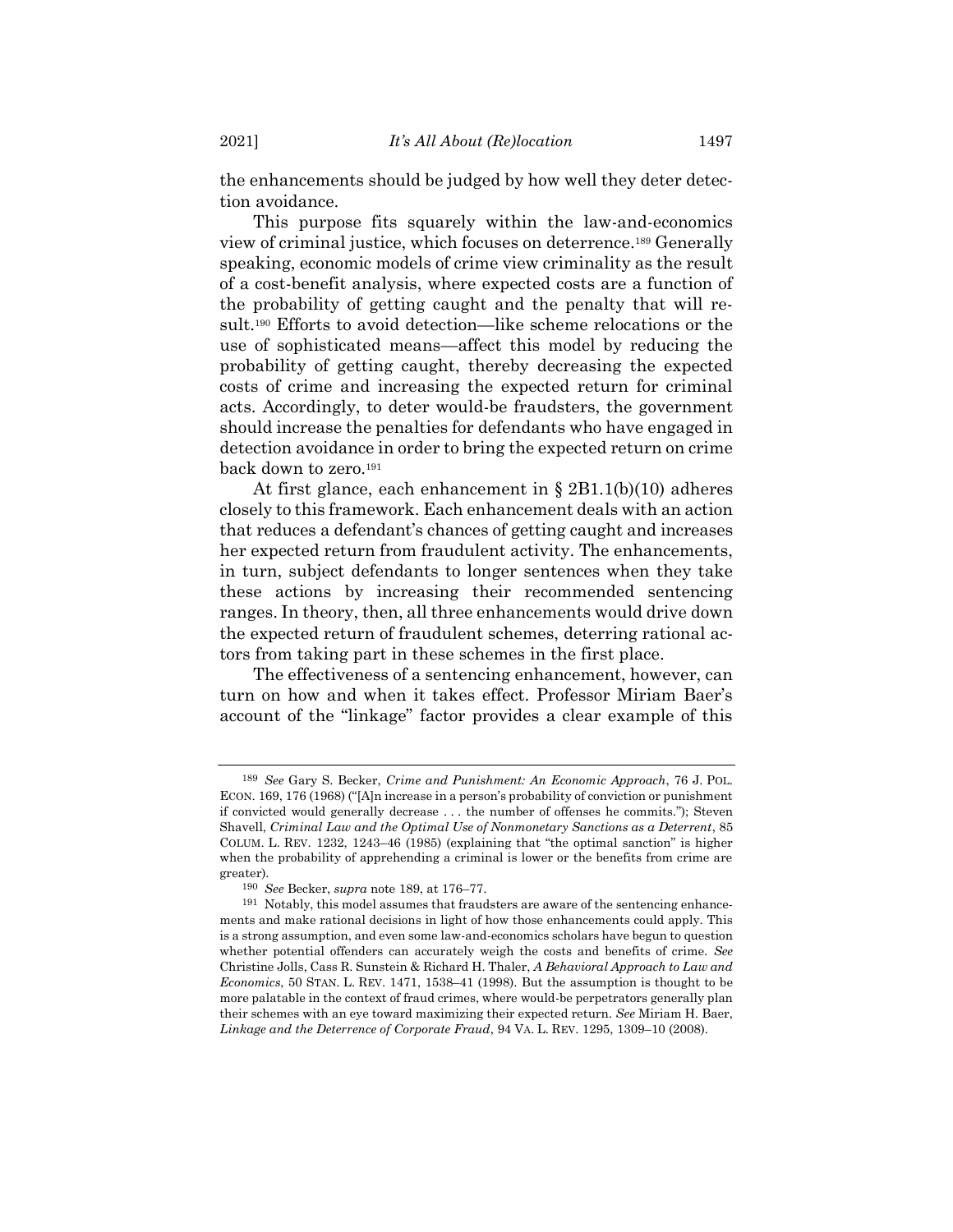<span id="page-33-0"></span>principle. Linkage, as Baer defines it, is "the extent to which the cessation of new criminal conduct increases the perceived likelihood of detection and punishment for previous instances of criminal conduct."<sup>192</sup> This linkage effect will be especially pronounced for "mid-fraud perpetrators," since fraudsters in the midst of a scheme often must rely on continuing criminal acts to prevent the discovery of past criminal acts.<sup>193</sup> In these cases, increased sanctions will have a very low deterrent effect on the defendant. At this point, she will no longer weigh the expected penalty against the expected reward. She will instead weigh the expected costs of giving up (which have just been increased by the enhancement) against the expected costs of continuing with the scheme (which will be heavily discounted).<sup>194</sup> This skewed balancing calculation will likely come out in favor of continued criminality.

In addition, sentencing enhancements that target detection avoidance can foster more detection avoidance once incurred. Professor Chris William Sanchirico notes that when defendants face additional penalties for concealing wrongdoing, a small amount of concealment will beget more concealment.<sup>195</sup> Sanchirico elaborates:

This is what people do. They do not simply lie. They lie about lying. And if you accuse them of that, they lie about lying about lying. . . . Cover-up is covered up in a chain of effectively infinite length: a chain, that is, always one link longer than the pursuer is willing to follow it.<sup>196</sup>

Thus, sentencing enhancements that punish midscheme coverups foster future criminality in two ways. They encourage

<sup>192</sup> Baer, *supra* note [191,](#page-32-1) at 1321.

<sup>193</sup> *See id.* at 1329. Baer bases this observation in part on the continuing presence of the defendant at the corporation she is defrauding and on repeat interactions between the defendant and her victims. *Id.* at 1326–29. These characteristics may not be present in credit card schemes, like the ones at issue in several of the circuit-split cases. *See id.* at 1328–29 ("[T]here are numerous crimes (including many variations of online or credit card frauds) for which the perpetrator's absence decreases the likelihood of detection."). But other aspects of those schemes can create a linkage problem, such as the ease of committing federal fraud crimes and the difficulty of terminating a multijurisdictional scheme. *See id.* at 1322–26. Moreover, § 2B1.1(b)(10) would apply equally to the types of workplace fraud that Baer contemplates in her article. *See* U.S. SENT'G GUIDELINES MANUAL app. A (U.S. SENT'G COMM'N 2018) (connecting wire fraud (18 U.S.C. § 1343), bank fraud (18 U.S.C. § 1344), and securities fraud (18 U.S.C. § 1348) to the provisions of § 2B1.1).

<sup>194</sup> *See* Baer, *supra* note [191,](#page-32-1) at 1330–32.

<sup>195</sup> *See* Sanchirico, *supra* note [184,](#page-31-0) at 1368–69.

<sup>196</sup> *Id.* at 1367–68.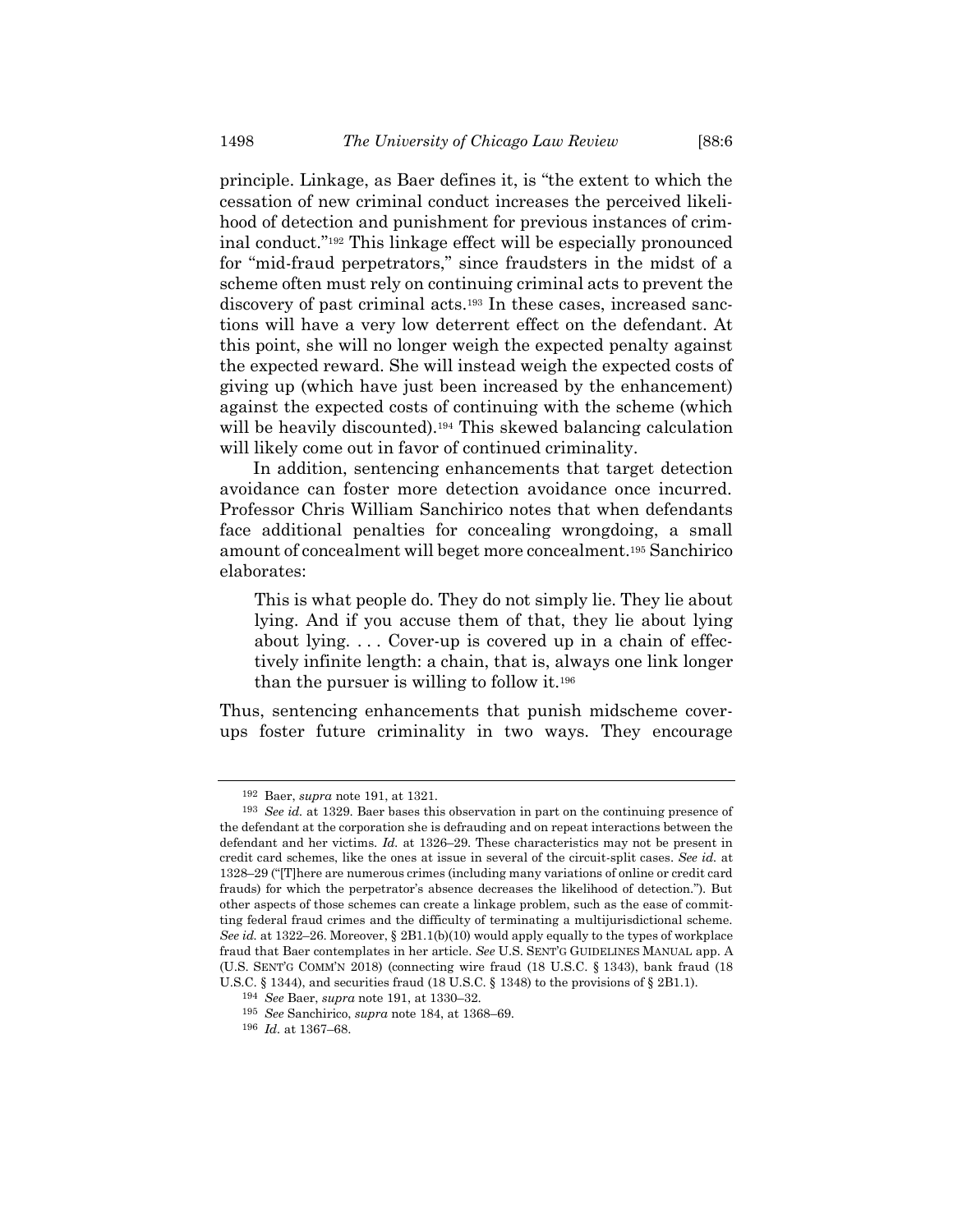defendants to carry on with their schemes and to engage in higher-order cover-ups.

In light of these observations, the relocation enhancement provides the least deterrent benefit out of the enhancements in § 2B1.1(b)(10), since it can only take effect during the course of the scheme. The typical defendant presumably chooses to operate out of another country or use sophisticated means at the outset of her scheme. But, under the Commission's reading of the relocation enhancement, a defendant can only relocate her scheme to avoid a known or suspected investigation once that scheme has gotten underway.<sup>197</sup> Accordingly, the relocation enhancement's deterrent effects will be mitigated by the strong linkage effects and the recursive nature of detection avoidance. If courts want to effectuate the deterrent purposes of  $\S 2B1.1(b)(10)$ , they should instead focus on the international and sophisticated-means enhancements, which defendants can consider before they begin committing fraudulent acts. Readings that make more liberal use of these provisions, therefore, should generally be favored over readings that make liberal use of the relocation enhancement.

#### IV. PROPOSED SOLUTIONS TO THE CIRCUIT SPLITS

This final Part walks through three specific recommendations that follow from the analysis in Part III. First, Part IV.A argues that courts should reject the nature-of-scheme approach advanced by the Third and Sixth Circuits. Put simply, their approach conflicts with the construction of the relocation enhancement suggested by the use of the surplusage canon and the Commission's amendment note, which calls for specific intent to evade law enforcement.

This observation, however, does not completely settle the circuit split. The two remaining approaches—the home-base approach and the key-acts approach—can both coexist with a specificintent requirement. To address this lingering conflict, Part IV.B proposes a new standard for applying the relocation enhancement to multijurisdictional schemes. Specifically, the relocation

<sup>197</sup> Granted, this understanding assumes that the statutory canons and Commission amendment note discussed above control the meaning of the relocation enhancement. On a contrary view—like the nature-of-scheme approach—a defendant could make choices at the outset of her scheme that would trigger the relocation enhancement. *See infra* text accompanying note [200.](#page-35-0) Even so, most cases involving the relocation enhancement should involve decisions made during the course of the scheme, and the aforementioned deterrence issues will continue to pose a problem in these cases.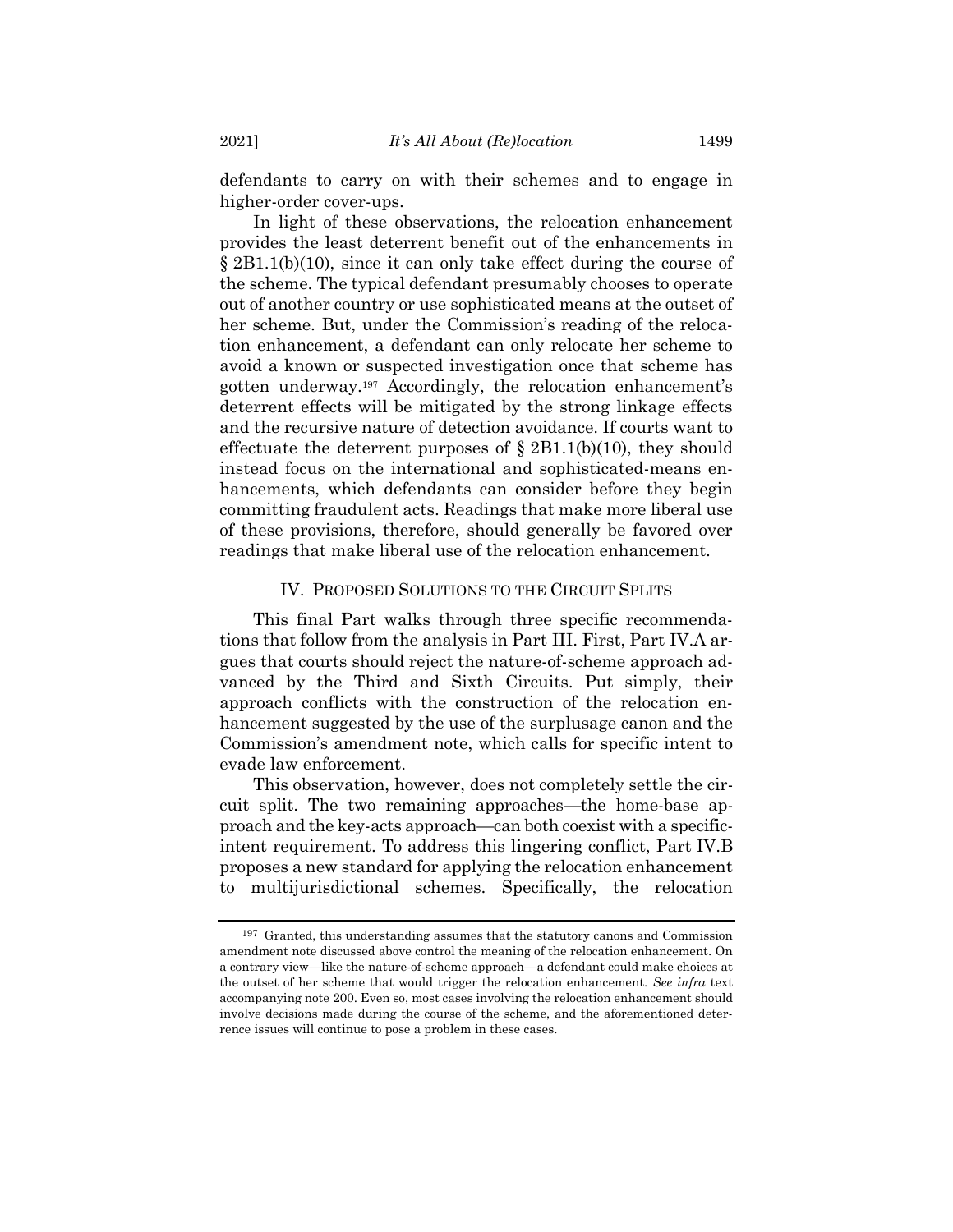enhancement should only apply when a defendant (1) commits an act of deception, (2) flees across jurisdictional lines to avoid a specific law enforcement investigation, and (3) begins deceiving new victims in another district. This rule adds consistency and clarity to this area of criminal sentencing while limiting the applicability of the relocation enhancement to obvious cases.

Finally, Part IV.C shows that courts can engage in something like the nature-of-scheme analysis while applying the sophisticatedmeans enhancement. This approach allows courts to adequately deter sophisticated fraud schemes through legal arguments that stand on much firmer ground. But courts should take care to not read the sophisticated-means enhancement too broadly, as doing so could reintroduce surplusage problems or render the enhancement meaningless. This Part concludes with an example of a multijurisdictional scheme that should receive neither the relocation nor the sophisticated-means enhancement.

# A. Courts Should Reject the Nature-of-Scheme Approach

<span id="page-35-0"></span>As made clear by the preceding Part, courts should avoid applying the relocation enhancement based on a showing of general intent. The home-base and key-acts approaches advanced in the circuit split can accommodate this instruction.<sup>198</sup> The natureof-scheme approach, however, cannot coexist with a specific-intent requirement. Recall that the nature-of-scheme approach structurally depends on a general-intent reading of the relocation enhancement.<sup>199</sup> If the relocation enhancement applies whenever "travel to other jurisdictions . . . is a key component of [the] fraud scheme,"<sup>200</sup> then the enhancement can apply to schemes that have been planned but not yet executed. But law enforcement cannot investigate a scheme that has yet to get underway, nor could any defendant know or suspect that law enforcement is onto her fraudulent scheme before the scheme begins. It follows that any future plans to establish a multijurisdictional scheme could not be motivated by a specific intent to hide that very scheme from a specific investigation. Thus, the specific-intent requirement stands in tension with the notion that the relocation enhancement can apply to any scheme that centers on multijurisdictional

<sup>198</sup> *See infra* Part IV.B.

<sup>199</sup> *See supra* text accompanying notes [132](#page-21-0)–35.

<sup>200</sup> *Woodson*, 960 F.3d at 855 (quoting United States v. Thornton, 718 F. App'x 399, 403–04 (6th Cir. 2018)).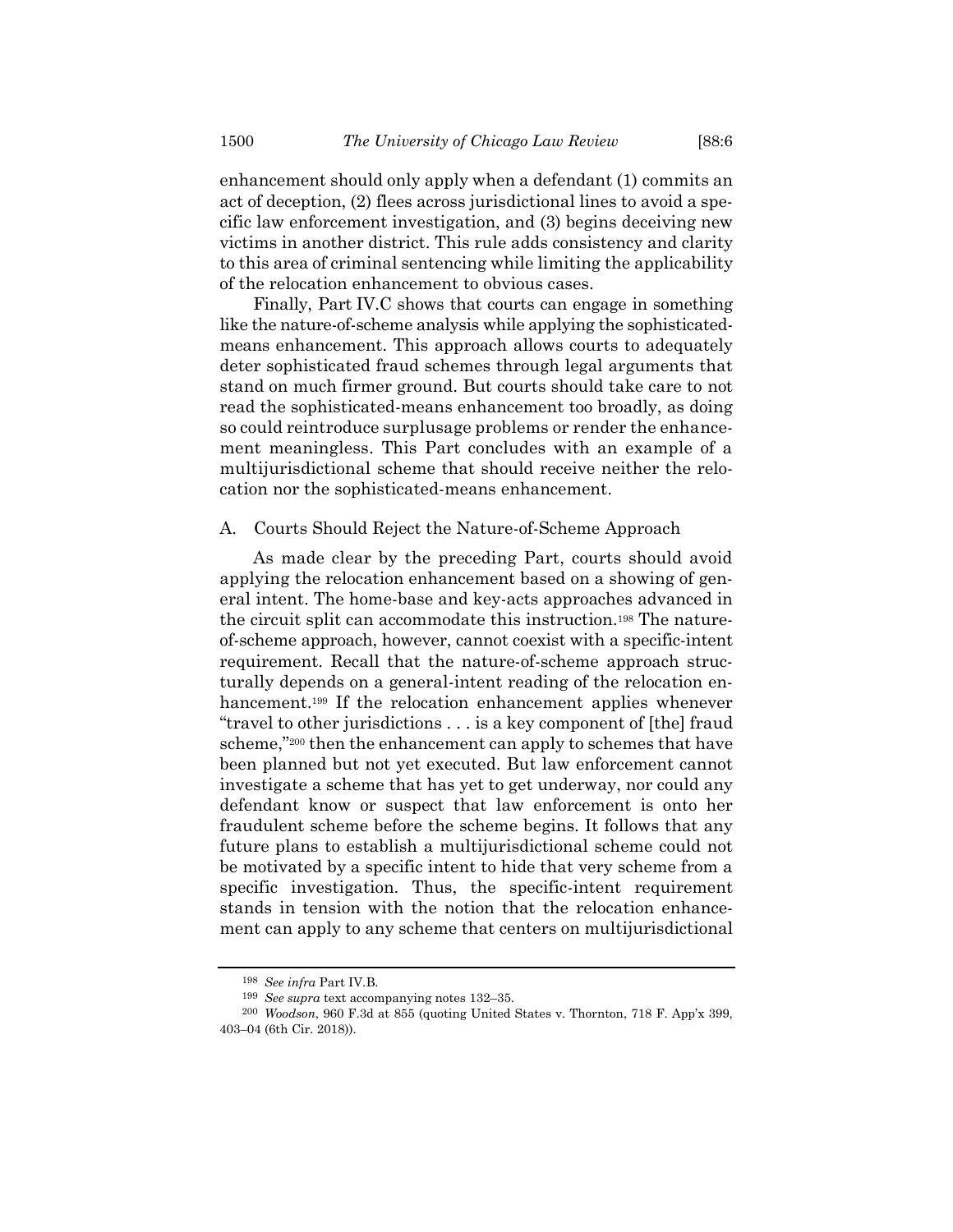travel. To the extent that the Third and Sixth Circuits advance that notion, they are mistaken.

A few caveats bear mentioning here. In some unique circumstances, a defendant might have a specific intent to evade law enforcement at the outset of her scheme. For example, a defendant could reasonably know or suspect that law enforcement is investigating her for a different reason, and she could set up a multijurisdictional scheme in response to that fear. But, on the Commission's reading, the relocation enhancement applies "once [the defendant] know[s] or suspect[s] that [law] enforcement authorities have discovered *the scheme*" at issue,<sup>201</sup> not when the defendant suspects that she is being investigated for something else. This scenario, therefore, does not dispute the foregoing analysis. 202

Of course, the planning of the scheme is, in some sense, a part of the scheme. Law enforcement could, therefore, investigate the scheme during its planning phase, and the relocation enhancement could arguably apply to the defendant if she crossed jurisdictional lines specifically to avoid that investigation. But this observation does not license the conclusion that the Third and Sixth Circuits reach. These circuits would apply the enhancement so long as the scheme involved relocation between jurisdictions in the future, regardless of whether the defendant actively sought to avoid law enforcement during its planning stages. That outcome remains unaddressed by this observation, and it remains fundamentally at odds with the relocation enhancement's structure and the Commission's amendment note. As such, future courts should reject this reading.

# B. Courts Should Apply the Relocation Enhancement to a Narrow Set of Multijurisdictional Schemes

Rejecting the nature-of-scheme approach does not completely resolve the circuit split; future decisions could still be torn between the home-base approach and the key-acts approach. This Section will attempt to settle this additional dispute by adopting a modified version of the key-acts approach that ensures

<sup>201</sup> U.S. SENT'G GUIDELINES MANUAL app. C, amend. 577 (U.S. SENT'G COMM'N 2003) (emphasis added).

<sup>202</sup> Granted, courts will have to determine whether this second, multijurisdictional scheme is truly a new scheme in its own right or merely a continuation of a previous scheme. If it is a continuation of a previous scheme, then the relocation enhancement could apply. But again, this does not challenge the foregoing analysis, since, by hypothesis, the relocation takes place during the middle of the scheme.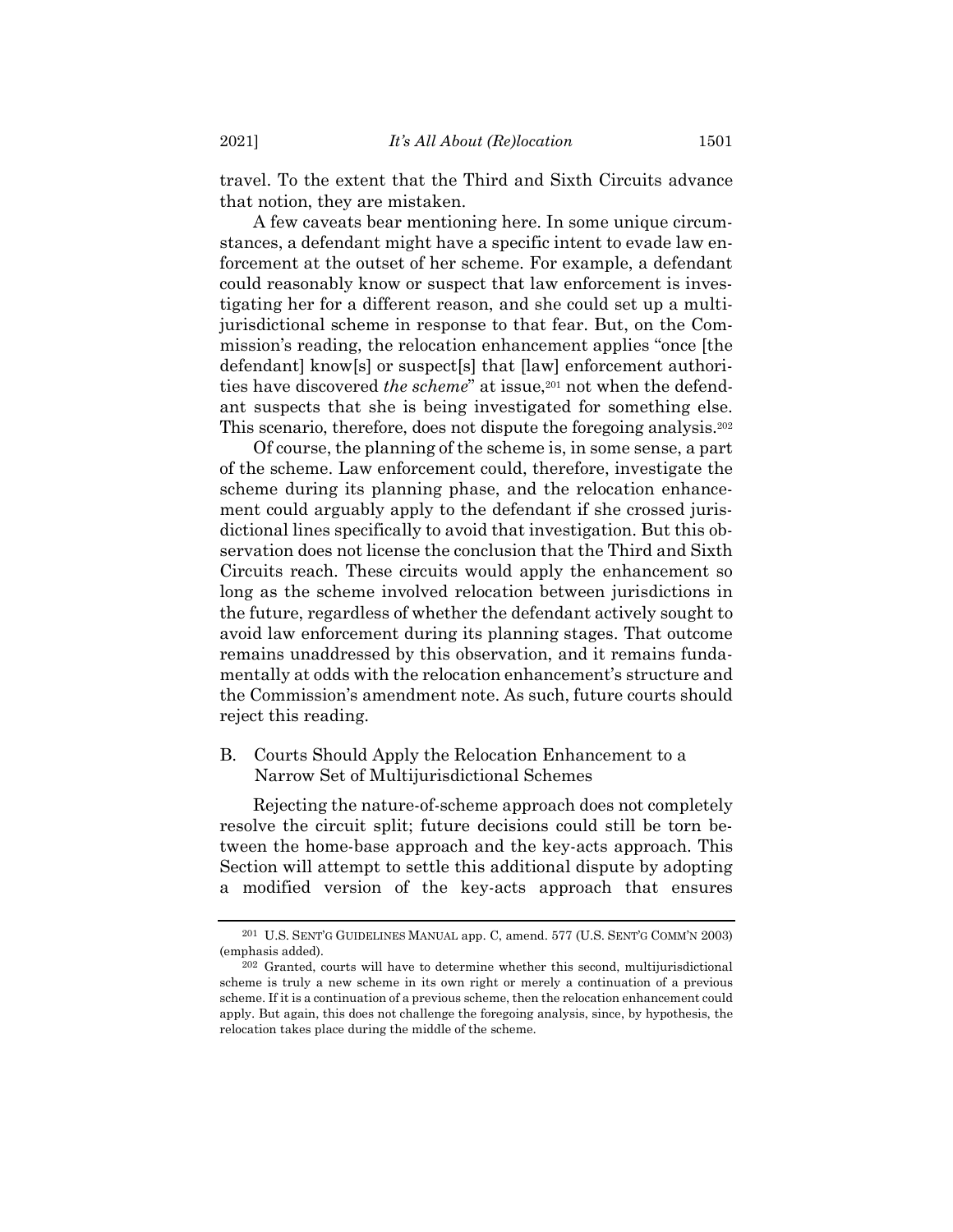consistency in sentencing and avoids the problems involved with broader constructions.

I begin by noting that the First and Seventh Circuits—the main proponents of the key-acts and home-base approaches, respectively—maintain different ideas about what the intent element of the relocation enhancement requires. The First Circuit's decision in *Savarese* held that a general intent to avoid detection can suffice, while the Seventh Circuit's decision in *Hines-Flagg* called for something more.<sup>203</sup> For reasons I have discussed at length, I believe that the Seventh Circuit has the better side of the argument, and the First Circuit should revise its doctrine accordingly.

But this observation does not imply that courts should reject *Savarese* in its entirety. Nothing in the First Circuit's reasoning intrinsically links the defendant's intent to the location of the fraudulent scheme in the way that the nature-of-scheme approach links the two. To put it another way, a court can argue that a scheme is located where its key acts take place under either theory of intent without creating a contradiction. If the relocation enhancement calls for specific intent, the First Circuit can save most of *Savarese* by simply analyzing intent more carefully going forward. The same holds true of the home-base approach: courts can reason that a scheme is located at its base of operations regardless of whether the relocation enhancement calls for a showing of general or specific intent. Thus, the relocation enhancement's specific-intent requirement can rule out only the nature-ofscheme approach; it cannot decide between the two remaining approaches without invoking some other consideration.

When considered on their own merits, both the home-base approach and the key-acts approach leave something to be desired. The key-acts approach has a strong intuitive appeal. If a scheme is a set of "intangible plans and concerted actions between co-conspirators," <sup>204</sup> then one might imagine that a scheme is located where those plans and actions are carried out. But *Savarese* does not provide a good theory for what qualifies as a "key act" under its standard, and that ambiguity invites different courts to interpret the standard in different ways. We can already see this happening within the circuit split itself: *Savarese* suggests that the "theft and fraudulent use of [ ] credit cards" constituted "the

<sup>203</sup> *Compare Savarese*, 686 F.3d at 16 n.12, *with Hines-Flagg*, 789 F.3d at 756–57.

<sup>204</sup> *Woodson*, 960 F.3d at 855.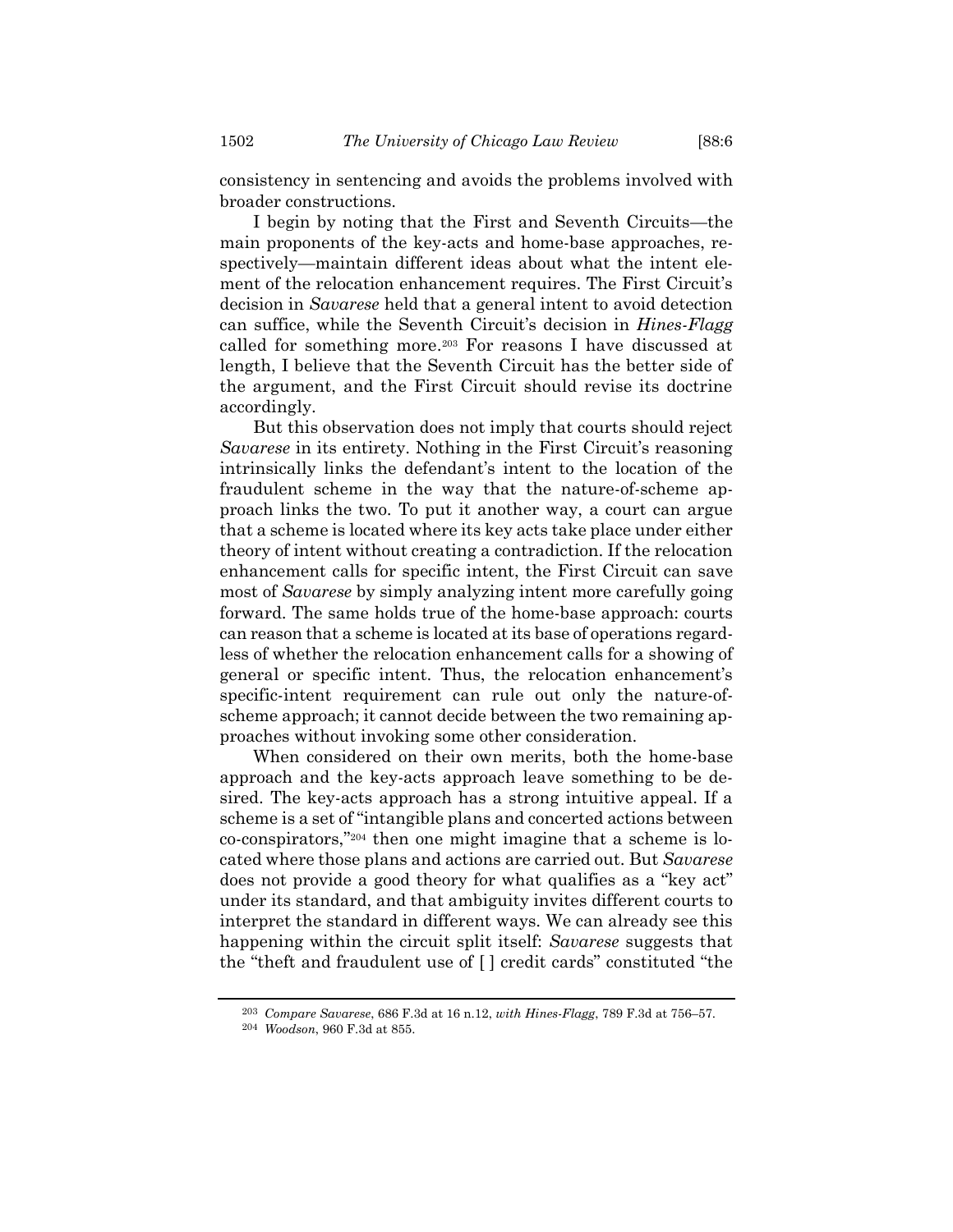heart of [Savarese's] enterprise,"<sup>205</sup> while *Hines-Flagg*—which also involved identity theft and credit card fraud—found that "the heart of [Hines-Flagg's] enterprise" was her home base in Detroit. 206

These divergent results prove especially troubling because the Guidelines were designed to avoid this sort of result. The Commission's enabling statute states that the Guidelines should "provide certainty and fairness in meeting the purposes of sentencing" and "avoid[ ] unwarranted sentencing disparities among defendants with similar records who have been found guilty of similar criminal conduct."<sup>207</sup> But if courts continue to interpret the key acts of a fraud scheme in divergent ways, then disparities will arise. Defendants will face different sentences based solely on where they happen to stand trial. This result directly contravenes the purpose of the Guidelines, and it should be avoided through the use of clearer standards.

The home-base approach, at first glance, appears to provide these clearer standards. If a scheme revolves around a central, permanent base of operations, courts should be able to identify that hub—and any relocations of that hub—fairly easily. But this approach could create some absurd results if taken to its logical extreme. Consider a version of the scheme in *Hines-Flagg* in which the defendants both stole identities and made fraudulent purchases in other states before returning to Detroit. Detroit would still be the only fixed location in the scheme, but virtually no part of the fraudulent scheme would occur there—at most, the defendants would sell some fraudulently purchased goods while back home. Moreover, if courts attempted to solve the problem by only calling a location the home base of the scheme if certain fraudulent activities occur there, then the home-base approach would collapse into the key-acts approach, reintroducing all the aforementioned consistency problems. What actions would qualify? How would courts ensure consistency across different schemes and different circuits? The current cases provide no answer.

Ultimately, courts will need to turn to an external definition or rule in order to solve these problems. I propose the following

<sup>205</sup> *Savarese*, 686 F.3d at 15.

<sup>206</sup> *Hines-Flagg*, 789 F.3d at 753, 756.

<sup>207</sup> 28 U.S.C. § 991(b)(1)(B); *see also* 28 U.S.C. § 994(f) (requiring the Commission to pay "particular attention to the requirements of  $[28 \text{ U.S.C. } § 991(b)(1)(B)]$  for providing certainty and fairness in sentencing and reducing unwarranted sentencing disparities").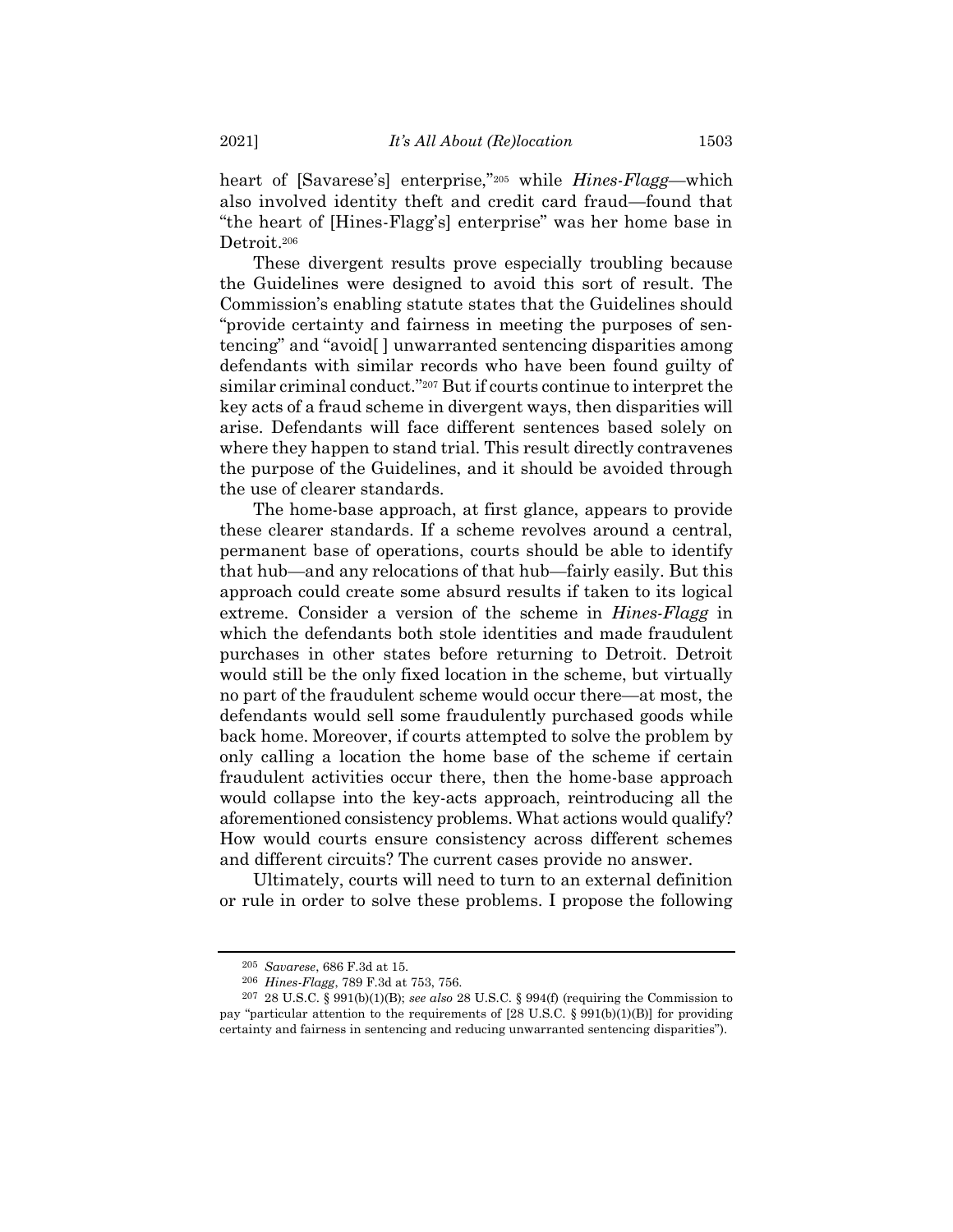rule: a fraudulent scheme is located wherever a member of that scheme deliberately deceives another for personal gain. Therefore, if a defendant deceives someone in one federal district, flees that district because of a known or suspected law enforcement investigation, and then takes up her deception in a new district, the relocation enhancement applies.

This rule has three prominent strengths. First, the rule would ensure a high degree of consistency and fairness in this area of criminal sentencing. Because the rule draws upon carefully and narrowly defined factors, judges should find it easy to apply in an efficient and impartial manner. Moreover, while the statutory elements of various fraud crimes can differ in important ways,<sup>208</sup> each one should, by definition, involve an element of deception,<sup>209</sup> making my rule generally applicable to all types of fraud offenses.

Second, this rule would lessen the application of the relocation enhancement to multijurisdictional schemes, which should prove beneficial for both the clarity of legal doctrine and overall criminal deterrence. For the reasons discussed in Part III.A, the relocation enhancement proves particularly difficult to parse when applied to schemes that span multiple jurisdictions by design. In addition, the relocation enhancement has a number of shortcomings when it comes to deterring future criminal activity, as explained in Part III.C. Taken together, these realities counsel in favor of limiting the relocation enhancement's applicability to

<sup>208</sup> *Compare* 18 U.S.C. § 1343 (allowing a conviction for wire fraud if the defendant "transmits or causes to be transmitted by means of wire, radio, or television communication in interstate or foreign commerce, any [communications] for the purpose of executing [a] scheme"), *with* 18 U.S.C. § 1028(a) (allowing a conviction for identity theft if the defendant "knowingly transfers, possesses, or uses, without lawful authority" another person's identification or a false identification document).

<sup>209</sup> *Cf. Fraud*, MERRIAM-WEBSTER, https://perma.cc/6GUH-ANZJ (defining the word as "an act of deceiving or misrepresenting"). In mail- and wire-fraud cases, the defendant's act—communication via the mail or wires—only needs to be "in furtherance" of the fraudulent scheme. Skye Lynn Perryman, *Mail and Wire Fraud*, 43 AM. CRIM. L. REV. 715, 726– 27, 726 nn.75–78 (2006) (collecting cases). That is, the communication "need not be an essential element of the scheme. . . . It is sufficient for the [communication] to be 'incident to an essential part of the scheme,' or 'a step in [the] plot.'" Schmuck v. United States, 489 U.S. 705, 710–11 (1989) (third alteration in original) (citation omitted) (first quoting Pereira v. United States, 347 U.S. 1, 8 (1954); and then quoting Badders v. United States, 240 U.S. 391, 394 (1916)). Most of these communications should still involve some element of deception, whether that relates to obtaining valuable goods or concealing the scheme. Perryman, *supra*, at 723. But, in any case, a communication sufficient to give rise to a mail- or wire-fraud conviction would suffice to meet the "act of deception" requirement in my proposed test.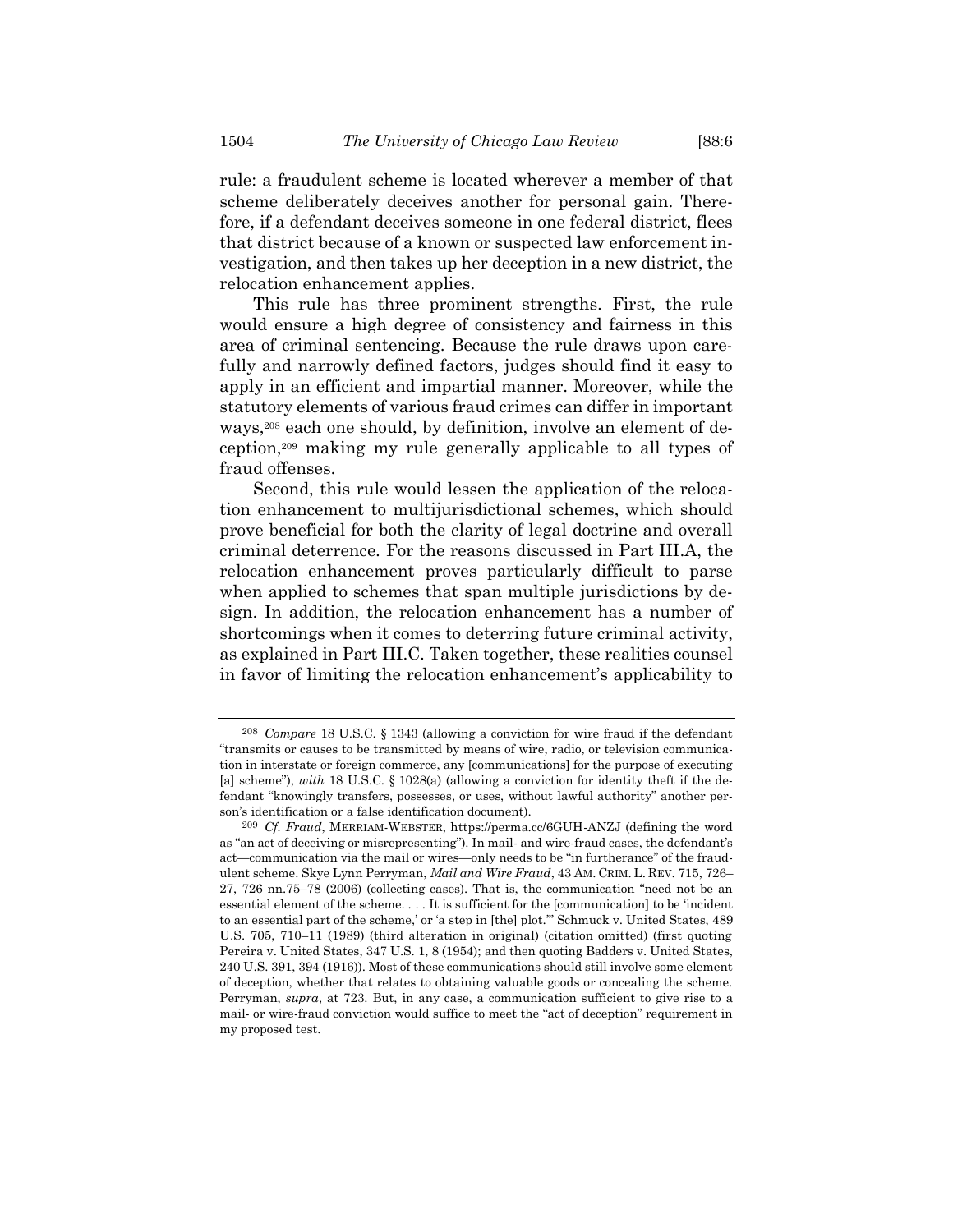the situations it was originally meant to cover, and my proposed rule accomplishes that task.

Finally, this rule can draw on the other provisions of § 2B1.1(b)(10) to shore up its inherent limitations. For example, one drawback of the proposed rule, which it shares with all clearcut legal rules, is that it will sometimes prove underinclusive. Many illegal components of a scheme—such as the creation of fake IDs—could be relocated across jurisdictional lines without triggering the relocation enhancement under my proposed construction. But these actions would be subject to enhanced penalties under the sophisticated-means enhancement, which provides the same increase in offense level and (presumably) the same deterrent effect, a point on which I elaborate in the next Section.

# C. Courts Should Apply the Sophisticated-Means Enhancement to Multijurisdictional Schemes

Up to this point, my proposals have largely been grounded in doctrine. But criminal sentencing should also attend to practical concerns. After all, multijurisdictional schemes will almost certainly persist and continue to harm the public, and the solution advanced in this Comment seems to prevent the relocation enhancement from addressing that problem. My solution, therefore, arguably trades deterrent potential for doctrinal cleanliness.

Courts do not have to choose between a clear doctrine and effective deterrent measures, however. They can achieve both by addressing multijurisdictional schemes through the sophisticatedmeans enhancement. This enhancement allows courts to increase a defendant's sentence if she intentionally engaged in conduct constituting "especially complex or especially intricate"<sup>210</sup> ways of committing fraud. Courts have already applied this enhancement to certain multijurisdictional schemes,<sup>211</sup> and they can continue to do so without muddying the analytical waters surrounding the relocation enhancement.

The facts of *Thung Van Huynh* illustrate this point. Recall that the case involved a scheme in which coconspirators would fly to far-off states, steal luxury watches using fraudulent information, and return to California to sell them.<sup>212</sup> The Third Circuit held that the relocation enhancement applied, reasoning that the

<sup>210</sup> U.S. SENT'G GUIDELINES MANUAL § 2B1.1 cmt. n.9(B) (U.S. SENT'G COMM'N 2018).

<sup>211</sup> *See supra* note [161.](#page-26-1)

<sup>212</sup> *Thung Van Huynh*, 884 F.3d at 163.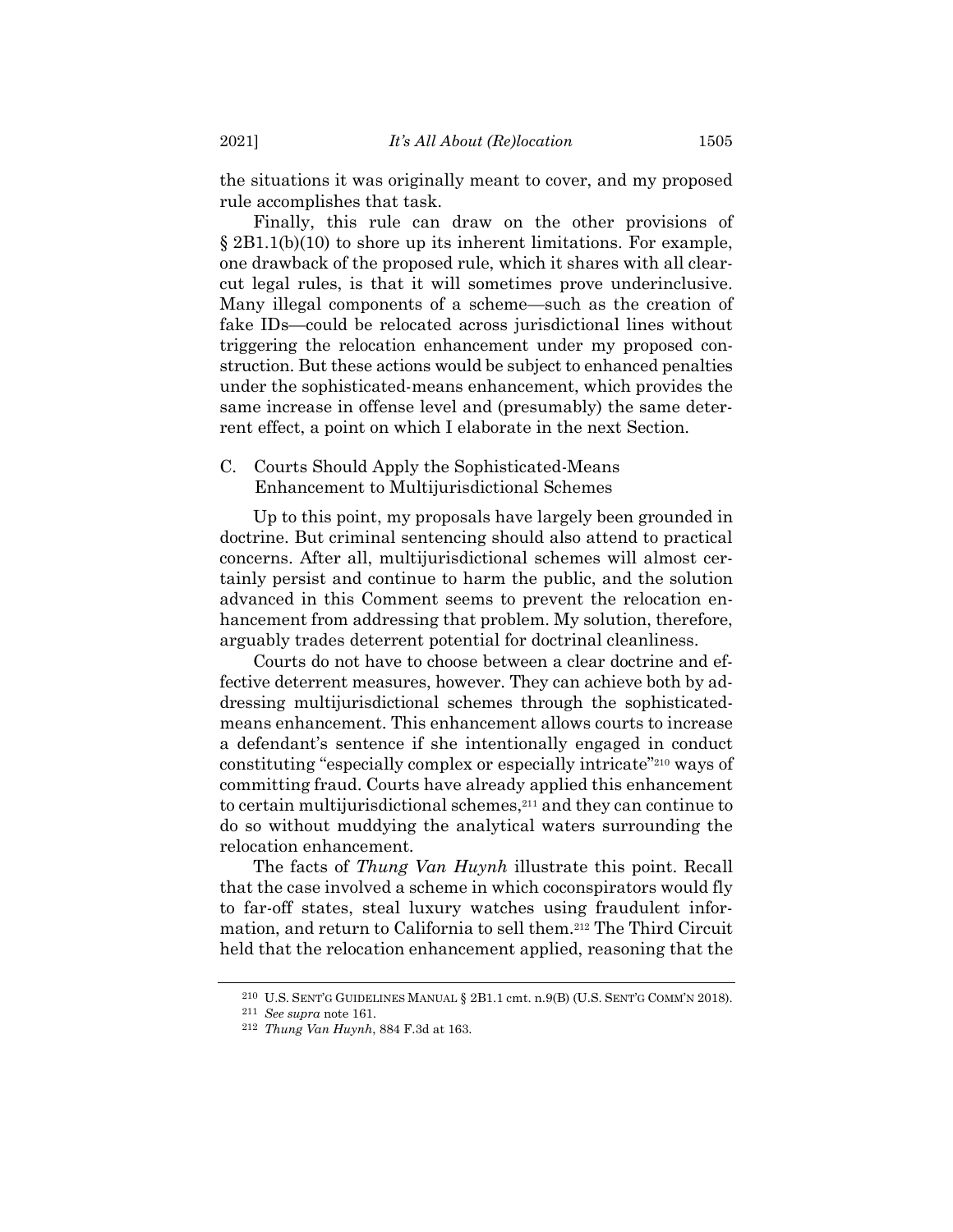"geographic scope" between jurisdictions provided some proof that the crossjurisdictional trips constituted a relocation of the scheme, as opposed to a mere "expansion of [] operations."<sup>213</sup> But this reading does violence to the common meaning of the word "relocate." The distance between states should not influence whether Thung Van Huynh relocated the scheme across jurisdictional lines; either he moved the scheme or he didn't. Moreover, if we extend the reasoning employed by the Third Circuit in this case, we could reach a decision very much like *Woodson*, which would create serious surplusage problems for the relocation enhancement. Finally, even if the case sidestepped these issues, it would still face linkage and recursivity problems, which encourage "mid-fraud perpetrators" to avoid detection by committing additional criminal acts. 214

Instead, the sentencing court could have simply relied on the sophisticated-means enhancement. The key question under this framework would have been whether the airline trips made the scheme more intricate or complex than similar schemes. This question is much more tractable than the question of where a multijurisdictional scheme is really located. Furthermore, the enhancement could have applied based on the initial decision to use interstate travel in the scheme, allowing the enhancement to avoid the linkage problem. Thus, using the sophisticated-means enhancement in this case would have provided a cleaner doctrinal answer and also increased the deterrent effect of the sentencing enhancement.

In fact, a court could almost rehabilitate *Woodson*'s natureof-scheme approach through use of the sophisticated-means enhancement. All that a court would need to do is hold that setting up a multijurisdictional scheme categorically constitutes the use of sophisticated means. The court would have a colorable legal argument for doing so: the commentary to  $\S 2B1.1(b)(10)$  appears to provide some justification for this stance,<sup>215</sup> and some courts have already suggested such a rule.<sup>216</sup>

<sup>213</sup> *Id.* at 168.

<sup>214</sup> *See supra* notes [192](#page-33-0)–97 and accompanying text.

<sup>215</sup> *See* U.S. SENT'G GUIDELINES MANUAL § 2B1.1 cmt. n.9(B) (U.S. SENT'G COMM'N 2018) ("[I]n a telemarketing scheme, locating the main office of the scheme in one jurisdiction but locating soliciting operations in another jurisdiction ordinarily indicates sophisticated means.").

<sup>216</sup> *See supra* note [161.](#page-26-1)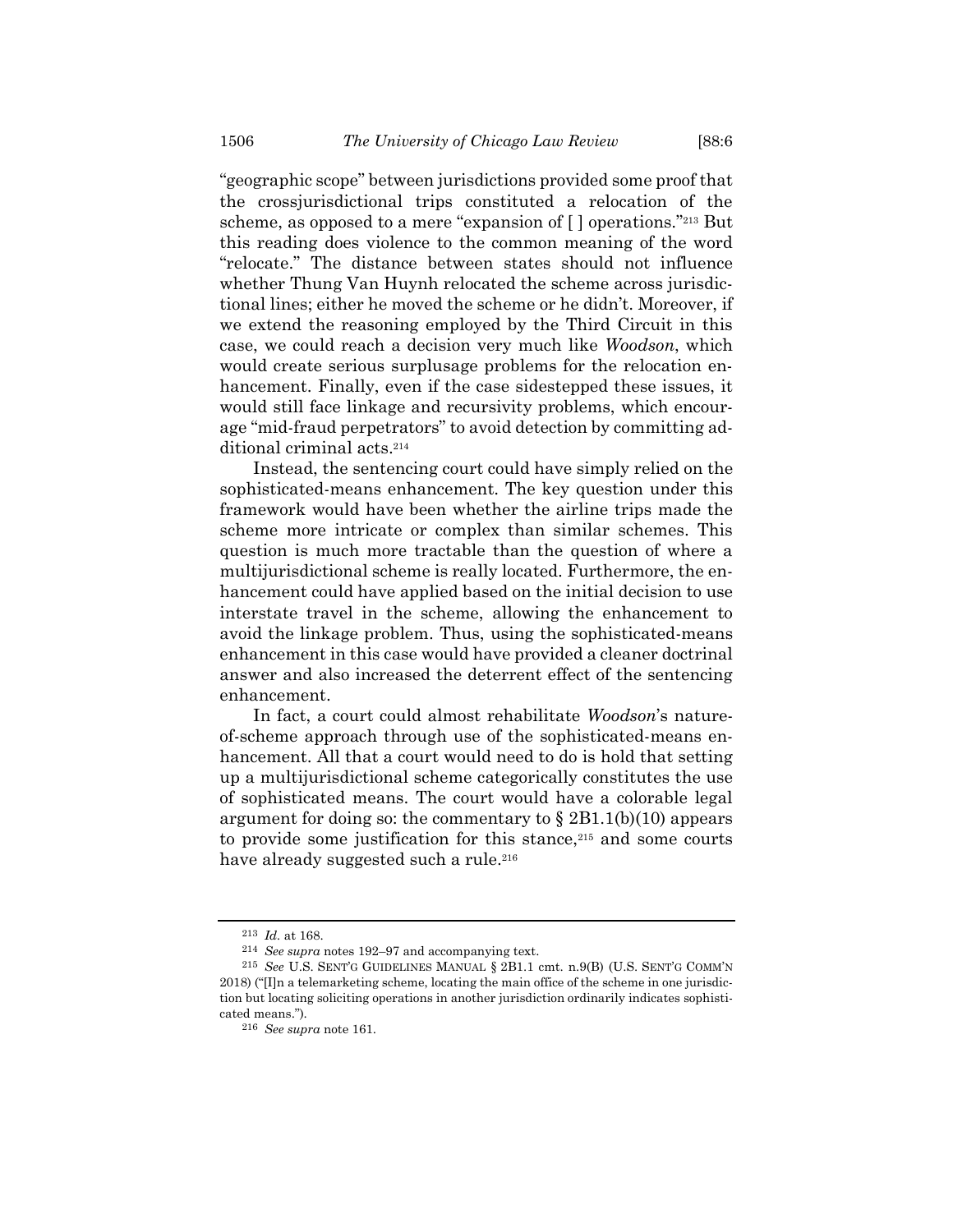I would caution against applying the enhancement quite so broadly, however, since broad application of a guideline can have adverse consequences. For example, if courts read the sophisticatedmeans enhancement to apply to every case involving multijurisdictional travel, then they will reintroduce a surplusage problem into § 2B1.1(b)(10). On this view, every case that would fall under the relocation enhancement would necessarily fall under the sophisticated-means enhancement as well. Since both enhancements carry the same increase in offense levels,<sup>217</sup> this reading would leave the relocation enhancement with no legal effect.

Furthermore, reading the sophisticated-means enhancement too broadly could render the enhancement itself meaningless. Baer has already voiced concerns about the overuse of the sophisticatedmeans enhancement. She notes that actions which "appeared particularly complicated back in 1998 [when § 2B1.1(b)(10) was issued]" could be carried out by "amateurs" today.<sup>218</sup> But she also observes that the use of the sophisticated-means enhancement has grown precipitously in recent years,<sup>219</sup> perhaps because courts continue to rely on outdated notions of what constitutes an "especially complex or [ ] intricate" means of committing fraud.<sup>220</sup> The similar overuse of the "more than minimal planning" enhancement—the predecessor to the sophisticated-means enhancement—led the Commission to repeal the enhancement since it "no longer divided the 'really sophisticated schemers from the mass of ordinary thieves.'"<sup>221</sup> If current trends continue, the sophisticatedmeans enhancement could meet the same fate.

Thus, a narrow range of multijurisdictional schemes should receive neither the relocation enhancement nor the sophisticatedmeans enhancement. The Third Circuit case of *United States v. Braxton*<sup>222</sup> provides an example of this type of scheme. In *Braxton*, the defendant made fraudulent purchases at Home Depot stores in six different states.<sup>223</sup> She accomplished this by buying a \$30 prepaid card and destroying its magnetic strip, allowing her to

<sup>217</sup> U.S. SENT'G GUIDELINES MANUAL § 2B1.1(b)(10) (U.S. SENT'G COMM'N 2018).

<sup>218</sup> Baer, *supra* note [62,](#page-10-0) at 66.

<sup>219</sup> *Id.* at 69 & tbl.1.

<sup>&</sup>lt;sup>220</sup> *Id.* at 66–67 (quoting U.S. SENT'G GUIDELINES MANUAL § 2B1.1 cmt. n.9 (U.S. SENT'G COMM'N 2018)).

<sup>221</sup> *Id.* at 64 (quoting Frank O. Bowman III, *Coping with "Loss": A Re-Examination of Sentencing Federal Economic Crimes Under the Guidelines*, 51 VAND. L. REV. 461, 499 (1998)).

<sup>222</sup> 374 F. App'x 248 (3d Cir. 2010).

<sup>223</sup> *Id.* at 248–49.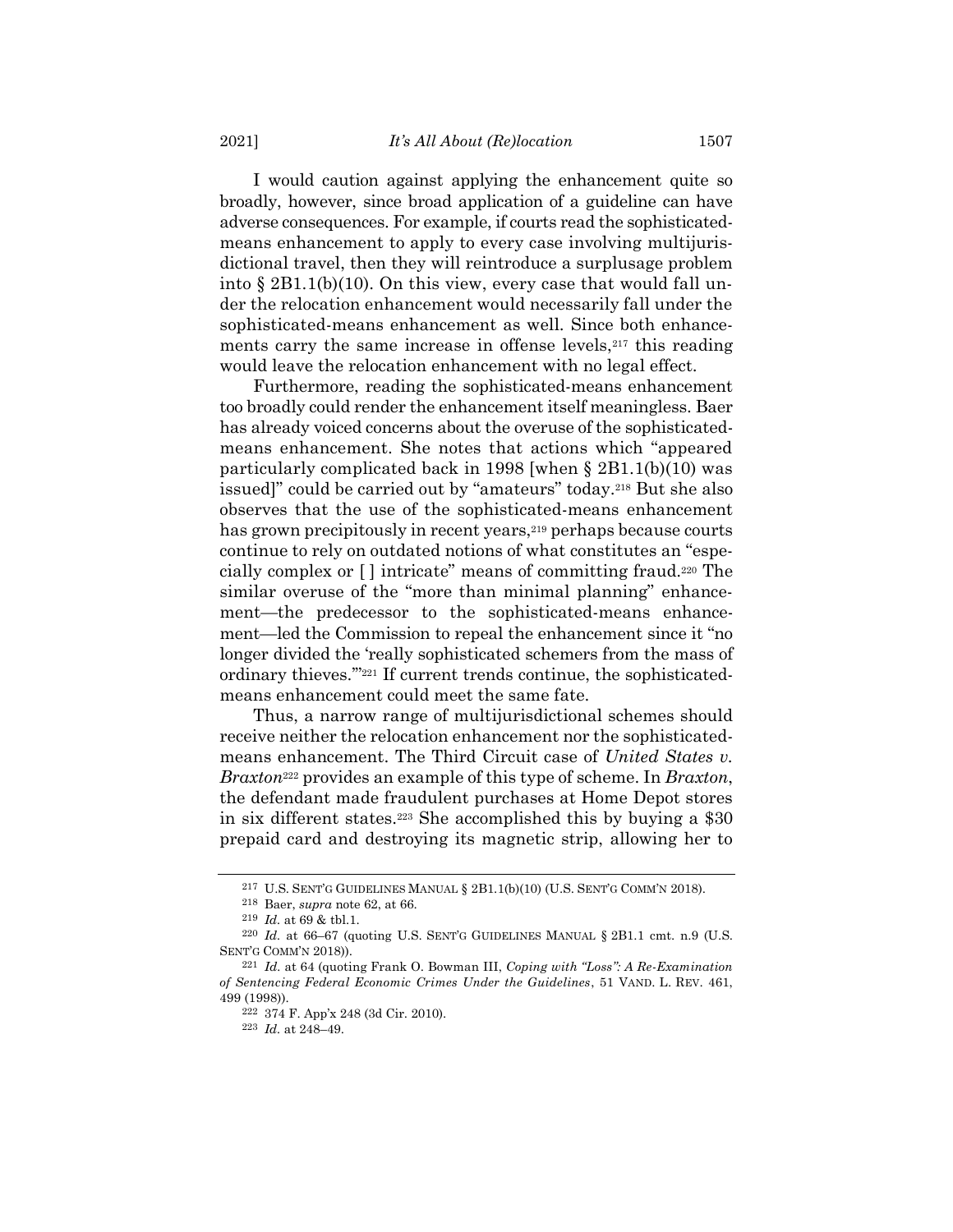make purchases beyond the card limit.<sup>224</sup> The Third Circuit found that the relocation enhancement applied to the defendant's sentence, but it relied on a general-intent reading to reach this result225—something that my reading would not allow. The sophisticated-means would also not apply to this case on my view. Though the scheme involves multijurisdictional travel, there is nothing especially elaborate about altering a single prepaid card and presenting it for fraudulent purchases. Accordingly, courts should avoid imposing enhanced sentences on defendants like Braxton, regardless of which provision of  $\S 2B1.1(b)(10)$  they choose to invoke.

## **CONCLUSION**

To summarize, courts should change their approach to interpreting § 2B1.1(b)(10) in three ways. First, courts should reject the nature-of-scheme approach advanced by the Third and Sixth Circuits. This approach, which holds that the relocation enhancement applies "'where travel to other jurisdictions' to avoid detection by law enforcement is 'a key component of a fraud scheme,""226 requires courts to give the relocation enhancement a generalintent reading. This result would contravene the text, structure, and history of the relocation enhancement.

Second, courts should formulate a clear legal rule regarding where a fraudulent scheme is located for purposes of § 2B1.1(b)(10). My proposed rule—a fraudulent scheme is located wherever a member of that scheme deliberately deceives another for personal gain—would provide some much-needed clarity and consistency in this area of federal sentencing. On this view, courts would only apply the relocation enhancement when a defendant deliberately deceived a victim in one jurisdiction, grew to suspect an investigation into her scheme, moved to a new jurisdiction in light of that suspected investigation, and committed an act of deception again in the new jurisdiction.

Finally, courts should use the sophisticated-means enhancement to address the dangers posed by multijurisdictional schemes. The sophisticated-means enhancement provides a more tractable legal standard for courts to apply, and it will generally

<sup>224</sup> *Id.*

<sup>225</sup> *Id.* at 249–50.

<sup>226</sup> *Woodson*, 960 F.3d at 855 (quoting United States v. Thornton, 718 F. App'x 399, 403–04 (6th Cir. 2018)).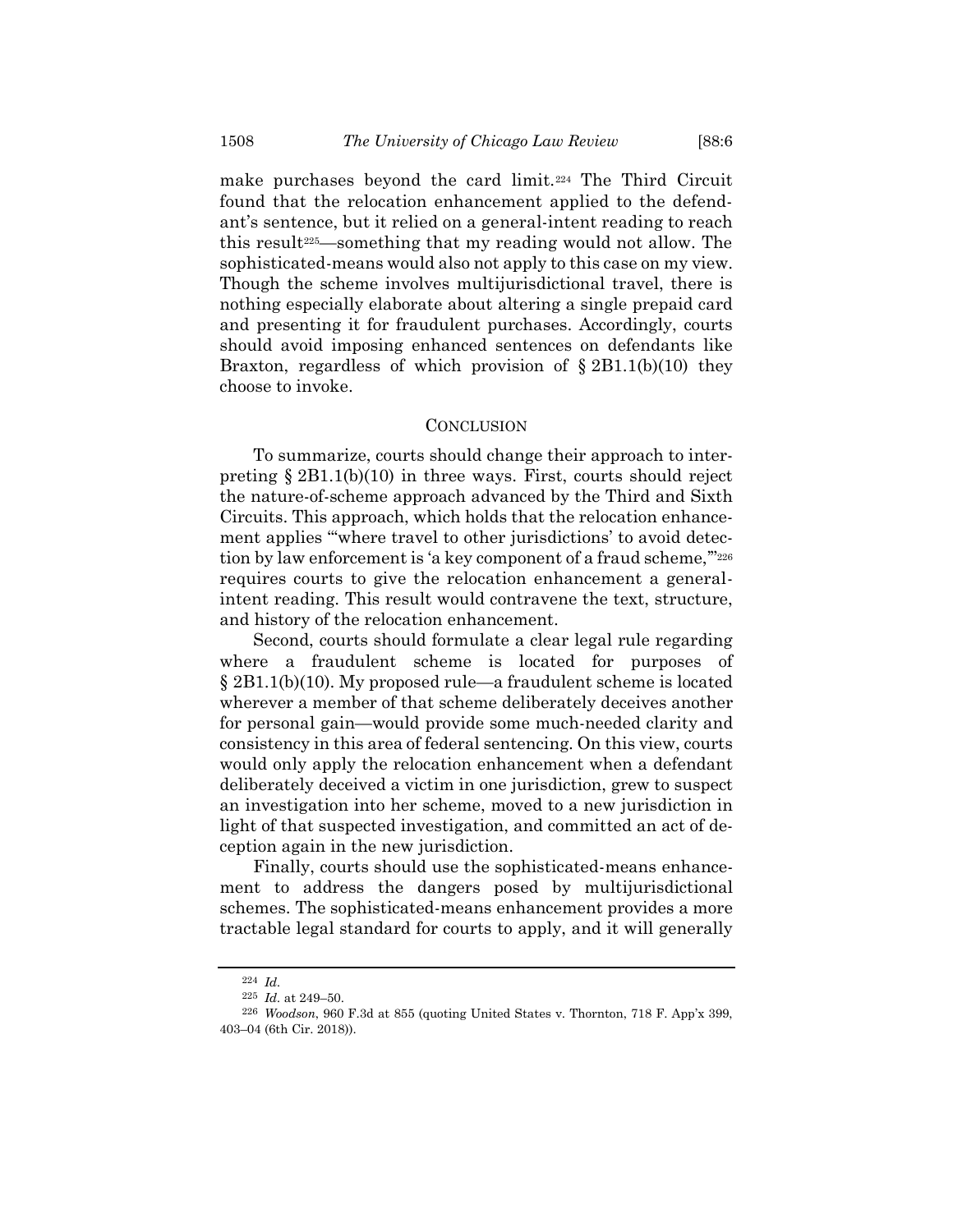produce a greater deterrent effect on crime going forward. But courts should temper this enthusiasm with a keen eye for what really counts as "especially complex" conduct in the modern day.